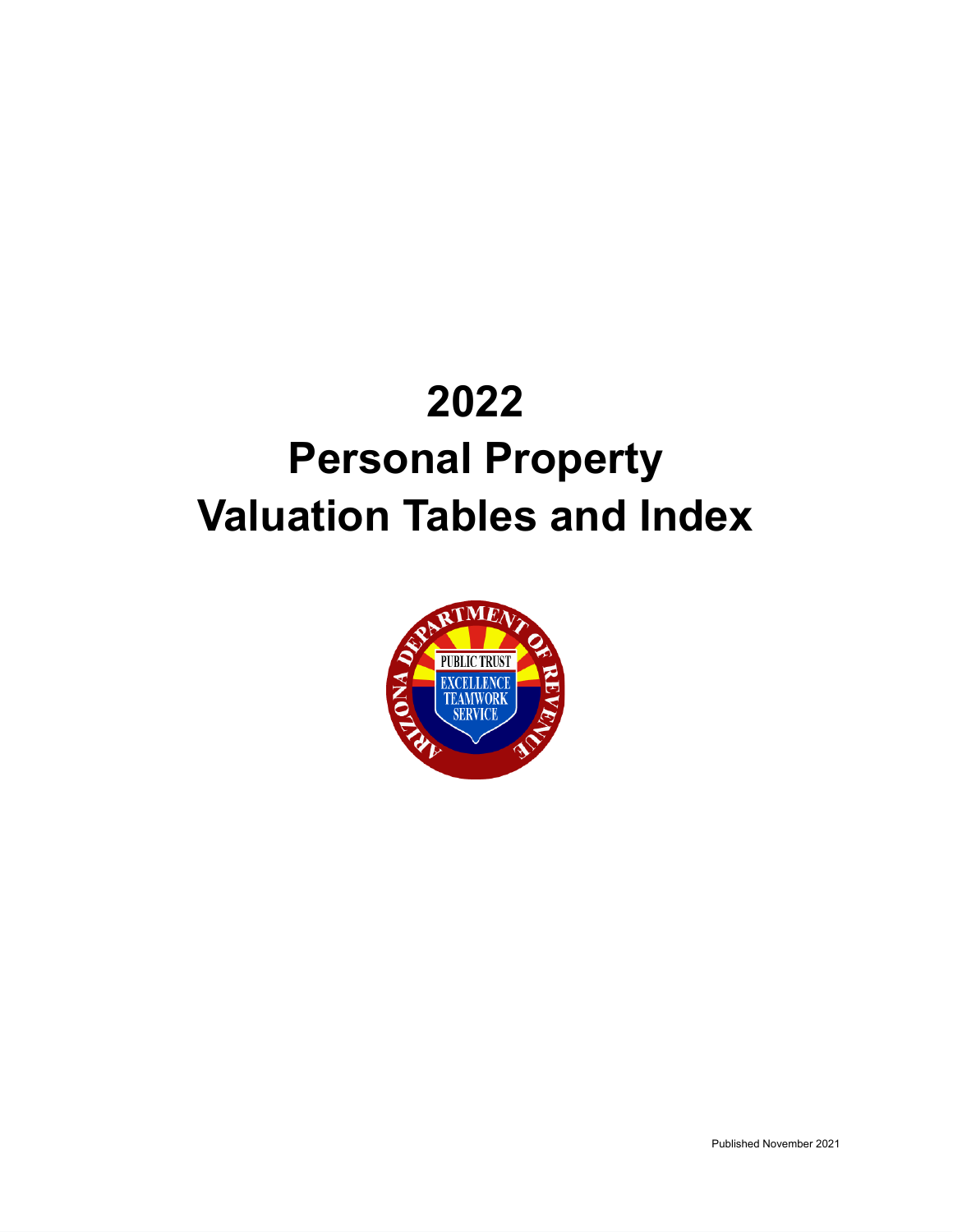# <span id="page-1-0"></span>**Preface**

In 2018, the Department of Revenue (Department) Manuals Team undertook a major project to update all publications produced by the Property Tax Unit. The following three levels of updates were to be applied, dependent upon the perceived need:

**Review:** Publication conforms to standard style and formatting. Legislative and other citations verified. No changes to content, methodology, policy, or practice.

**Revision:** Includes applicable Review processes. Publication is newly edited. Nonsubstantive legislative changes incorporated. Addition or deletion of information that does not alter valuation methodology.

**Rewrite:** Includes applicable Review and Revision processes. Major substantive changes made to any combination of content, valuation methodology, policy, or practice.

This publication is a Rewrite, even though it is a new publication, because it was created from an existing portion of the *2021 Personal Property Manual*. This publication supersedes all previous valuation tables and indexes published by the Department and remains effective until replaced. Additional information may be issued as an addendum to this publication or as a separate publication. Due to the flexibility provided for in statute, deadlines and procedures may vary from county to county across the state. The Department recommends contacting your county assessor for detailed information regarding the deadlines and procedures in their jurisdiction. The information in this publication is based upon laws and rules in effect at the time of publication. Should any content in this publication conflict with current laws or rules, the latter shall be controlling.

In 2021, the Department completed a significant reorganization project that involved this publication, consistent with the Department goals of streamlining publications and reducing duplicated information. The resulting changes were mainly organizational in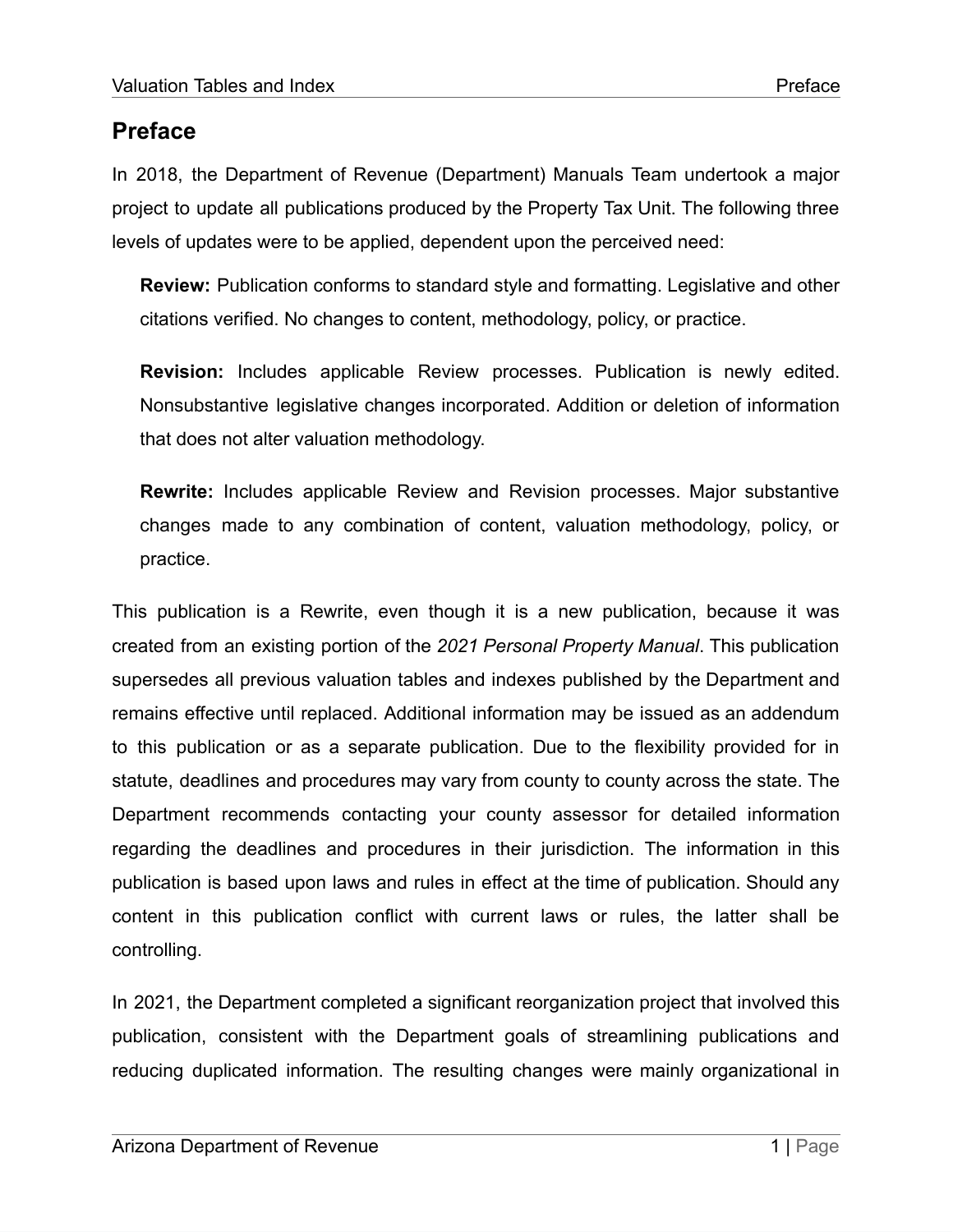nature and were not made with the intention of effecting any substantive changes, except as required by law.

At the conclusion of this project, the contents of two publications, the *2021 Personal Property Manual* and the *Manufactured Home / Mobile Home and Recreational Vehicle or Travel Trailer Parks* guideline (2018), were recombined to form the following publications:

- *● 2022 [Business](https://azdor.gov/sites/default/files/media/PROPERTY_pp-manual.pdf) Personal Property Manual*
- *● 2022 Personal Property [Valuation](https://azdor.gov/sites/default/files/media/PROPERTY_PPValuationTablesAndIndex.pdf) Tables and Index*
- *● [Manufactured](https://azdor.gov/sites/default/files/media/PROPERTY_ManufacturedHousingManual.pdf) Housing Manual*

#### <span id="page-2-0"></span>**Authority**

Authority to produce this publication is found in Arizona Revised Statutes (A.R.S.)  $42-11054(A)$ . Regarding the weight of authority of this publication, see A.R.S. [42-13051\(B\)\(2\).](https://www.azleg.gov/viewdocument/?docName=https://www.azleg.gov/ars/42/13051.htm)

## <span id="page-2-1"></span>**Terminology**

In this manual, the term "manufactured housing" is used in a general way and can refer to all types of manufactured housing described in Arizona statute, including, among others, mobile homes, recreational vehicles, and manufactured housing used for commercial purposes. Additionally, the plural term for "manufactured home" used herein is "manufactured homes," rather than "manufactured housing".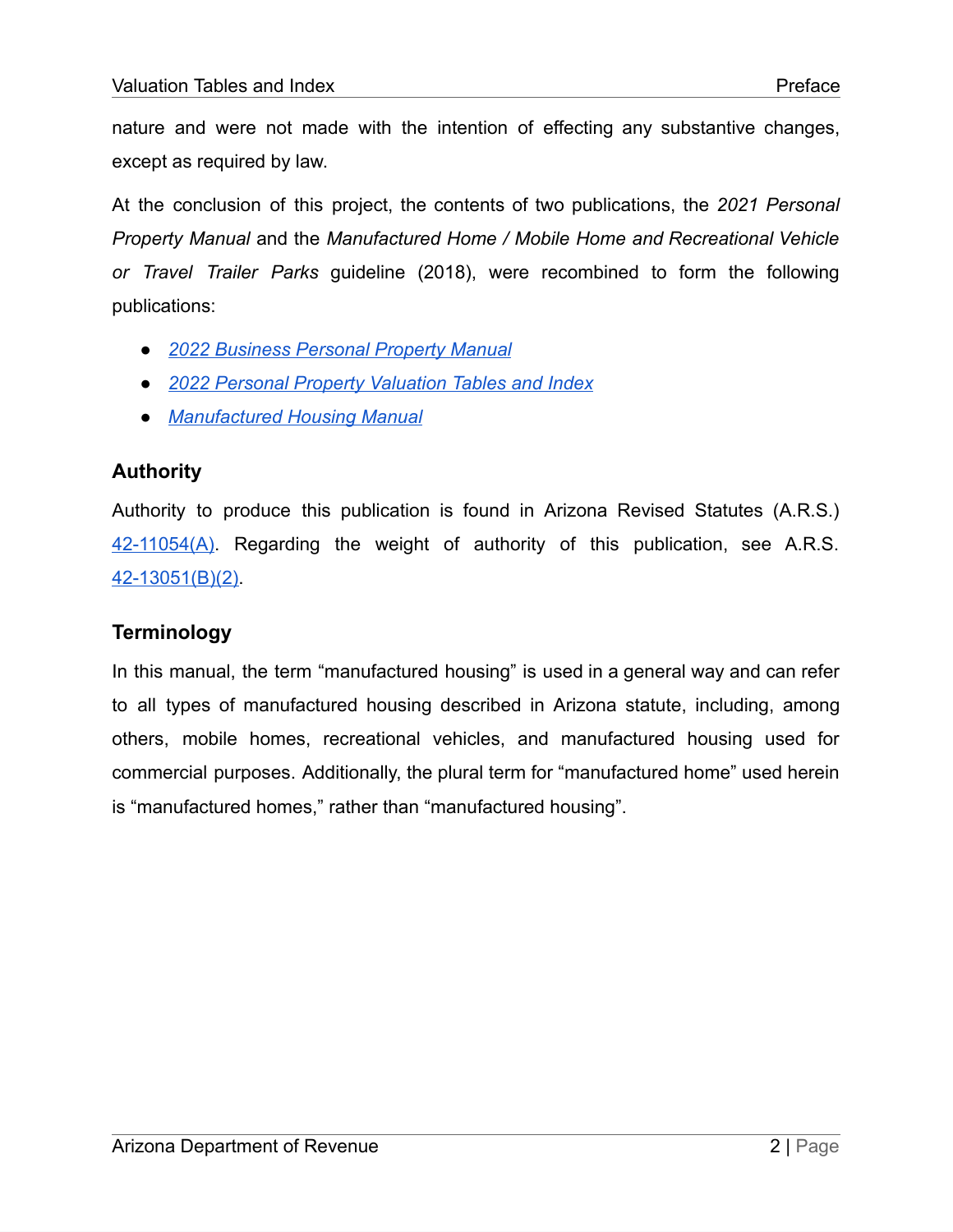All inquiries, comments, and suggestions concerning the material in this publication may be submitted to the following:

Arizona Department of Revenue Local Jurisdictions District Property Tax Unit 1600 West Monroe Street Phoenix, AZ 85007-2650 (602) 716-6843 [personalpropertyunit@azdor.gov](mailto:personalpropertyunit@azdor.gov)

The *2022 Personal Property Valuation Tables and Index* may be accessed on the Department website at:

https://azdor.gov/sites/default/files/media/PROPERTY\_PPValuationTablesAndIndex.pdf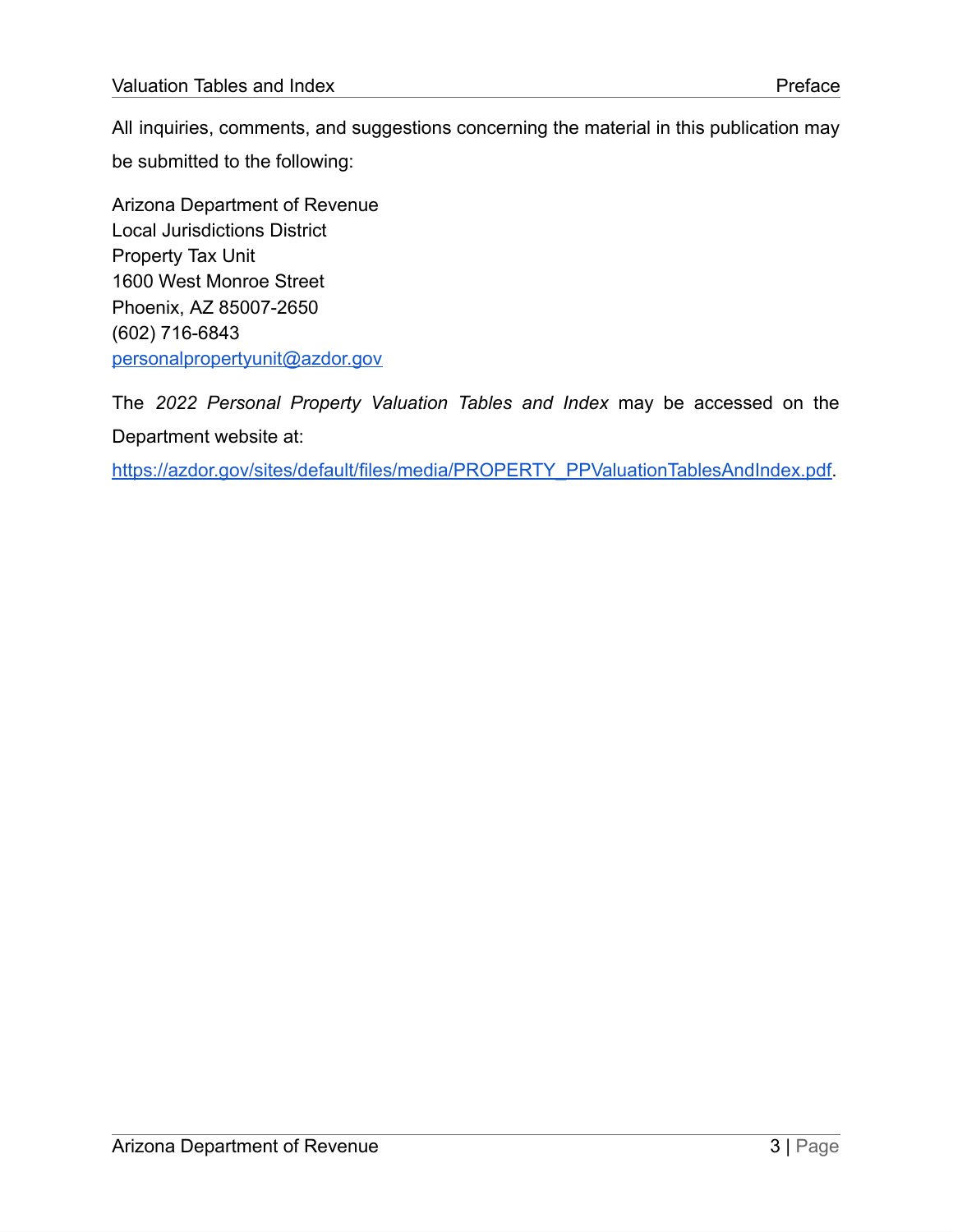## <span id="page-4-0"></span>**Changes in Law**

#### <span id="page-4-1"></span>**Legislative Changes to the Arizona Revised Statutes**

This publication has been updated according to the 2021 legislative session (the 55th Legislature, 1st Regular Session). There are no changes in the Arizona Revised Statutes that may be applicable to this publication.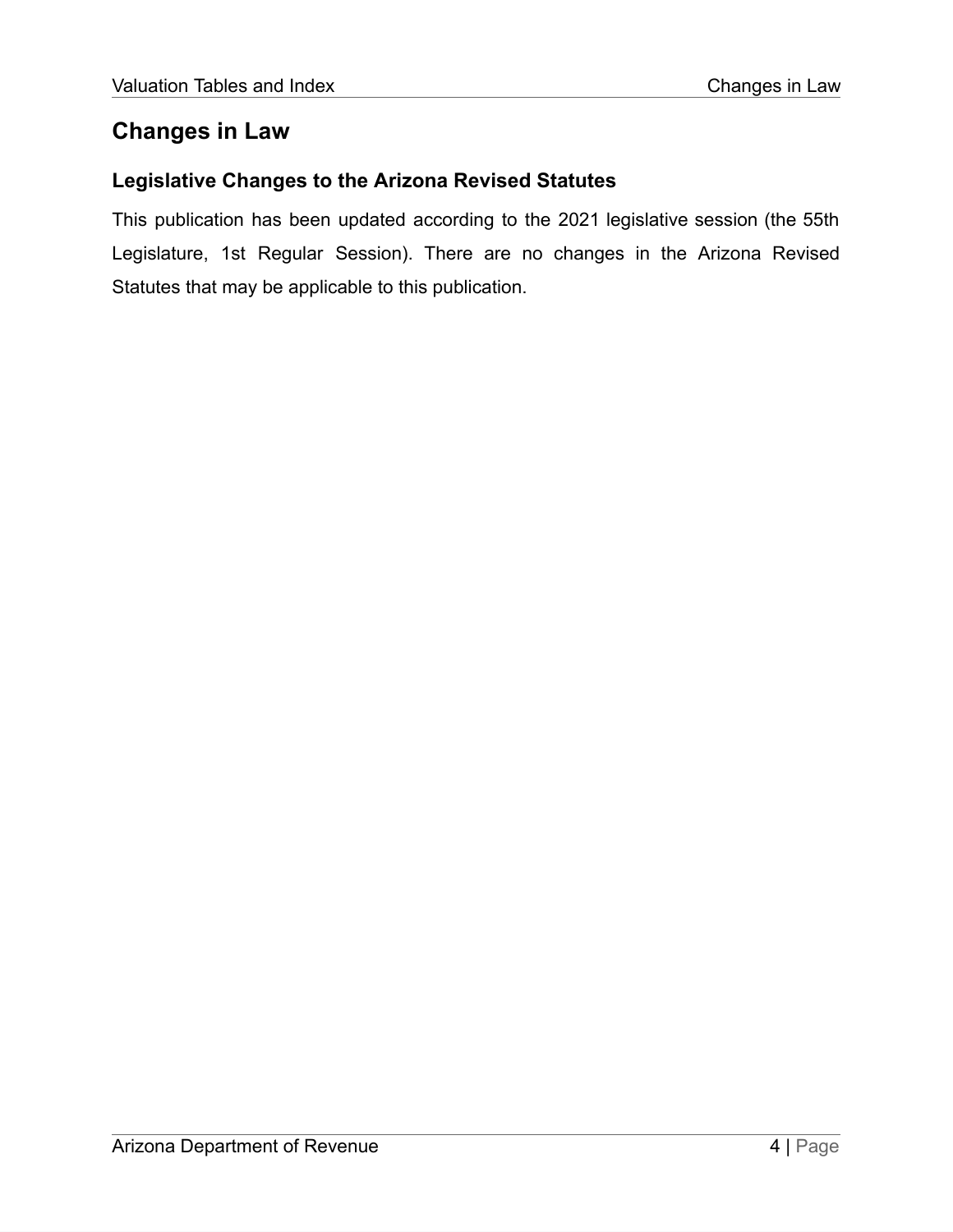# <span id="page-5-0"></span>**Table of Contents**

| <b>Preface</b>                                          | 1                       |
|---------------------------------------------------------|-------------------------|
| Authority                                               | $\overline{2}$          |
| Terminology                                             | $\overline{2}$          |
| <b>Changes in Law</b>                                   | $\overline{\mathbf{4}}$ |
| Legislative Changes to the Arizona Revised Statutes     | 4                       |
| <b>Table of Contents</b>                                | 5                       |
| <b>Introduction</b>                                     | 6                       |
| <b>2022 Valuation Tables Index</b>                      | $\overline{7}$          |
| <b>General Property Index</b>                           | $\overline{7}$          |
| <b>Manufacturing Property Index</b>                     | 19                      |
| <b>2022 Valuation Tables</b>                            | 25                      |
| Application of Additional Depreciation                  | 25                      |
| Application of Minimum Value                            | 25                      |
| Application of the Business Personal Property Exemption | 26                      |
| Trending and Improvement Depreciation                   | 26                      |
| 2022 Valuation Table 1                                  | 27                      |
| 2022 Valuation Table 2                                  | 32                      |
| 2022 Valuation Table 5                                  | 33                      |
| 2022 Valuation Table 6                                  | 34                      |
| 2022 Valuation Table 8                                  | 37                      |
| 2022 Valuation Table 9                                  | 38                      |
| 2022 Valuation Table 14                                 | 39                      |
| 2022 Valuation Table 15                                 | 44                      |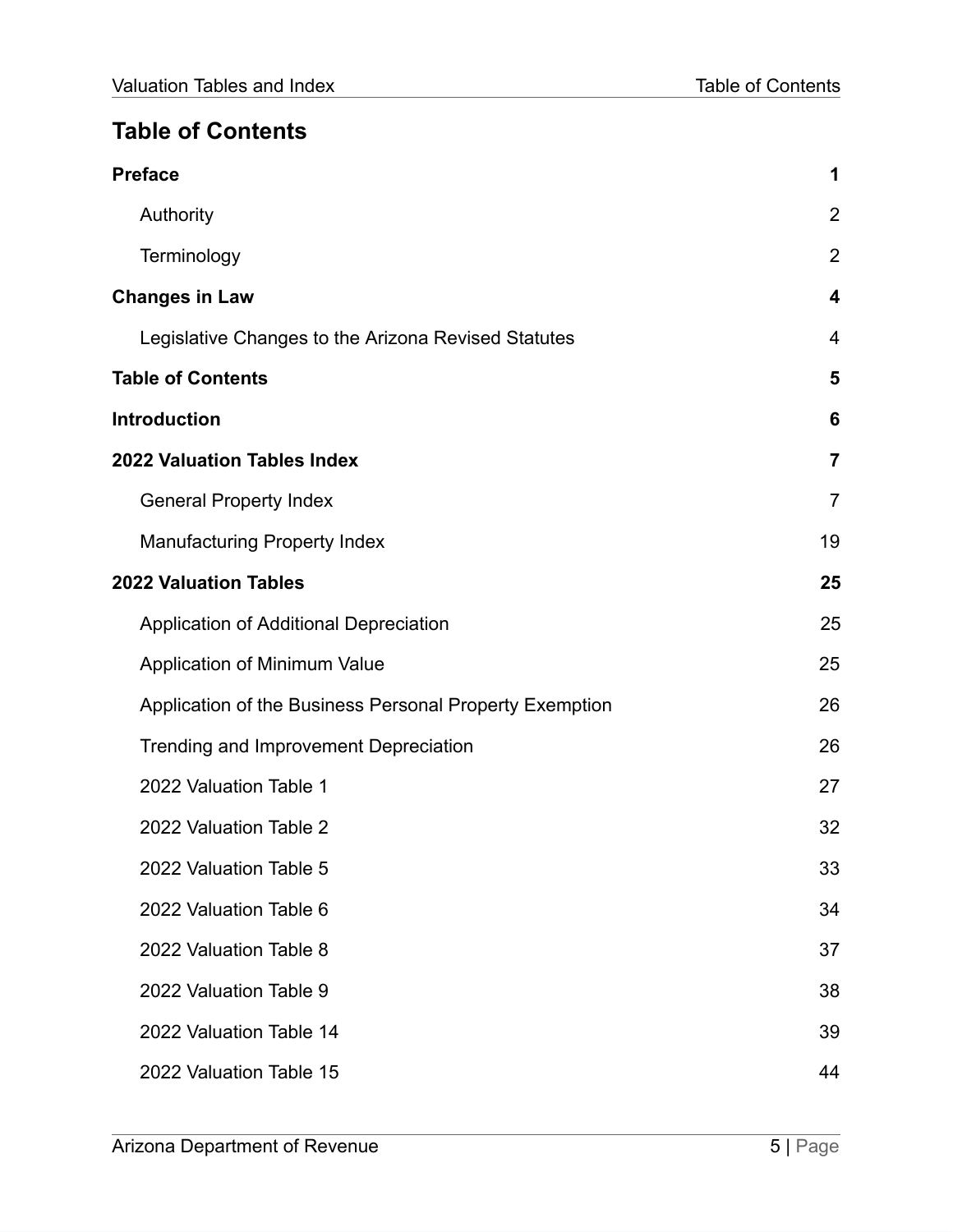## <span id="page-6-0"></span>**Introduction**

Arizona law provides authority for the identification, classification, valuation, and assessment of taxable personal property. These duties are administered jointly by the Department and the 15 county assessors. This publication contains information to assist these personnel with the annual valuation and assessment of **locally assessed** business personal property. **This publication is not intended for use in the valuation and assessment of centrally valued business personal property.**

For more information regarding the centrally valued property, refer to the Department publications entitled *Appraisal Manual For Centrally Valued Natural [Resource](https://azdor.gov/sites/default/files/media/MineManual-TY2022.pdf) Property*, *Centrally Valued Properties*, and *Valuing Underlying Leased Land on a Wind Farm*.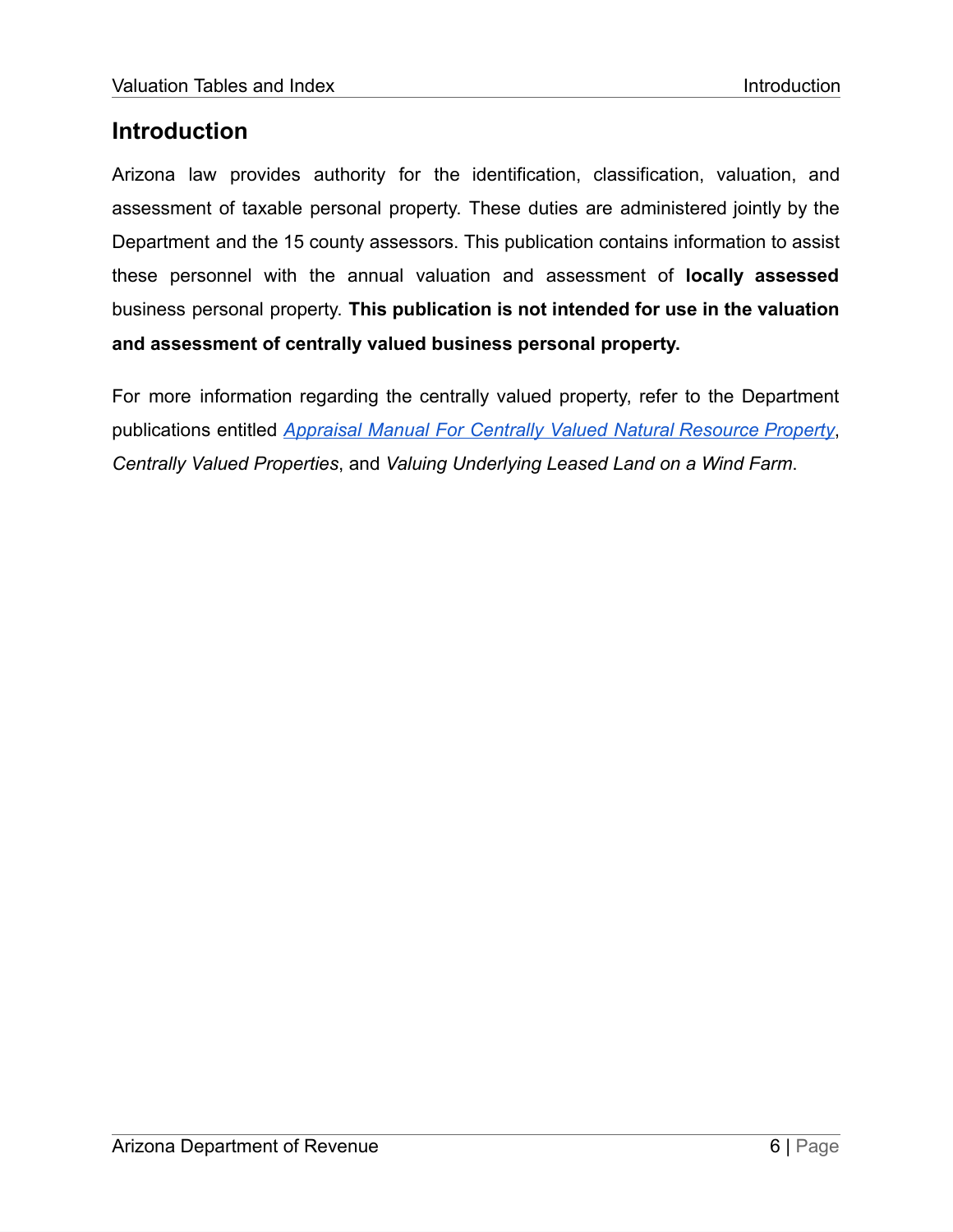# <span id="page-7-0"></span>**2022 Valuation Tables Index**

# <span id="page-7-1"></span>**General Property Index**

| <b>Category</b>                                                                                                       | <b>Valuation</b><br><b>Table</b> | Life in<br><b>Years</b> |
|-----------------------------------------------------------------------------------------------------------------------|----------------------------------|-------------------------|
| <b>AGRICULTURAL</b>                                                                                                   |                                  |                         |
| <b>Farm and Ranch (Machinery and Equipment)</b>                                                                       |                                  |                         |
| Dairy — milking and holding facility.                                                                                 | $\mathbf 1$                      | 10                      |
| Drip irrigation system.                                                                                               | 1                                | 6                       |
| Laser sending and receiving equipment.                                                                                | 1                                | 10                      |
| Machinery and equipment used in the production of crops and<br>livestock and on-the-farm processing of feeds.         | 1                                | 10                      |
| Sprinklers - walking and pivot.                                                                                       | $\mathbf 1$                      | 6                       |
| Tractors, combines, cotton harvesters, hay balers, forage<br>harvesters, etc.                                         | 1                                | 6                       |
| <b>AIR CONDITIONING EQUIPMENT</b>                                                                                     |                                  |                         |
| Heat pumps - all sizes.                                                                                               | 1                                | $\overline{7}$          |
| Large $-20$ tons and over.                                                                                            | 1                                | 20                      |
| Medium and small — under 20 tons.                                                                                     | 1                                | 10                      |
| <b>AIRCRAFT</b>                                                                                                       |                                  |                         |
| (See "Aircraft" under the "Special Properties" section of the<br><b>Business Personal Property Manual</b> .)          |                                  |                         |
| <b>AIRCRAFT FLIGHT SIMULATOR</b>                                                                                      | 1                                | 10                      |
| <b>AIRPORT GROUND EQUIPMENT</b>                                                                                       |                                  |                         |
| (Includes unlicensed vehicles)                                                                                        | $\overline{\mathbf{1}}$          | 10                      |
| <b>AMUSEMENT and RECREATION EQUIPMENT</b>                                                                             |                                  |                         |
| Amusement rides.                                                                                                      | $\mathbf 1$                      | 5                       |
| Billiards and pool.                                                                                                   | 1                                | 10                      |
| Boats. (See "Watercraft" under the "Special Properties"<br>section of the <b>Business Personal Property Manual</b> .) | 1                                | 5                       |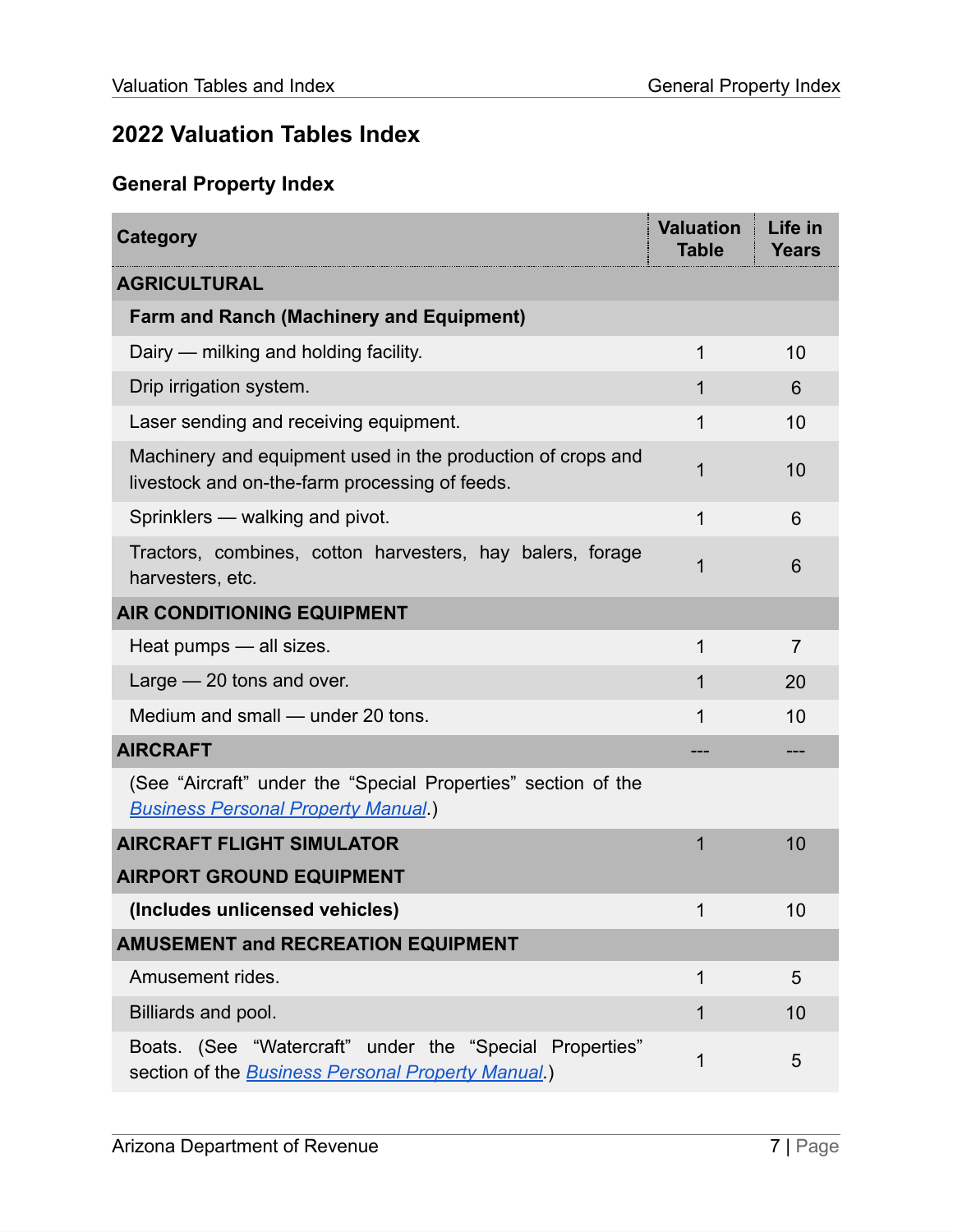| Boats, tour boats, excursion boats (over 30 feet in length).                                                                                   | 1           | 20             |
|------------------------------------------------------------------------------------------------------------------------------------------------|-------------|----------------|
| Bowling alleys.                                                                                                                                | 1           | 8              |
| Coin operated electronic games (video games).                                                                                                  | 5           | 2              |
| Dance studio.                                                                                                                                  | $\mathbf 1$ | 10             |
| Golf carts.                                                                                                                                    | 1           | 5              |
| Gymnasium (fitness facilities).                                                                                                                | 1           | 10             |
| Miniature golf courses.                                                                                                                        | 1           | 10             |
| Museum.                                                                                                                                        | $\mathbf 1$ | 10             |
| Personal watercraft.                                                                                                                           | 1           | 5              |
| Race track equipment.                                                                                                                          | 1           | 10             |
| Race track tote equipment.                                                                                                                     | 5           | $\overline{4}$ |
| Slot machines.                                                                                                                                 | $\mathbf 1$ | 5              |
| Video tape rentals.                                                                                                                            | 5           | $\overline{2}$ |
| (See "Video Tapes, Games, DVDs - Rental" under the<br>"Special Properties" section of the <b>Business Personal</b><br><b>Property Manual</b> ) |             |                |
| Video rental tape player.                                                                                                                      | $\mathbf 1$ | 3              |
| <b>ANIMALS (Taxable)</b>                                                                                                                       |             |                |
| (See "Animals - Taxable" under the "Special Properties"<br>section of the <b>Business Personal Property Manual</b> .)                          |             |                |
| <b>APARTMENTS (Furnishings and Equipment)</b>                                                                                                  | 1           | 8              |
| <b>ARTWORK and DECORATIVE ACCESSORIES</b>                                                                                                      | 1           | 10             |
| (See "Artwork" under the "Special Properties" section of the<br><b>Business Personal Property Manual</b> )                                     |             |                |
| <b>AUDIO EQUIPMENT (Office - Nonmanufacturing)</b>                                                                                             |             |                |
| VCRs, TVs, video cameras, digital cameras, and related test<br>equipment.                                                                      | 1           | 5              |
| <b>AUTOMOTIVE EMISSION and TESTING</b>                                                                                                         | 1           | 5              |
| <b>AUTOMOBILE REPAIR and SERVICE STATION EQUIPMENT</b>                                                                                         |             |                |
| Body shops.                                                                                                                                    | 1           | 10             |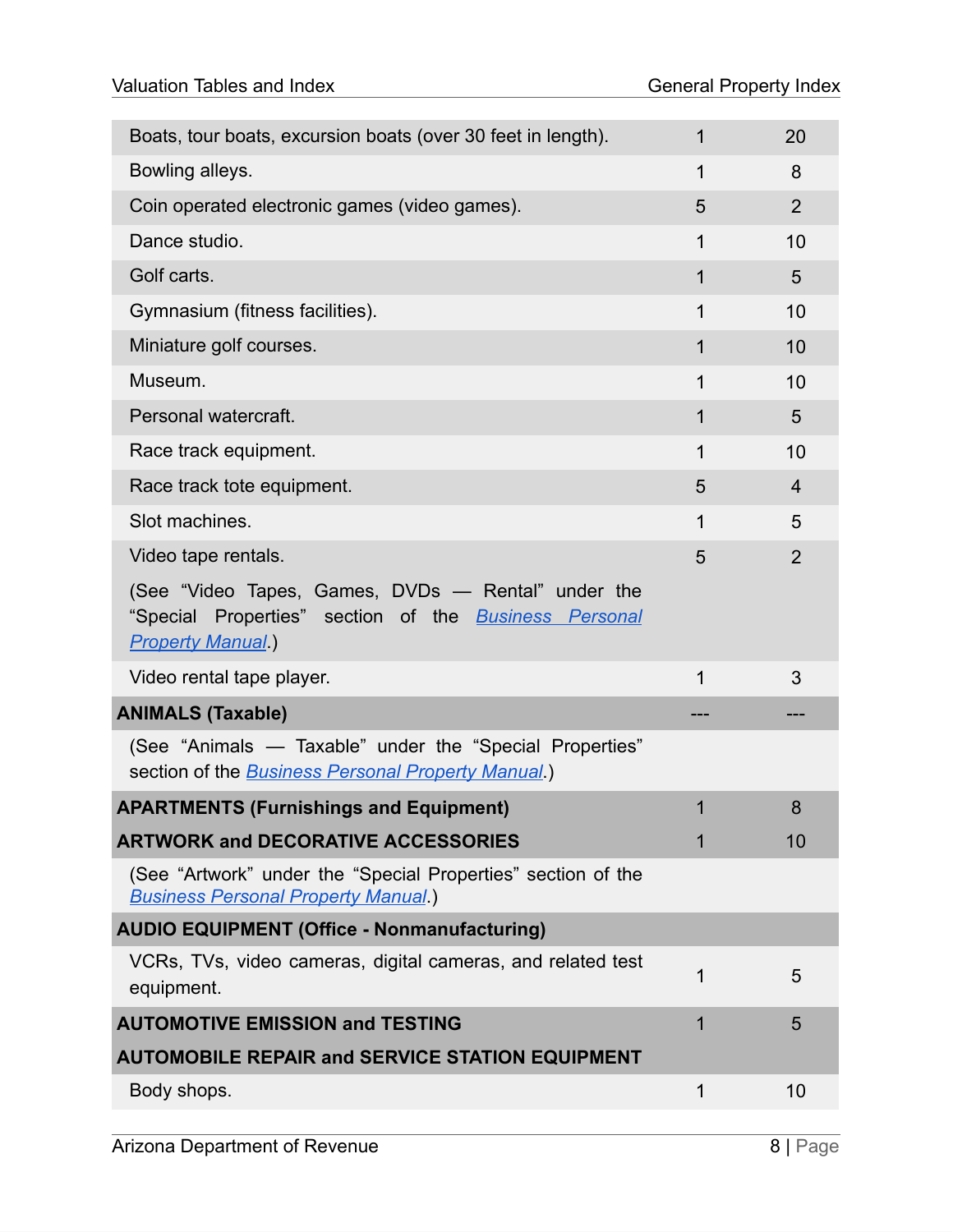| Car wash - automatic.                                                                                                      | $\mathbf 1$ | 5              |
|----------------------------------------------------------------------------------------------------------------------------|-------------|----------------|
| Car wash - automatic (coin operated).                                                                                      | 1           | 5              |
| Diagnostic equipment - computerized.                                                                                       | 1           | 5              |
| Diagnostic equipment - mechanical.                                                                                         | 1           | $\overline{7}$ |
| Garages.                                                                                                                   | $\mathbf 1$ | 10             |
| Portable service station equipment.                                                                                        | 1           | 8              |
| Recapping, retreading, and rebuilding tires.                                                                               | 1           | 8              |
| Service station equipment.                                                                                                 | 1           | 8              |
| Service station tanks and leak detection equipment.                                                                        | 1           | 8              |
| <b>BANKS, SAVINGS AND LOAN EQUIPMENT</b>                                                                                   |             |                |
| Automatic teller machines.                                                                                                 | 1           | 5              |
| Closed-circuit TV with pneumatic system.                                                                                   | $\mathbf 1$ | 8              |
| Currency lockers.                                                                                                          | $\mathbf 1$ | 20             |
| Drive-through windows.                                                                                                     | 1           | 10             |
| Night depository.                                                                                                          | 1           | 10             |
| Safe deposit boxes.                                                                                                        | 1           | 20             |
| Teller lockers.                                                                                                            | $\mathbf 1$ | 20             |
| Teller service area.                                                                                                       | 1           | 10             |
| Teller service system.                                                                                                     | 1           | 10             |
| Vaults, vault doors, inner gates, vent fans, and additions.                                                                | 6           | 50             |
| (See "Vaults and Vault Doors" under the "Special Properties"<br>section of the <b>Business Personal Property Manual</b> .) |             |                |
| Visual pneumatic system.                                                                                                   | 1           | 8              |
| <b>BARBER SHOP EQUIPMENT</b>                                                                                               | 1           | 10             |
| <b>BEAUTY SHOP EQUIPMENT</b>                                                                                               | 1           | 8              |
| <b>BILLBOARDS</b>                                                                                                          | 8           |                |
| (See "Billboards" under the "Special Properties" section of the<br><b>Business Personal Property Manual.)</b>              |             |                |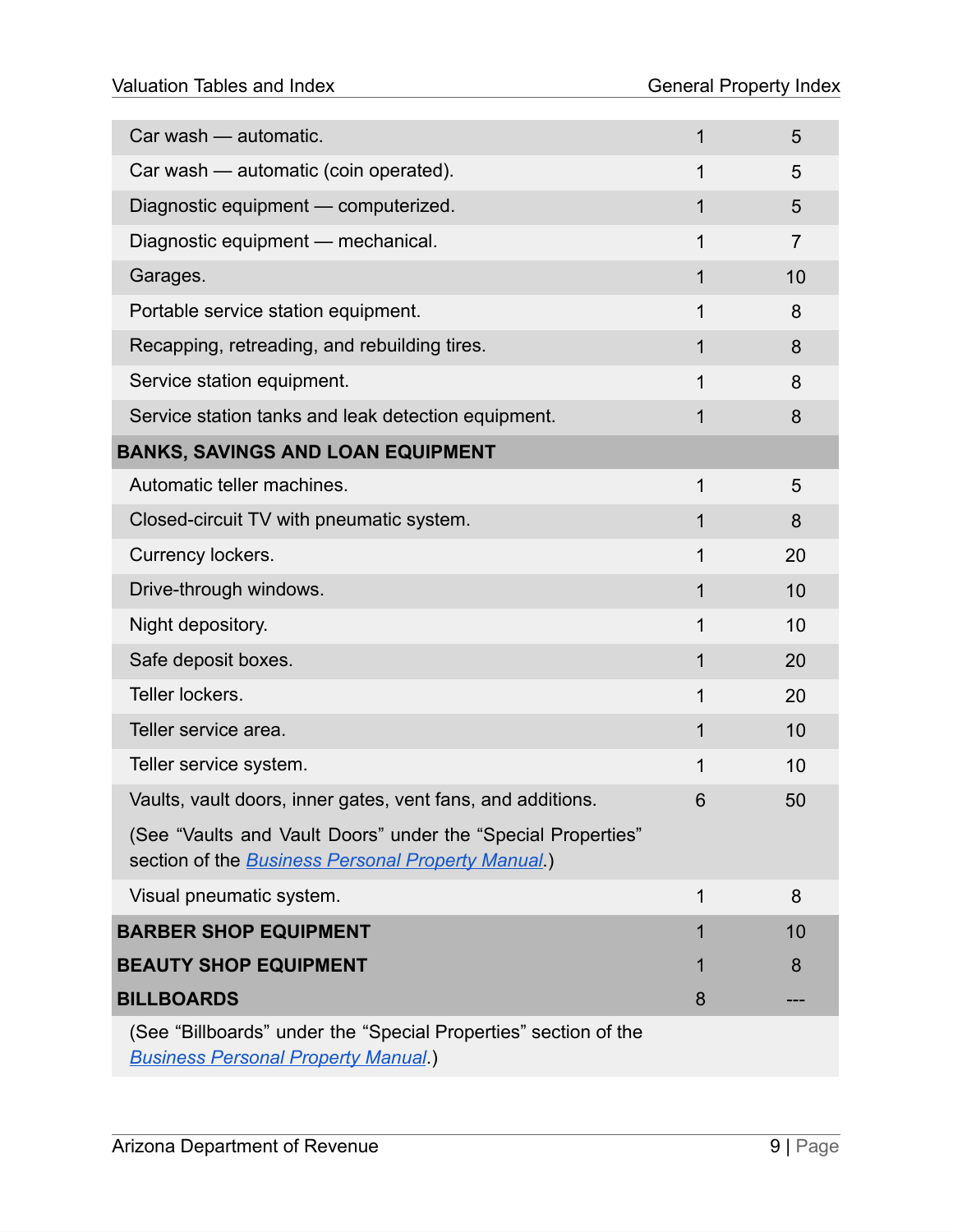| <b>BOAT FABRICATION</b>                                                                                                        |   |    |
|--------------------------------------------------------------------------------------------------------------------------------|---|----|
| (Includes construction, repair, and conversion)                                                                                | 1 | 12 |
| Molds for fiberglass boats.                                                                                                    | 1 | 3  |
| <b>BOAT DOCKS</b>                                                                                                              |   |    |
| Metal.                                                                                                                         | 1 | 20 |
| Wood and foam.                                                                                                                 | 1 | 5  |
| <b>BOTTLING (Plant Equipment)</b>                                                                                              |   |    |
| Manufacturing, bottling/canning soft drinks, fresh fruit drinks,<br>mineral and distilled waters, carbonated beverages, etc.   | 1 | 12 |
| <b>BROADCASTING (Radio and TV Equipment)</b>                                                                                   |   |    |
| Studio broadcasting equipment.                                                                                                 | 1 | 6  |
| Transmitting towers.                                                                                                           | 1 | 20 |
| <b>CABLE TELEVISION</b>                                                                                                        |   |    |
| (See "Cable Television" under the "Special Properties" section<br>of the <b>Business Personal Property Manual</b> .)           |   |    |
| <b>CABLE TELEVISION EQUIPMENT</b>                                                                                              |   |    |
| Cable/Satellite receiver boxes, includes DVR.                                                                                  | 1 | 5  |
| Distribution systems.                                                                                                          | 1 | 10 |
| Head-end equipment.                                                                                                            | 1 | 8  |
| Receiving antennas.                                                                                                            | 1 | 12 |
| <b>COMPUTERS and COMPUTER EQUIPMENT</b>                                                                                        |   |    |
| <b>Computer Numeric Controlled</b>                                                                                             |   |    |
| (See "Computer-Driven Equipment" under the "Special<br>Properties" section of the <b>Business Personal Property</b><br>Manual) |   |    |
| <b>Computer Operating Software and Related Peripheral</b><br><b>Equipment</b>                                                  |   |    |
| For manufacturer/lessor, the current retail selling price will be<br>reported.                                                 | 5 | 4  |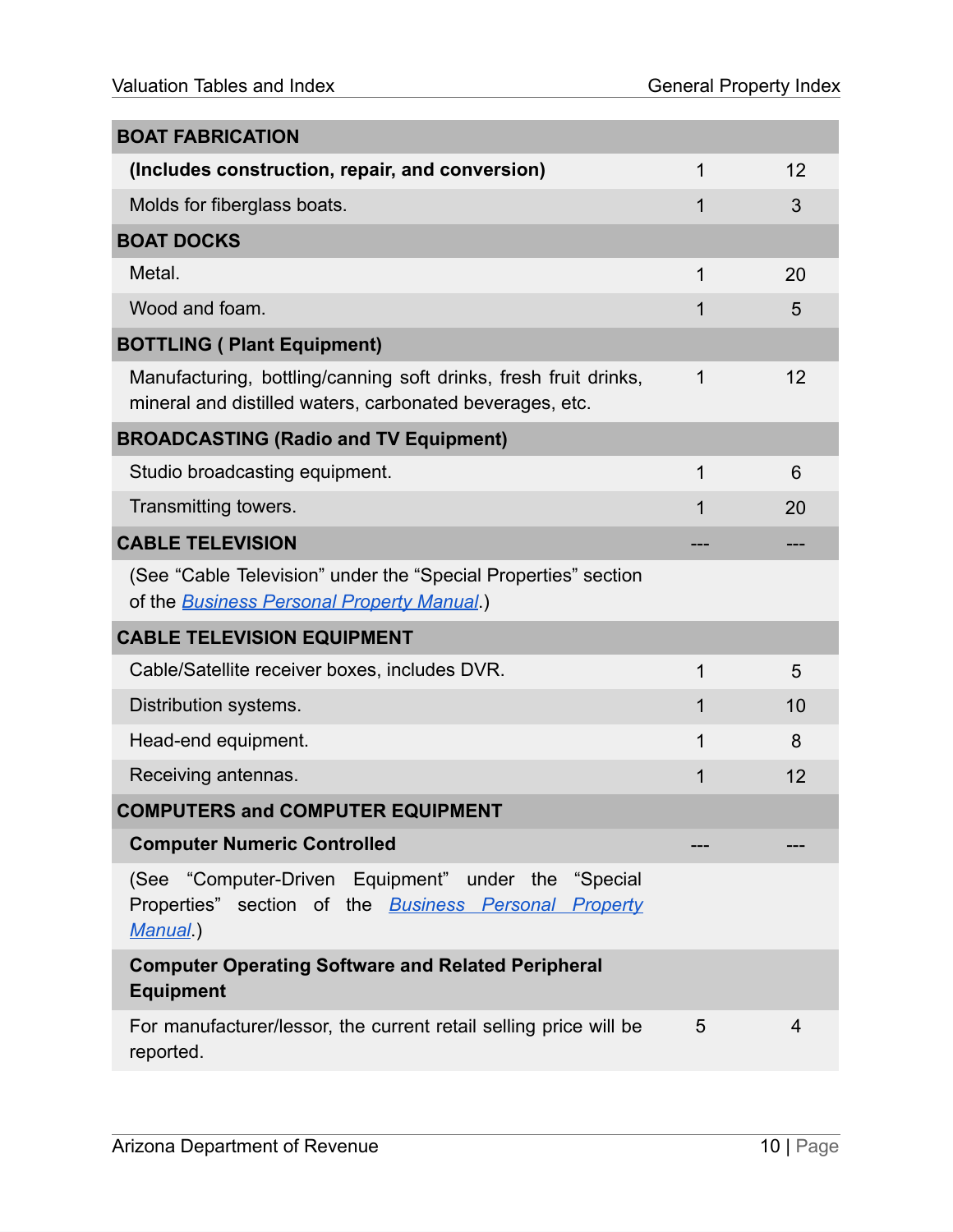| non-manufacturer/lessor and/or private owner, the<br>For<br>historical cost will be reported.                                      | 5            | 4              |
|------------------------------------------------------------------------------------------------------------------------------------|--------------|----------------|
| <b>Test Computer</b>                                                                                                               |              |                |
| Within computer manufacturing plants, there may be a<br>number of computers used to test new, assembled<br>computers.              | 5            | $\overline{4}$ |
| <b>CONSTRUCTION WORK IN PROGRESS (CWIP)</b>                                                                                        |              |                |
| (See "Construction Work in Progress" under the "Special<br>Properties" section of the <b>Business Personal Property</b><br>Manual) |              |                |
| <b>CONTRACTOR'S EQUIPMENT</b>                                                                                                      |              |                |
| Barricades and warning devices.                                                                                                    | $\mathbf 1$  | 3              |
| Cranes to 50 tons, shovels to 8 cubic yards.                                                                                       | $\mathbf{1}$ | 10             |
| Electronic controlled infrared/laser instruments.                                                                                  | $\mathbf 1$  | 5              |
| General construction (highways, dams, etc.).                                                                                       | $\mathbf 1$  | $\overline{7}$ |
| Portable asphalt batch plants.                                                                                                     | $\mathbf 1$  | $\overline{7}$ |
| Power sweepers.                                                                                                                    | 1            | $\overline{7}$ |
| <b>CONVENIENCE STORES</b>                                                                                                          |              |                |
| Equipment and fixtures.                                                                                                            | $\mathbf 1$  | 8              |
| Walk-in coolers and freezers.                                                                                                      | 1            | 10             |
| (See "Walk-in Coolers or Freezers" under the "Special<br>Properties" section of the <u>Business Personal Property</u><br>Manual)   |              |                |
| <b>COTTON GINS and COTTON COMPRESSES</b>                                                                                           |              |                |
| Machinery for removing seeds from raw cotton and machinery<br>for baling cotton after ginning.                                     | 1            | 12             |
| <b>DAY/CHILD CARE</b>                                                                                                              | 1            | 8              |
| DENTAL and DENTAL LABORATORY EQUIPMENT                                                                                             | 1            | 10             |
| (See "High-Tech Dental Equipment" under the "Special<br>Properties" section of the <b>Business Personal Property</b><br>Manual)    |              |                |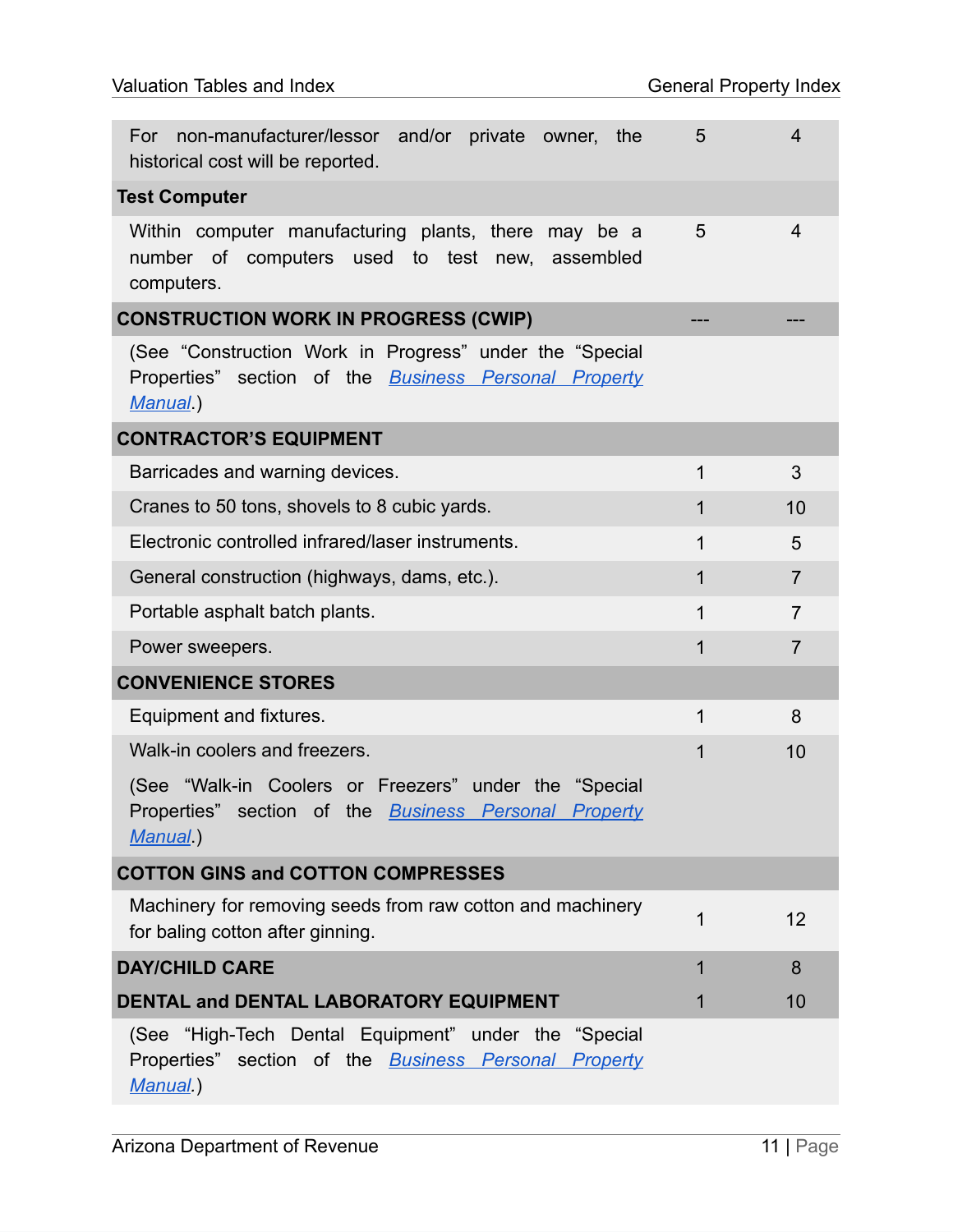| <b>DRILLING EQUIPMENT (Gas, Petroleum, and Water)</b>                                                                                          |                |    |
|------------------------------------------------------------------------------------------------------------------------------------------------|----------------|----|
| Exploration and drilling equipment.                                                                                                            | $\mathbf 1$    | 6  |
| DRY CLEANING and LAUNDRY EQUIPMENT                                                                                                             |                |    |
| Coin-operated.                                                                                                                                 | 1              | 6  |
| Commercial.                                                                                                                                    | 1              | 10 |
| <b>ENVIRONMENTAL EQUIPMENT</b>                                                                                                                 |                |    |
| (See "Environmental Equipment" under the<br>"Special<br>Properties" section of the <b>Business Personal Property</b><br>Manual)                |                |    |
| <b>HOTEL, MOTEL, and RESORT EQUIPMENT</b>                                                                                                      | $\overline{1}$ | 10 |
| Computerized equipment.                                                                                                                        | 1              | 5  |
| Linens, glassware, silverware, and uniforms (not rented).                                                                                      | $\mathbf{1}$   | 3  |
| Televisions.                                                                                                                                   | $\mathbf{1}$   | 5  |
| <b>IMPROVEMENTS ON LEASED LAND</b>                                                                                                             |                |    |
| (See "Improvements on Possessory Rights" under the<br>"Special Properties" section of the <b>Business Personal</b><br><b>Property Manual</b> ) |                |    |
| <b>IMPROVEMENTS ON POSSESSORY RIGHTS (IPRs)</b>                                                                                                |                |    |
| Buildings and other improvements.                                                                                                              | 6              |    |
| (See "Improvements on Possessory Rights" under the<br>"Special Properties" section of the <b>Business Personal</b><br><b>Property Manual</b> ) |                |    |
| <b>LEASED OFFICE BUSINESS MACHINES</b>                                                                                                         |                |    |
| Excludes computer equipment and portable commercial<br>equipment.                                                                              | 1              | 5  |
| <b>LIBRARIES - COMMERCIAL</b>                                                                                                                  |                |    |
| Includes accounting, architectural, engineering, law and<br>medical libraries.                                                                 | 1              | 10 |
| (See "Libraries — Commercial" under the "Special Properties"<br>section of the <b>Business Personal Property Manual</b> .)                     |                |    |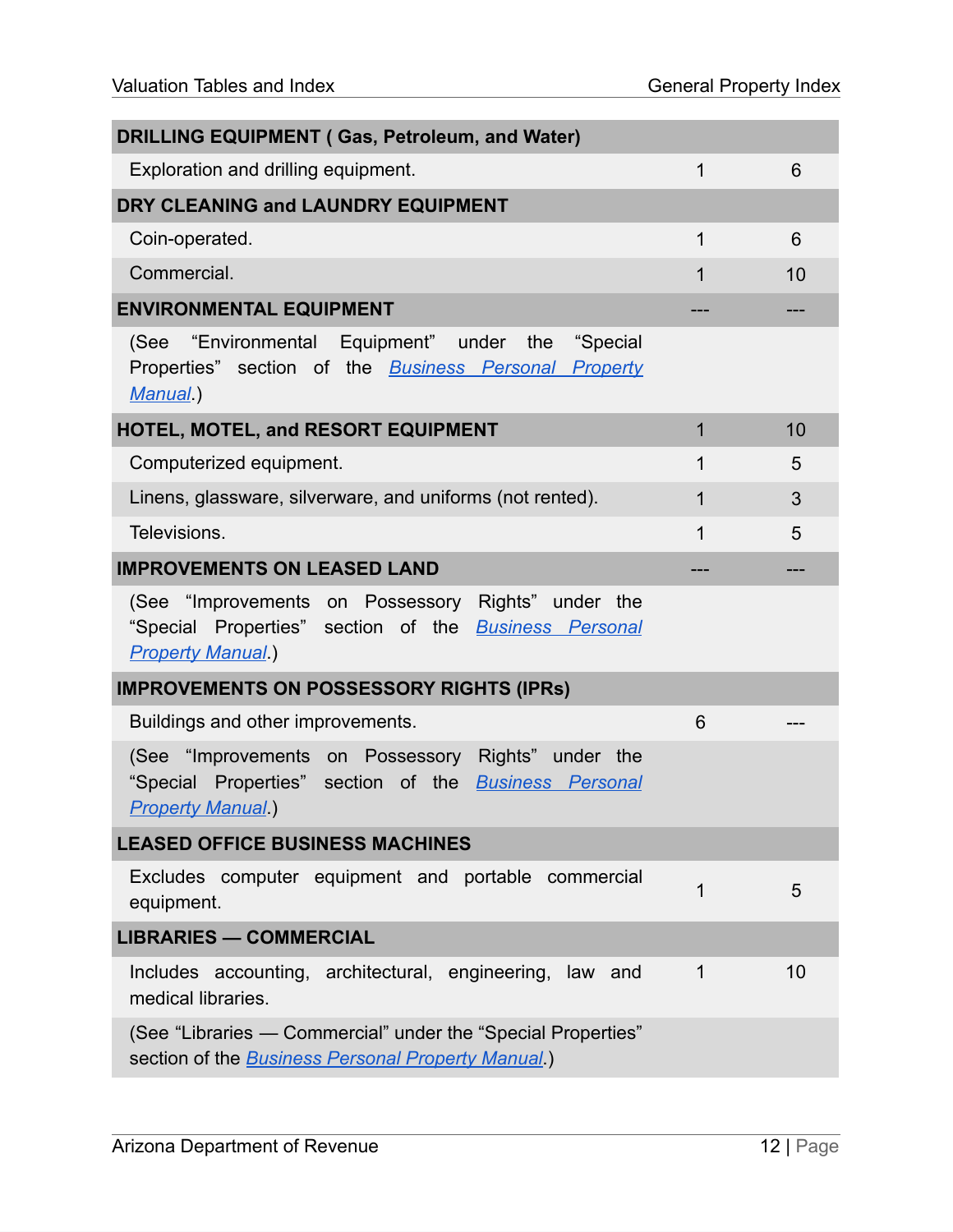| <b>LINENS and UNIFORMS ( Rental)</b>                                                                |             |    |
|-----------------------------------------------------------------------------------------------------|-------------|----|
|                                                                                                     |             |    |
| For leased and rented linens and uniforms, value is<br>one-quarter of total purchases for the year. | 1           | 3  |
| <b>LUMBERING</b>                                                                                    |             |    |
| Logging equipment.                                                                                  | 1           | 8  |
| Sawmill (portable).                                                                                 | 1           | 6  |
| Sawmill machinery and equipment (permanent mills).                                                  | 1           | 10 |
| <b>MANUFACTURING</b>                                                                                |             |    |
| (See Manufacturing Property Index below.)                                                           |             |    |
| <b>MEDICAL</b>                                                                                      |             |    |
| High-tech medical imaging equipment (includes CT, MRI, and<br>PET).                                 | 1           | 6  |
| High-tech medical/hospital equipment.                                                               | 1           | 8  |
| All other medical (hospital, clinic, lab, nursing home, etc.)<br>equipment.                         | 1           | 10 |
| <b>MINING, QUARRYING, and PROCESSING</b>                                                            |             |    |
| (Metal and nonmetal)                                                                                |             |    |
| Cranes over 50 tons.                                                                                | 1           | 15 |
| Cranes up to 50 tons.                                                                               | $\mathbf 1$ | 10 |
| Minerals, such as sand and gravel, ceramic clay, cinder,<br>limestone, and stone.                   | 1           | 10 |
| Portable sand and gravel units.                                                                     | 1           | 8  |
| <b>MODEL HOME FURNISHINGS</b>                                                                       |             | 3  |
| <b>MORTUARY and CEMETERY EQUIPMENT</b>                                                              |             | 10 |
| <b>MOTION PICTURE PRODUCTION</b>                                                                    |             | 10 |
| OFFICE FURNITURE, FIXTURES, MACHINES and<br><b>EQUIPMENT</b>                                        |             | 10 |
| Duplicating and copying equipment.                                                                  | 1           | 5  |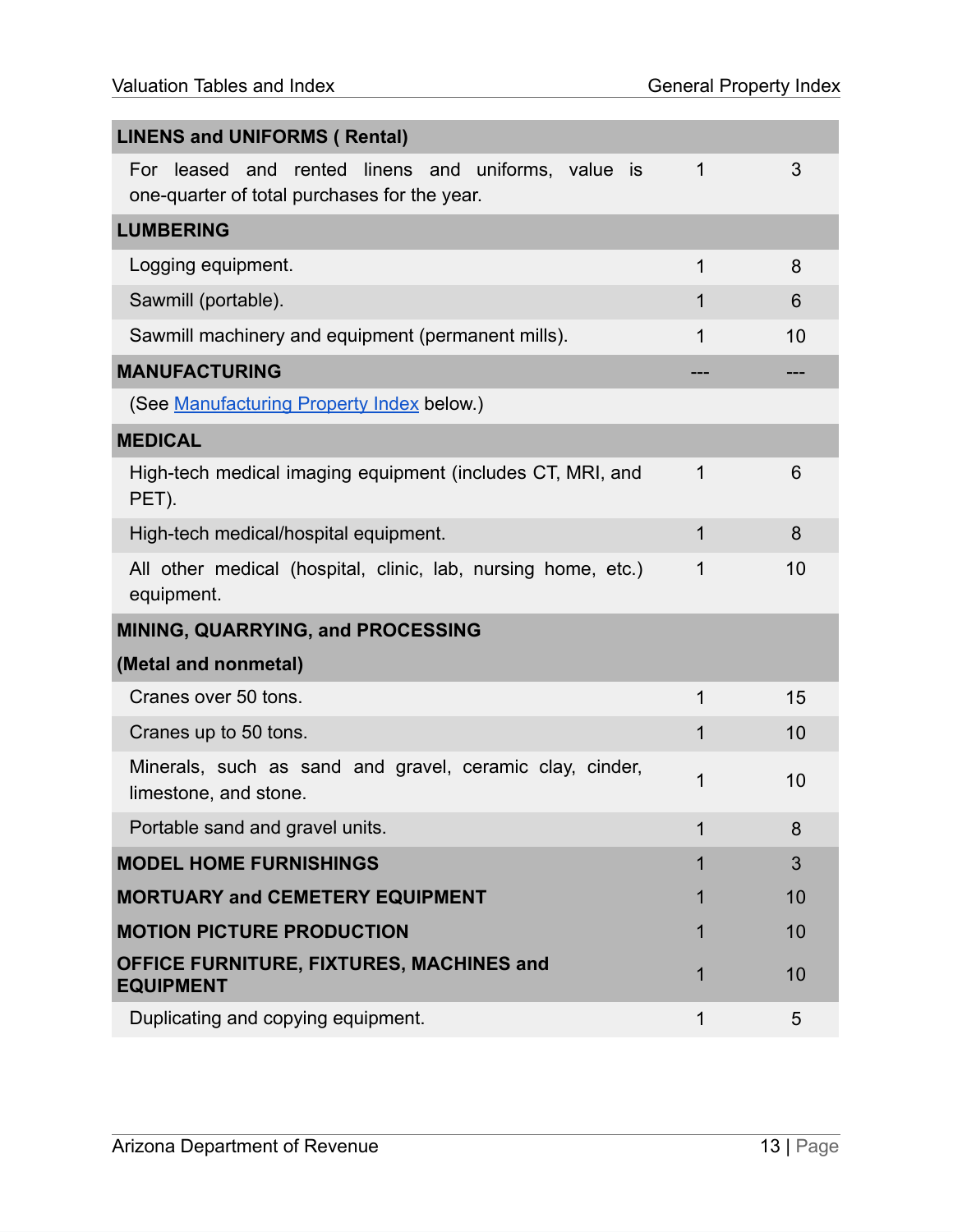| <b>PAPER and RELATED PRODUCTS</b>                                                                                                    |              |                |
|--------------------------------------------------------------------------------------------------------------------------------------|--------------|----------------|
| <b>Paper finishing and covering</b>                                                                                                  | $\mathbf{1}$ | 12             |
| Includes paper finishing and conversion into cartons, bags,<br>envelopes, and similar products.                                      |              |                |
| <b>Pulp and paper</b>                                                                                                                | $\mathbf 1$  | 15             |
| Includes the manufacturing of pulp from wood, rags, and<br>other fibers, and the manufacturing of paper and paperboard<br>from pulp. |              |                |
| <b>PETROLEUM and GAS</b>                                                                                                             | 1            | 15             |
| Gasoline/diesel terminal facilities.                                                                                                 | 1            | 15             |
| Natural gas and helium production plants.                                                                                            | 1            | 15             |
| Oil and gas well production equipment (includes well head<br>equipment, gathering pipelines, and related storage facilities).        | 1            | 15             |
| Petroleum refining plants.                                                                                                           | 1            | 15             |
| Petroleum storage facilities.                                                                                                        | 1            | 15             |
| Propane gas tanks and distribution equipment.                                                                                        | 1            | 15             |
| <b>PHOTOGRAPHIC</b>                                                                                                                  |              |                |
| Automatic film processing equipment, such as that used in<br>fast, one-hour photo process.                                           | 1            | 5              |
| PRINTING and PUBLISHING EQUIPMENT                                                                                                    |              |                |
| (Includes newspaper printing)                                                                                                        |              |                |
| Composing room.                                                                                                                      | 1            | 10             |
| Mail room delivery (stackers, strappers, conveyors).                                                                                 | 1            | 5              |
| Paper handling equipment (warehouse).                                                                                                | 1            | 10             |
| Plate making press.                                                                                                                  | 1            | $\overline{5}$ |
| Printing press.                                                                                                                      | 1            | 12             |
| <b>PROFESSIONAL EQUIPMENT (Miscellaneous)</b>                                                                                        |              |                |
| Includes architectural, engineering, photographic studio, and<br>laboratory equipment.                                               | 1            | 10             |
| Electronic controlled infrared/laser instruments.                                                                                    | 1            | 5              |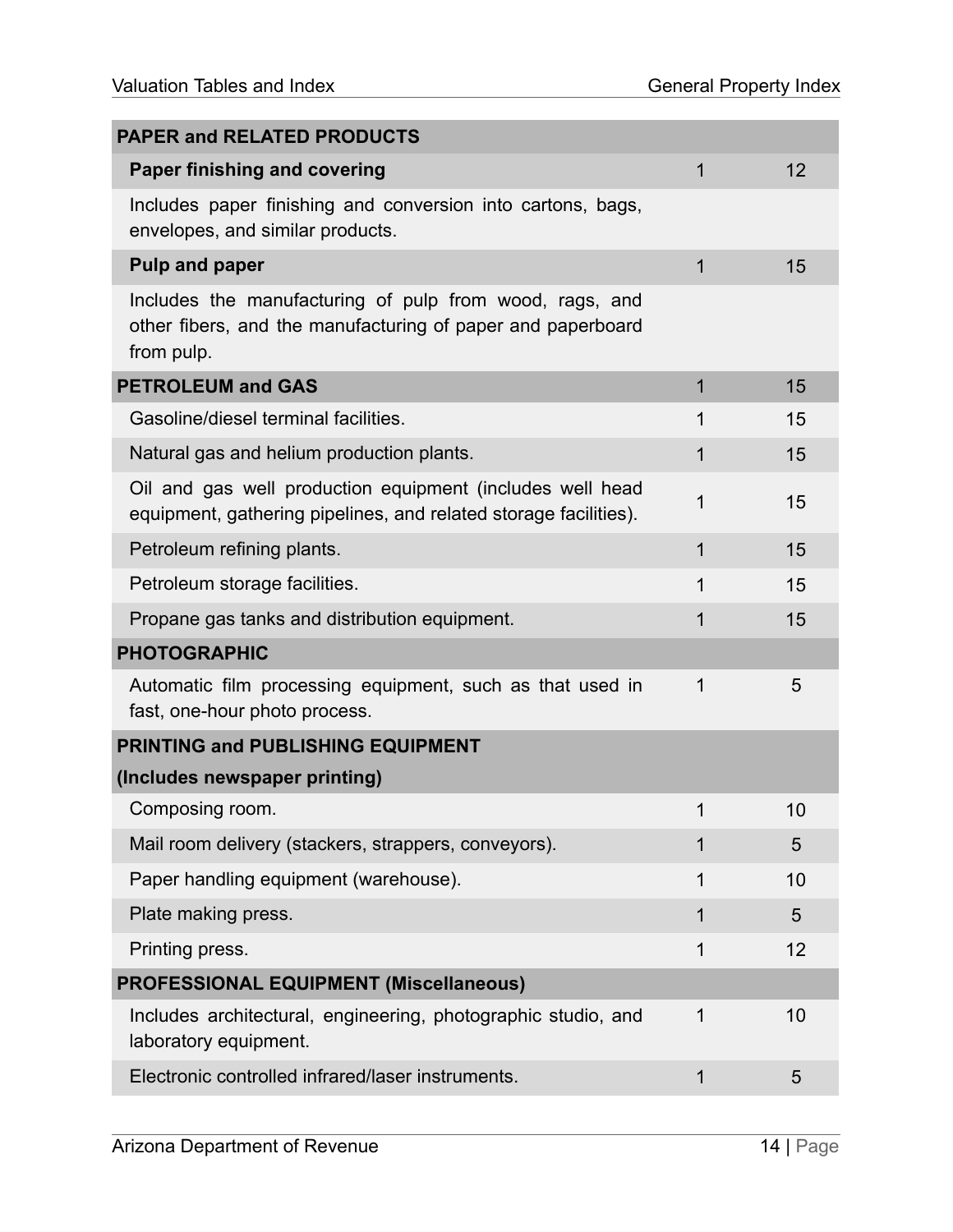| <b>REFRIGERATION EQUIPMENT</b>                                                                                                        |             |    |
|---------------------------------------------------------------------------------------------------------------------------------------|-------------|----|
| Vacuum cooling, portable (field-cooled vegetables).                                                                                   | 1           | 8  |
| Vacuum cooling, stationary (warehouse-cooked vegetables).                                                                             | 1           | 10 |
| Walk-in coolers and freezers - convenience store.                                                                                     | 1           | 10 |
| (See "Walk-in Coolers or Freezers" under the "Special<br>Properties" section of the <b>Business Personal Property</b><br>Manual)      |             |    |
| <b>RENTAL EQUIPMENT</b>                                                                                                               |             |    |
| Outlets renting light equipment, such as hand tools, light<br>portable gasoline equipment, mixers, and lawn mowers.                   | 1           | 5  |
| Rental fence.                                                                                                                         | 5           | 2  |
| Leased or rented heavy equipment.                                                                                                     |             |    |
| (See Contractor's Equipment above.)                                                                                                   |             |    |
| Other rental equipment.                                                                                                               |             |    |
| (See this Index for appropriate equipment category.)                                                                                  |             |    |
| <b>REPAIR SHOP EQUIPMENT (Miscellaneous)</b>                                                                                          |             |    |
| Electrical, watch, clock, jewelry, radio and TV, furniture and<br>upholstery, household appliances, welding, locksmith, shoe,<br>etc. | $\mathbf 1$ | 10 |
| <b>RESTAURANT, BAR, and SODA FOUNTAIN EQUIPMENT</b>                                                                                   |             |    |
| Includes all eating and<br>drinking establishments selling<br>prepared food and drinks.                                               | 1           | 10 |
| Linens, glassware, silverware, and uniforms (not rented).                                                                             |             | 3  |
| <b>SCALES</b>                                                                                                                         |             |    |
| Less than 25 tons.                                                                                                                    | 1           | 10 |
| Portable.                                                                                                                             | 1           | 10 |
| Twenty-five to 100 tons.                                                                                                              | 1           | 20 |
| <b>SCHOOL EQUIPMENT</b>                                                                                                               | 1           | 10 |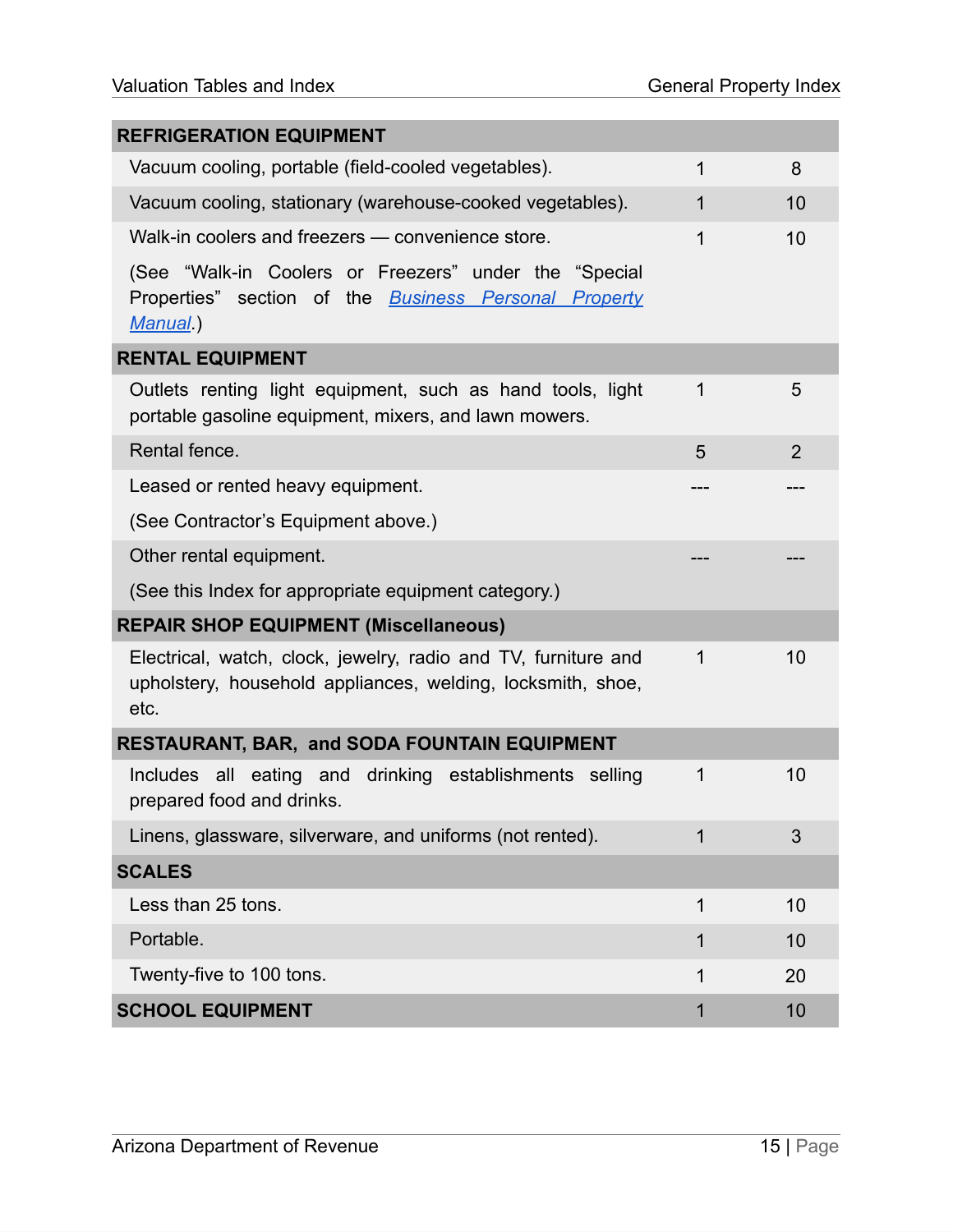| <b>SCRAP METAL</b>                                                                                                                                                                                                                                              |              |                |
|-----------------------------------------------------------------------------------------------------------------------------------------------------------------------------------------------------------------------------------------------------------------|--------------|----------------|
| Equipment used in cutting, dismantling, or wrecking<br>processes, and storing of scrap metals.                                                                                                                                                                  | 1            | 10             |
| <b>SECURITY SYSTEMS</b>                                                                                                                                                                                                                                         | 1            | 5              |
| <b>SEMICONDUCTOR EQUIPMENT</b>                                                                                                                                                                                                                                  |              |                |
| (See "Semiconductor Manufacturing Equipment (Integrated<br>Circuit)" under the "Special Properties" section of the<br><b>Business Personal Property Manual</b> . See also "Electric and<br>Electronic Equipment" in the Manufacturing Property Index<br>below.) |              |                |
| <b>SIGNS (all types)</b>                                                                                                                                                                                                                                        | $\mathbf{1}$ | 10             |
| (See "Signs (Other Than Billboards)" under the "Special<br>Properties" section of the <b>Business Personal Property</b><br>Manual)                                                                                                                              |              |                |
| <b>SOLAR POWER GENERATION EQUIPMENT</b>                                                                                                                                                                                                                         | 9            | 10             |
| <b>STORE EQUIPMENT - Retail and Wholesale</b>                                                                                                                                                                                                                   |              |                |
| Carts.                                                                                                                                                                                                                                                          | 1            | 3              |
| Computer-controlled electronic cash registers.                                                                                                                                                                                                                  | 5            | $\overline{4}$ |
| Food, grocery, meat and fish, fruit and vegetable, candy, nuts,<br>confectionery, dairy products, and miscellaneous food stores.                                                                                                                                | 1            | 10             |
| General merchandise stores, building materials, hardware,<br>apparel and accessory stores, furniture, home furnishings,<br>equipment and supply stores, drug, book, office supply,<br>jewelry, miscellaneous retail, wholesale, and supply store<br>equipment.  | 1            | 10             |
| Safes.                                                                                                                                                                                                                                                          | 1            | 20             |
| <b>SUPPLIES</b>                                                                                                                                                                                                                                                 |              |                |
| (See "Supplies" under the "Special Properties" section of the<br><b>Business Personal Property Manual</b> .)                                                                                                                                                    |              |                |
| <b>SURVEILLANCE SYSTEMS (Video Camera Recorder)</b>                                                                                                                                                                                                             | 1            | 3              |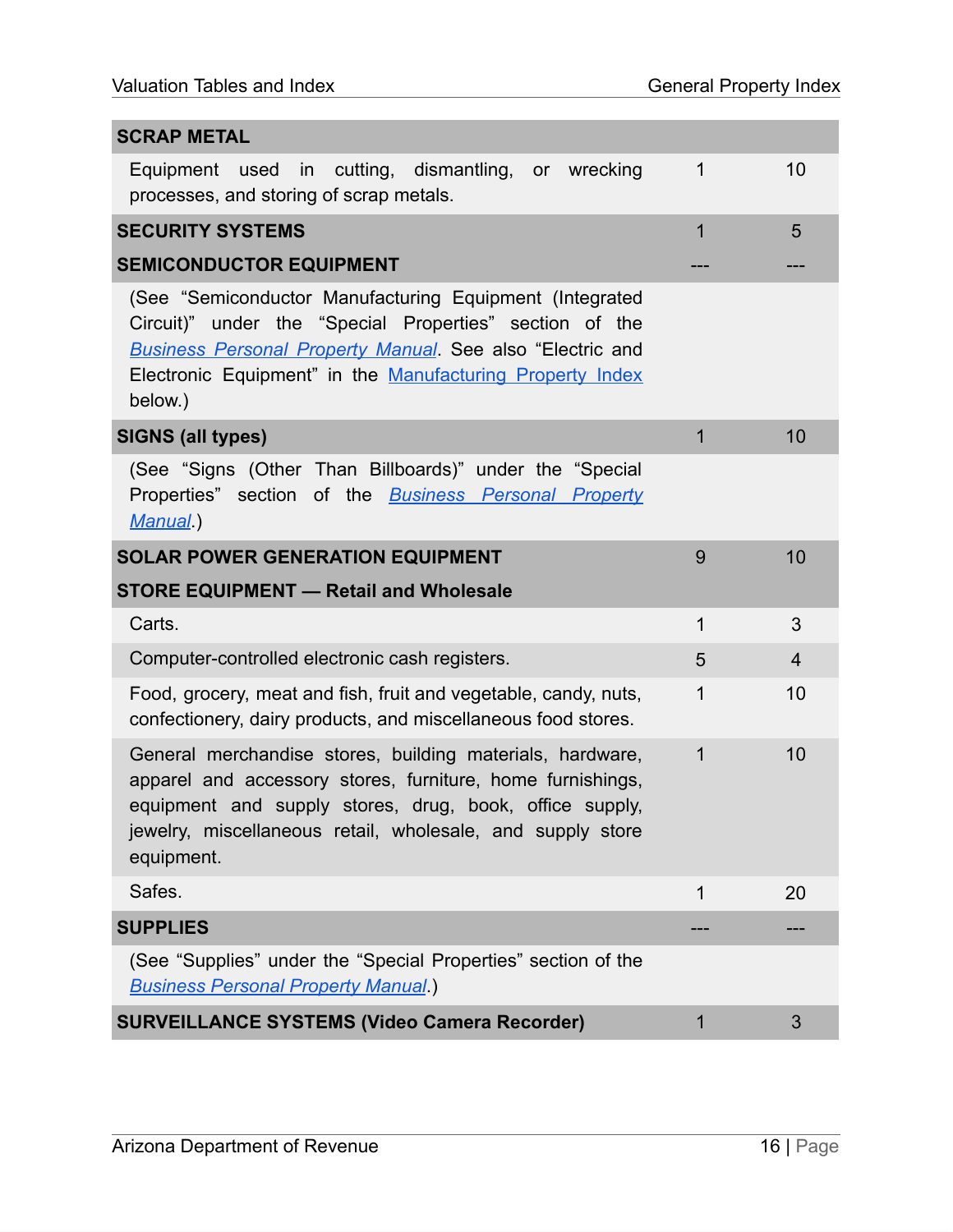| <b>TELEPHONE and INTERCOM SYSTEMS</b>                                                                                             |   |                |
|-----------------------------------------------------------------------------------------------------------------------------------|---|----------------|
| Paging systems.                                                                                                                   | 1 | 3              |
| Telephone equipment, cellular phones, telex, and facsimile.                                                                       | 1 | 5              |
| <b>THEATER EQUIPMENT</b>                                                                                                          |   | 10             |
| <b>TOOLS, MOLDS, DIES, and JIGS</b>                                                                                               |   |                |
| (See "Tools, Molds, Dies, and Jigs" under the "Special<br>Properties" section of the <b>Business Personal Property</b><br>Manual) |   |                |
| <b>USED EQUIPMENT</b>                                                                                                             |   |                |
| (See "Used Equipment" under the "Special Properties" section<br>of the <b>Business Personal Property Manual</b> .)                |   |                |
| <b>VEHICLE MOUNTED EQUIPMENT</b>                                                                                                  |   |                |
| (See "Vehicle Mounted Equipment" under the "Special<br>Properties" section of the <b>Business Personal Property</b><br>Manual)    |   |                |
| <b>VENDING EQUIPMENT</b>                                                                                                          |   |                |
| Amusement (bowlers, pinball, pool, rides, mechanical horses,<br>$etc.$ ).                                                         | 1 | 5              |
| Cigarette vendors.                                                                                                                | 1 | 6              |
| Food vendors (beverages, candy, hot and cold foods,<br>popcorn, etc.).                                                            | 1 | 5              |
| Leased ice machines.                                                                                                              | 1 | 6              |
| Miscellaneous (change makers, newspapers, photo, stamps,<br>$etc.$ ).                                                             |   | 6              |
| Music machines.                                                                                                                   | 1 | 6              |
| <b>VETERINARIAN EQUIPMENT</b>                                                                                                     | 1 | 10             |
| <b>VETERINARIAN LABORATORY EQUIPMENT</b>                                                                                          |   | 10             |
| <b>VIDEO TAPES, GAMES, DVDs (Rental)</b>                                                                                          | 5 | $\overline{2}$ |
|                                                                                                                                   |   |                |

Use acquisition cost of \$7.00 per item.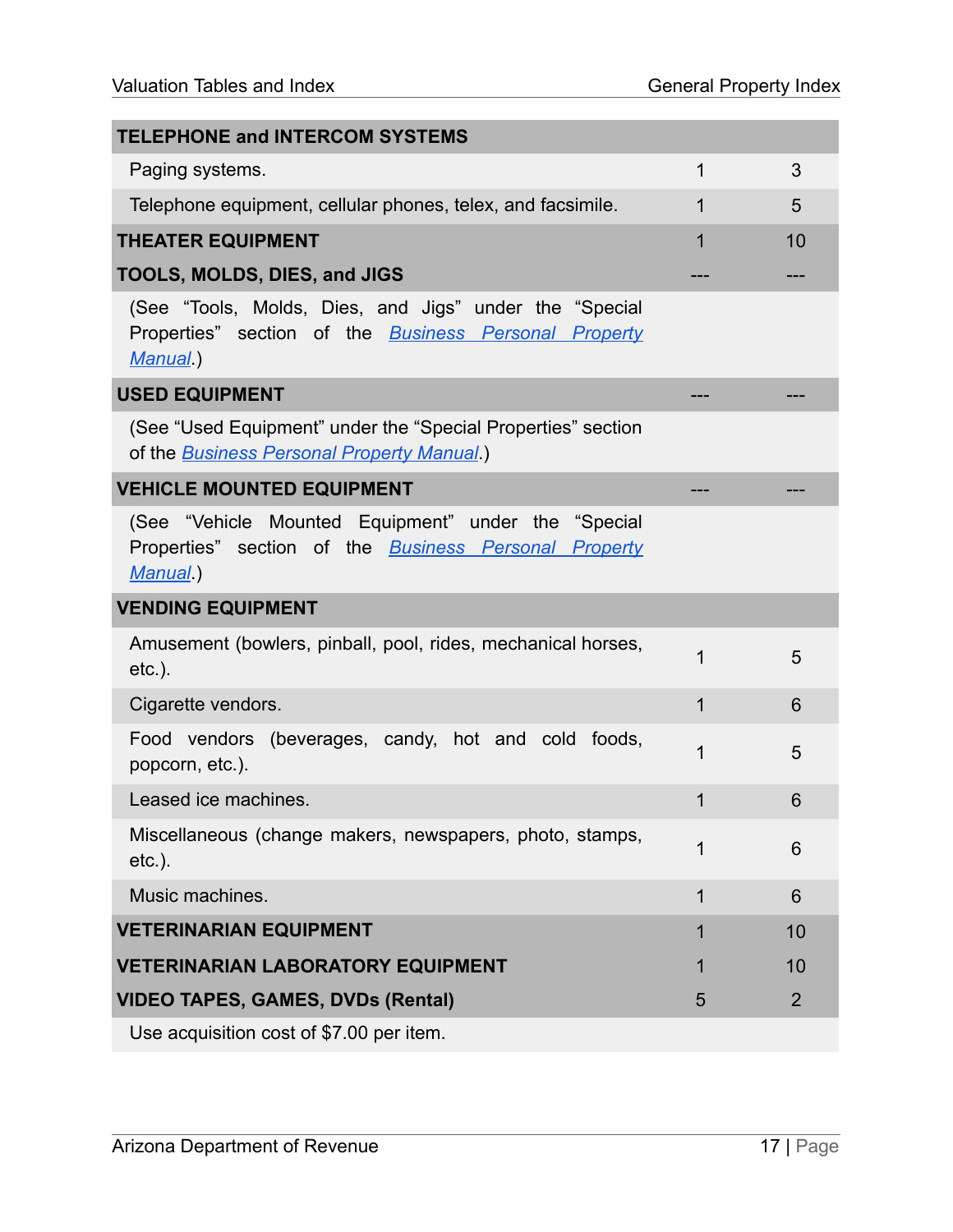| (See "Video Tapes, Games, DVDs - Rental" under the<br>"Special Properties" section of the <b>Business Personal</b><br><b>Property Manual</b> |   |                |
|----------------------------------------------------------------------------------------------------------------------------------------------|---|----------------|
| <b>WAREHOUSE MATERIALS HANDLING EQUIPMENT</b>                                                                                                |   | 10             |
| Pallets.                                                                                                                                     | 5 | $\overline{2}$ |
| <b>WASTE CONTAINER - Commercial and Industrial</b>                                                                                           |   |                |
| Compactors.                                                                                                                                  | 1 | 10             |
| Portable toilets.                                                                                                                            | 1 | 5              |
| Portable trash container.                                                                                                                    | 1 | 5              |
| <b>WATERCRAFT</b>                                                                                                                            |   |                |
| (See "Watercraft" under the "Special Properties" section of the<br><b>Business Personal Property Manual</b>                                  |   |                |
| <b>WOODWORKING EQUIPMENT</b>                                                                                                                 |   | 10             |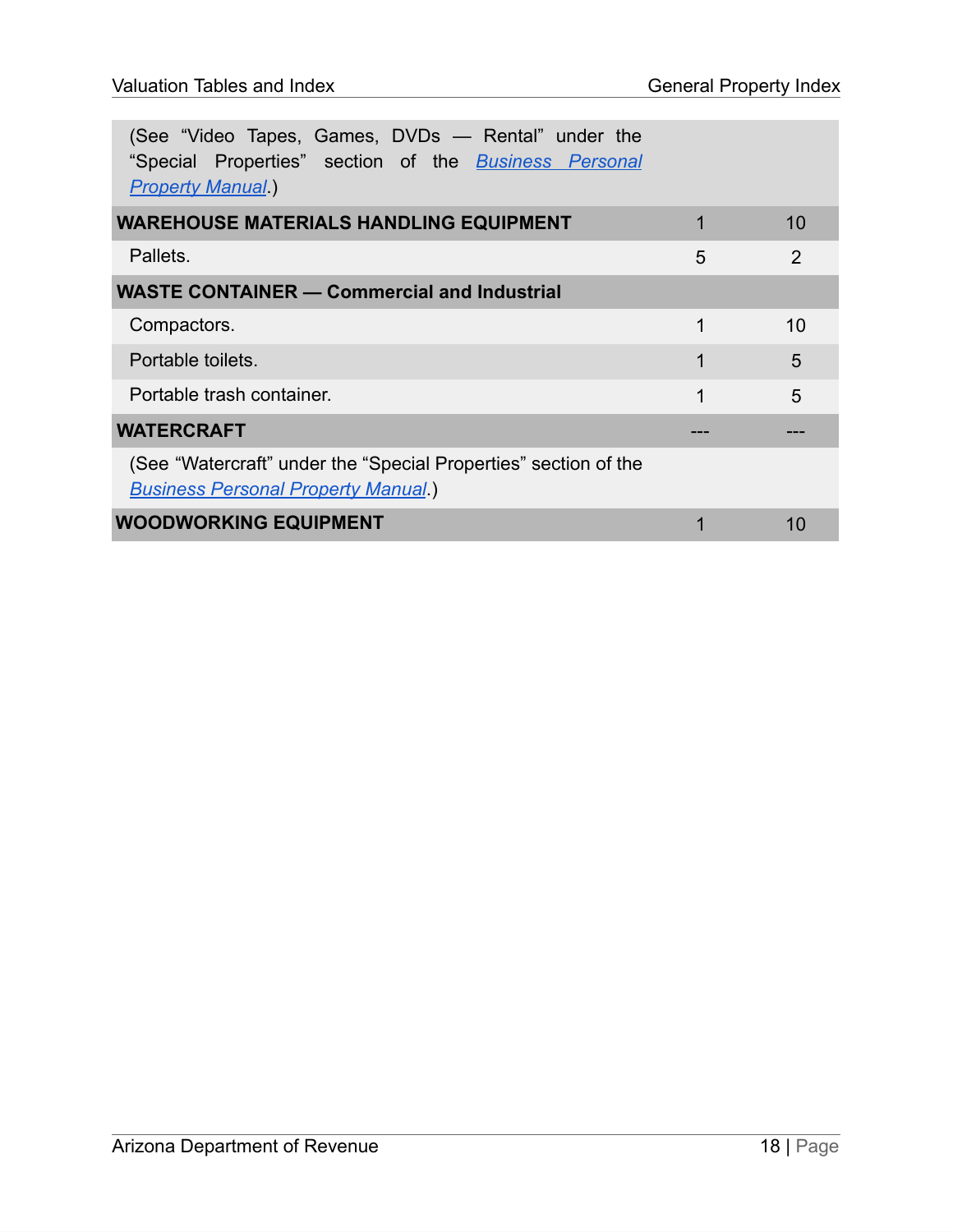#### <span id="page-19-0"></span>**Manufacturing Property Index**

The following Index sets forth recommended life years associated with various **manufacturing process categories**. These recommendations **should NOT be used to value end products, but rather the machinery and equipment used to produce them**. For example, consider the index listing for manufactured housing:

| Category                    | <b>Valuation</b><br><b>Table</b> | Life in<br><b>Years</b> |
|-----------------------------|----------------------------------|-------------------------|
| <b>Manufactured Housing</b> |                                  | 10                      |

This does not suggest a 10-year life for manufactured housing, but refers to the life of the **equipment used in the production** of manufactured housing.

| Category                                                                                                                                                                                                                                                                                                                      | <b>Valuation</b><br>Table | Life in<br>Years |
|-------------------------------------------------------------------------------------------------------------------------------------------------------------------------------------------------------------------------------------------------------------------------------------------------------------------------------|---------------------------|------------------|
| <b>MANUFACTURING (All Manufacturing Processes)</b>                                                                                                                                                                                                                                                                            |                           |                  |
| Aerospace                                                                                                                                                                                                                                                                                                                     |                           |                  |
| Primarily engaged in the manufacture of aircraft, spacecraft,<br>rockets, and missiles.                                                                                                                                                                                                                                       | 1                         | 8                |
| Research and development.                                                                                                                                                                                                                                                                                                     | 1                         | 8                |
| <b>Air Bag Manufacturing</b>                                                                                                                                                                                                                                                                                                  |                           |                  |
| Highly computerized production and computer numeric<br>controlled equipment used exclusively in the manufacture of<br>bags. For non-computerized equipment, use the<br>air<br>appropriate valuation table.                                                                                                                    | $\overline{2}$            | 5                |
| <b>Automotive Manufacturing</b>                                                                                                                                                                                                                                                                                               |                           |                  |
| Equipment used primarily in the manufacture of motor<br>vehicles, parts, and accessories, including custom-built<br>automobiles, campers, motorcycles, and special truck bodies<br>for specific uses (i.e., catering, garbage, etc.). Parts and<br>accessories include brake shoes, shock absorbers, trailer<br>hitches, etc. | 1                         | 10               |
| <b>Food, Beverage and Similar Products</b><br>(Manufacturing, Packaging, and Processing)                                                                                                                                                                                                                                      |                           |                  |
| Baby food bottling equipment.                                                                                                                                                                                                                                                                                                 | 1                         | 10               |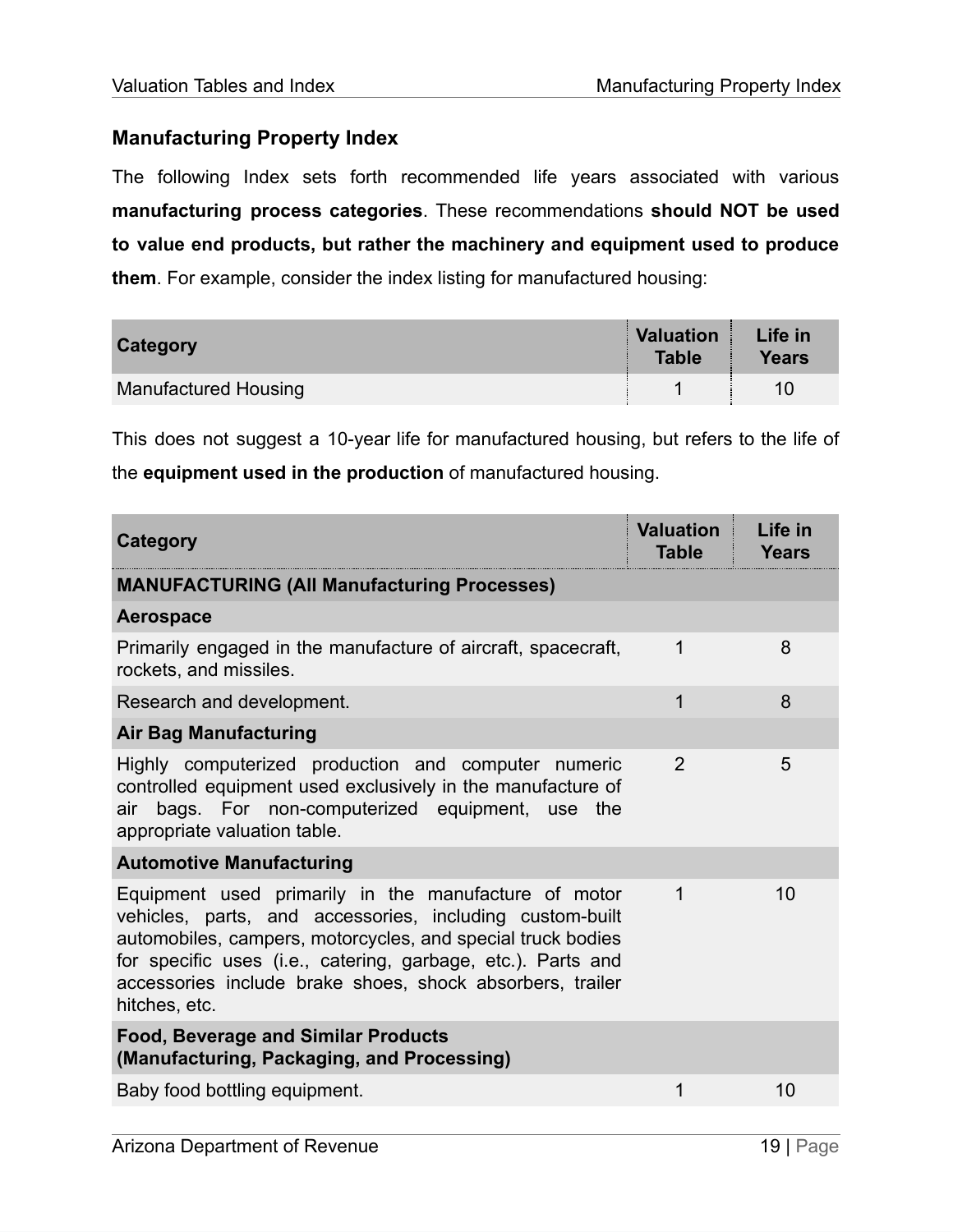| Baby food canning equipment.                                                                                                                                                                                                                                                                                                                                                                                                                                                                                                                                          | 1           | 8  |
|-----------------------------------------------------------------------------------------------------------------------------------------------------------------------------------------------------------------------------------------------------------------------------------------------------------------------------------------------------------------------------------------------------------------------------------------------------------------------------------------------------------------------------------------------------------------------|-------------|----|
| Bakery products — Retail (baking and selling).                                                                                                                                                                                                                                                                                                                                                                                                                                                                                                                        | 1           | 10 |
| Bakery products - Wholesale.                                                                                                                                                                                                                                                                                                                                                                                                                                                                                                                                          | 1           | 12 |
| Brewery and distillery.                                                                                                                                                                                                                                                                                                                                                                                                                                                                                                                                               | 1           | 12 |
| Canned or preserved fruits and vegetables.                                                                                                                                                                                                                                                                                                                                                                                                                                                                                                                            | $\mathbf 1$ | 12 |
| Confectionery and related products.                                                                                                                                                                                                                                                                                                                                                                                                                                                                                                                                   | 1           | 12 |
| Creamery and dairy products.                                                                                                                                                                                                                                                                                                                                                                                                                                                                                                                                          | 1           | 12 |
| Grain mill products.                                                                                                                                                                                                                                                                                                                                                                                                                                                                                                                                                  | 1           | 12 |
| Grain tanks.                                                                                                                                                                                                                                                                                                                                                                                                                                                                                                                                                          | 1           | 10 |
| Meat products (processing and packaging).                                                                                                                                                                                                                                                                                                                                                                                                                                                                                                                             | 1           | 12 |
| Miscellaneous food preparations (honey, potato chips, etc.).                                                                                                                                                                                                                                                                                                                                                                                                                                                                                                          | 1           | 10 |
| Sugar and sugar products.                                                                                                                                                                                                                                                                                                                                                                                                                                                                                                                                             | 1           | 20 |
| Tomato puree.                                                                                                                                                                                                                                                                                                                                                                                                                                                                                                                                                         | 1           | 10 |
| Vegetable oil products.                                                                                                                                                                                                                                                                                                                                                                                                                                                                                                                                               | 1           | 12 |
| <b>Cement, Concrete, Stone, and Clay</b>                                                                                                                                                                                                                                                                                                                                                                                                                                                                                                                              |             |    |
| Cement production — Equipment.                                                                                                                                                                                                                                                                                                                                                                                                                                                                                                                                        | 1           | 20 |
| Cement products - Portable ready mix plants.                                                                                                                                                                                                                                                                                                                                                                                                                                                                                                                          | 1           | 8  |
| Cement — Quarry equipment.                                                                                                                                                                                                                                                                                                                                                                                                                                                                                                                                            | 1           | 10 |
| Concrete products - Manufacturing (block, pipe, etc.).                                                                                                                                                                                                                                                                                                                                                                                                                                                                                                                | 1           | 12 |
| Concrete products - Portable ready mix plants.                                                                                                                                                                                                                                                                                                                                                                                                                                                                                                                        | 1           | 15 |
| Stone and Clay products — Equipment used primarily in the<br>manufacture of structural clay products, such as brick, tile,<br>and pipe; pottery, and related products, such as vitreous<br>china; plumbing fixtures; earthenware and ceramic insulating<br>materials; concrete and asphalt building materials; gypsum<br>and plaster products; cut and finished stone; and abrasive,<br>asbestos, and miscellaneous nonmetallic mineral products.<br>Note: Cement manufacturing plants have a combination of<br>quarrying and manufacturing machinery which should be | 1           | 15 |
| reported and appraised separately.<br><b>Chemical and Allied Products</b>                                                                                                                                                                                                                                                                                                                                                                                                                                                                                             |             |    |
| <b>Establishments</b><br>chemicals<br>producing<br>basic<br>and                                                                                                                                                                                                                                                                                                                                                                                                                                                                                                       | 1           | 10 |
| establishments manufacturing<br>products by predominantly<br>chemical<br>processes, such<br>industrial gases, drugs,<br>as                                                                                                                                                                                                                                                                                                                                                                                                                                            |             |    |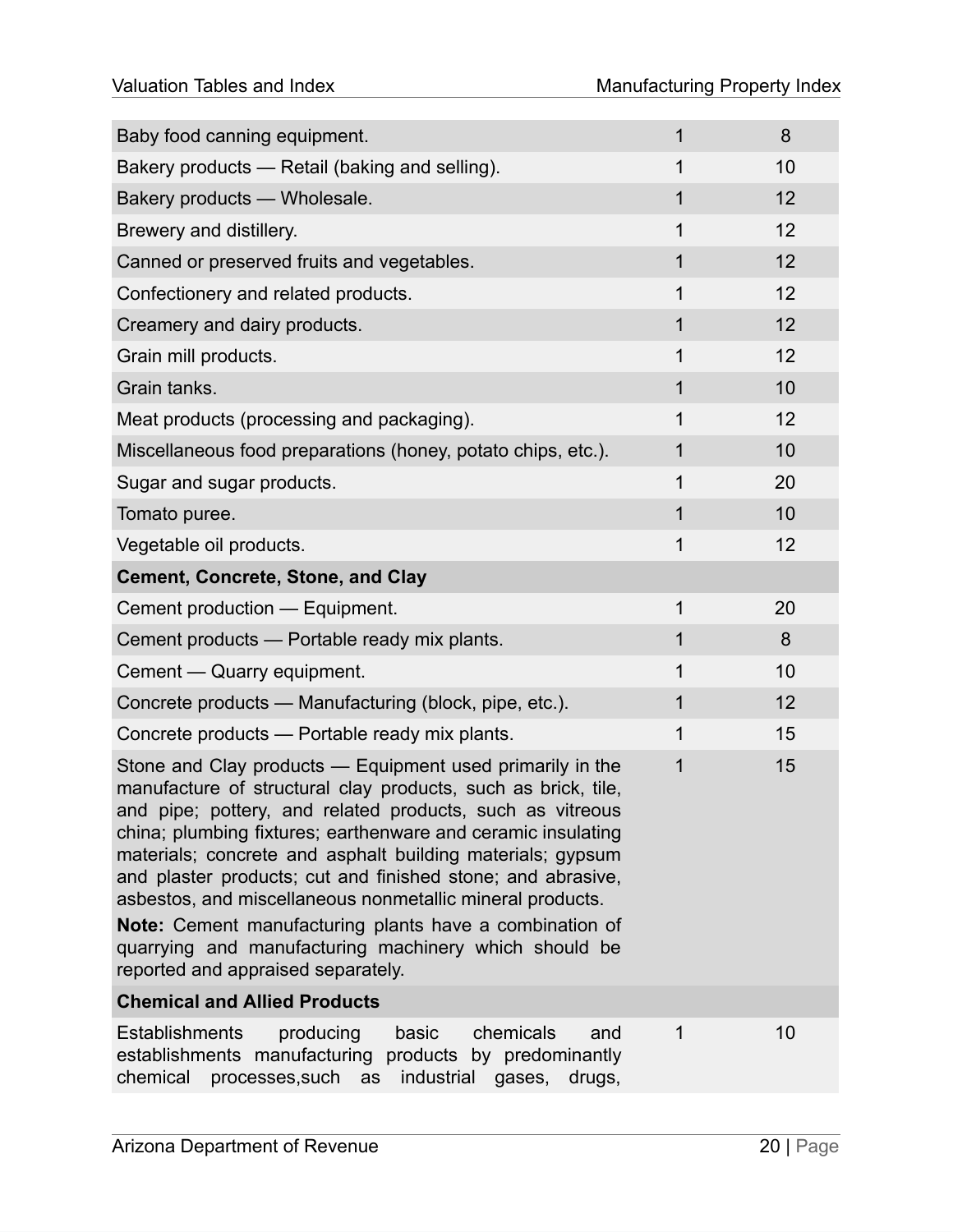| pharmaceuticals, detergents, perfumes, cosmetics, cleaning<br>preparations, paints, lacquers, varnishes, enamels, and<br>similar items.                                                                                                                                                                                                                                                                                                                                                                                                                                                                                                                                                                                     |                |    |
|-----------------------------------------------------------------------------------------------------------------------------------------------------------------------------------------------------------------------------------------------------------------------------------------------------------------------------------------------------------------------------------------------------------------------------------------------------------------------------------------------------------------------------------------------------------------------------------------------------------------------------------------------------------------------------------------------------------------------------|----------------|----|
| Compressed Gases - Includes equipment used primarily in<br>the manufacture of compressed gases. "Compressed gas"<br>means gas derived from petroleum or natural gas which is in<br>the gaseous state at normal atmospheric temperature and<br>pressure, but which may be maintained in the liquid state at<br>normal atmospheric temperature by suitable pressure. As<br>used herein, the term shall be deemed to mean and include<br>methane, ethane, propane, ethylene, propylene, butylenes,<br>butane, isobutene, and any and all liquid flammable<br>materials derived from petroleum or natural gas having a<br>vapor pressure exceeding four pounds per square inch,<br>absolute, at one hundred degrees Fahrenheit. | $\mathbf{1}$   | 8  |
| <b>Computers</b>                                                                                                                                                                                                                                                                                                                                                                                                                                                                                                                                                                                                                                                                                                            |                |    |
| Manufacturers who assemble computers.                                                                                                                                                                                                                                                                                                                                                                                                                                                                                                                                                                                                                                                                                       | 1              | 8  |
| <b>Electric and Electronic Equipment</b>                                                                                                                                                                                                                                                                                                                                                                                                                                                                                                                                                                                                                                                                                    |                |    |
| Equipment used primarily in the manufacture of electrical<br>household appliances, batteries, and machinery used in the<br>generation and utilization of electric energy.                                                                                                                                                                                                                                                                                                                                                                                                                                                                                                                                                   | 1              | 12 |
| Circuit Boards.                                                                                                                                                                                                                                                                                                                                                                                                                                                                                                                                                                                                                                                                                                             |                |    |
| Equipment used primarily in the manufacture of computer<br>circuit boards.                                                                                                                                                                                                                                                                                                                                                                                                                                                                                                                                                                                                                                                  | 1              | 5  |
| Equipment used primarily in the manufacture of production<br>equipment.                                                                                                                                                                                                                                                                                                                                                                                                                                                                                                                                                                                                                                                     | 1              | 5  |
| Electronic Equipment.                                                                                                                                                                                                                                                                                                                                                                                                                                                                                                                                                                                                                                                                                                       |                |    |
| Includes the manufacture (50 percent or more) of electronic<br>communication, detection, guidance control, radiation,<br>computation, test, and navigation equipment.                                                                                                                                                                                                                                                                                                                                                                                                                                                                                                                                                       | $\ddagger$     | 8  |
| Manufacturers engaged only in the purchase and assembly<br>of electronic components.                                                                                                                                                                                                                                                                                                                                                                                                                                                                                                                                                                                                                                        | $\mathbf 1$    | 12 |
| <b>Semiconductor Manufacturing</b>                                                                                                                                                                                                                                                                                                                                                                                                                                                                                                                                                                                                                                                                                          | $\overline{2}$ | 5  |
| (See "Semiconductor Manufacturing Equipment (Integrated<br>Circuit)" under the "Special Properties" section of the<br><b>Business Personal Property Manual.)</b>                                                                                                                                                                                                                                                                                                                                                                                                                                                                                                                                                            |                |    |
| Electronic research and development equipment.                                                                                                                                                                                                                                                                                                                                                                                                                                                                                                                                                                                                                                                                              | 1              | 8  |
| Semiconductor manufacturing - discrete process.                                                                                                                                                                                                                                                                                                                                                                                                                                                                                                                                                                                                                                                                             | 1              | 5  |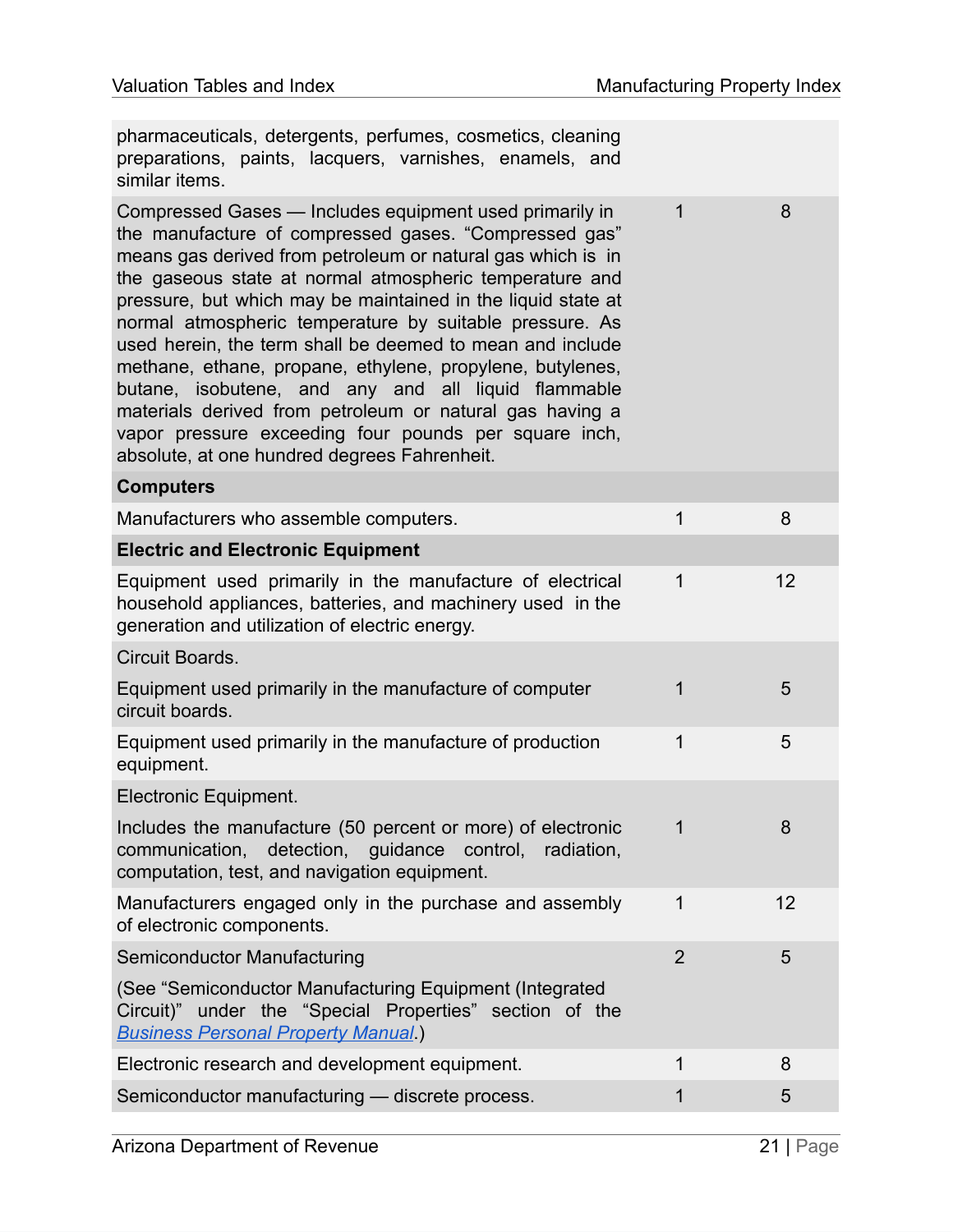| Semiconductor research and development.                                                                                                                                                                                                                                                                                  | $\overline{2}$ | 5  |
|--------------------------------------------------------------------------------------------------------------------------------------------------------------------------------------------------------------------------------------------------------------------------------------------------------------------------|----------------|----|
| Vapor depollution system.                                                                                                                                                                                                                                                                                                | 1              | 5  |
| <b>Fabricated Metal Products</b>                                                                                                                                                                                                                                                                                         |                |    |
| Includes the manufacture of fabricated metal products, such<br>as cans, tin ware, hardware, metal structural products,<br>architectural and ornamental metal work, nuts, bolts, metal<br>awnings, portable metal structures, etc.                                                                                        | 1              | 10 |
| <b>Glass and Glass Products</b>                                                                                                                                                                                                                                                                                          |                |    |
| (Excludes manufacture of lenses)                                                                                                                                                                                                                                                                                         |                |    |
| The manufacture of glassware (pressed or blown) and<br>products from purchased glass, such as quartz and Pyrex<br>laboratory apparatus; art glass; doors or windows made from<br>purchased glass; glass containers; and plate, safety, and<br>window glass.                                                              | 1              | 15 |
| Contact lenses.                                                                                                                                                                                                                                                                                                          | 1              | 8  |
| Instruments (Professional, Scientific, Controlling,<br>Photographic, Optical, Watches and Clocks, etc.)                                                                                                                                                                                                                  |                |    |
| the manufacture of scientific and research<br>Includes<br>instruments, such as gas or liquid meters, tallying and<br>measuring instruments, optical elements and assemblies,<br>hearing aids, hearing test equipment, wheelchairs, prosthetic<br>devices, photographic accessories, cameras, watches and<br>clocks, etc. | 1              | 12 |
| <b>Insulation Products (Foam and Fiber products)</b>                                                                                                                                                                                                                                                                     | 1              | 12 |
| <b>Leather and Leather Products</b>                                                                                                                                                                                                                                                                                      |                |    |
| Includes the manufacture of finished leather products;<br>tanning, currying and finishing of hides and skins; and the<br>processing of fur pelts. Examples include footwear,<br>handbags, saddles, harnesses, luggage, etc.                                                                                              | 1              | 10 |
| Leather apparel.                                                                                                                                                                                                                                                                                                         | 1              | 10 |
| <b>Machinery</b>                                                                                                                                                                                                                                                                                                         |                |    |
| Includes the manufacture of machinery, such as engines and<br>machinery, construction<br>turbines, farm<br>and<br>mining<br>machinery, food products machinery, paper industries<br>machinery, compressors, pumps, ball and roller bearings,<br>blowers, industrial patterns, process furnaces and ovens,                | 1              | 12 |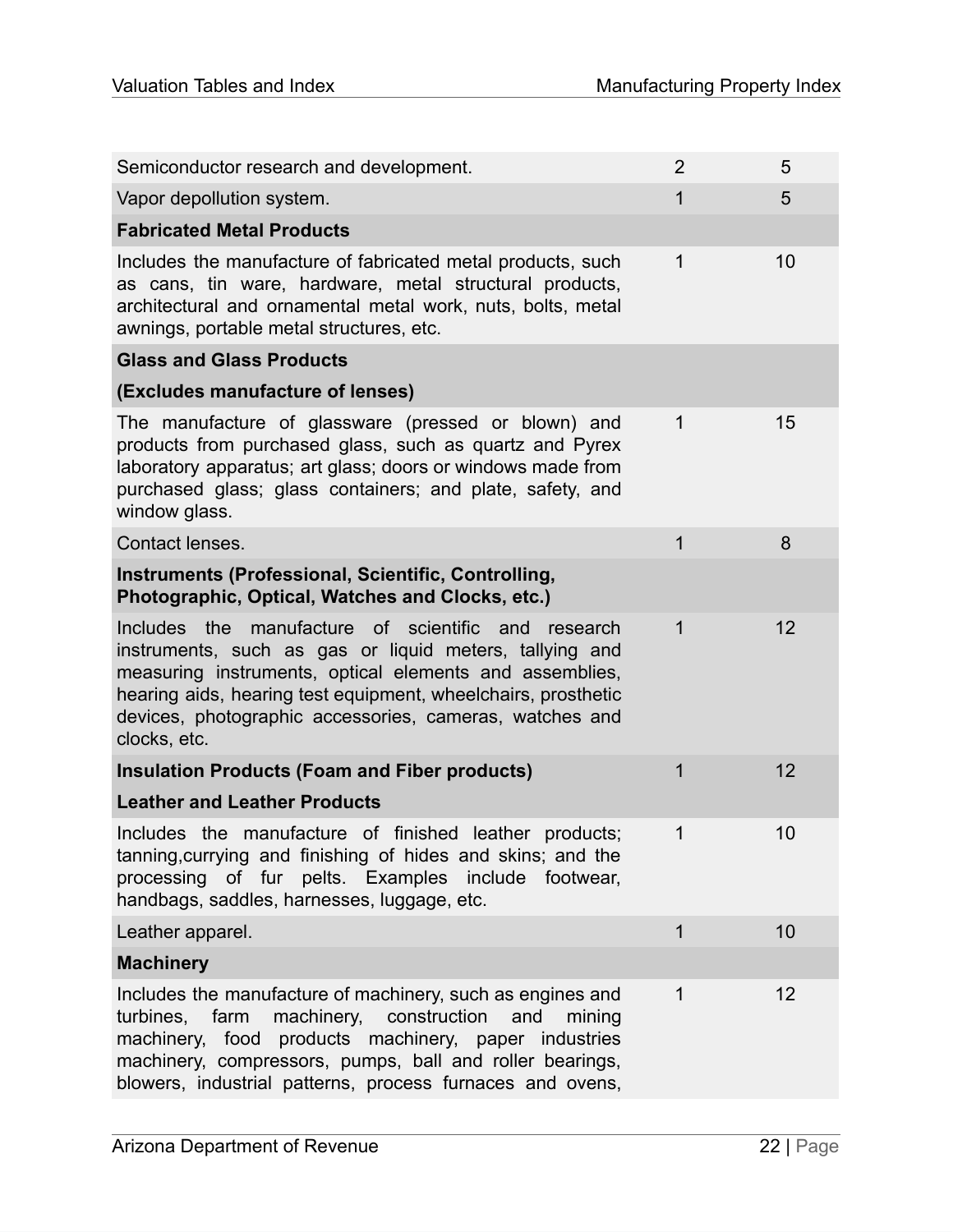| machines, and service industry machines and<br>office<br>manufacture<br>of electrical<br>equipment. Excludes<br>the<br>machinery.                                                                                                                                                          |   |    |
|--------------------------------------------------------------------------------------------------------------------------------------------------------------------------------------------------------------------------------------------------------------------------------------------|---|----|
| Metal Working Machinery — Manufacture of metal cutting,<br>grinding, and forming machines; jigs; dies; fixtures; and<br>accessories.                                                                                                                                                       | 1 | 12 |
| <b>Miscellaneous</b>                                                                                                                                                                                                                                                                       |   |    |
| Industries engaged in manufacturing items such as jewelry,<br>silverware and plated ware, musical instruments, toys,<br>sporting and athletic goods, pens, pencils, artist's materials,<br>costume jewelry, notions, brooms, brushes, etc.                                                 | 1 | 12 |
| <b>Manufactured Housing</b>                                                                                                                                                                                                                                                                | 1 | 10 |
| <b>Plastic Products</b>                                                                                                                                                                                                                                                                    |   |    |
| Includes the manufacture of processed, fabricated, and<br>finished plastic products; and basic plastic materials, such as<br>sand buggy bodies, plastic bottles, styrocups, Styrofoam<br>materials, plastic pipe, tubing, plastic screen<br>packing<br>fiberglass, bathroom fixtures, etc. | 1 | 8  |
| Plastic window film manufacturing equipment.                                                                                                                                                                                                                                               | 1 | 6  |
| <b>Prerecorded Video Tape Production Equipment</b>                                                                                                                                                                                                                                         | 1 | 5  |
| <b>Primary Metals</b>                                                                                                                                                                                                                                                                      |   |    |
| Includes most hot-metal processes, such as the manufacture<br>of foundry products, castings, forgings, sheet metal, pipe,<br>tubing, structural shapes, and wire, etc.                                                                                                                     |   |    |
| Copper foil.                                                                                                                                                                                                                                                                               | 1 | 5  |
| Ferrous (iron).                                                                                                                                                                                                                                                                            | 1 | 20 |
| Foil manufacturing.                                                                                                                                                                                                                                                                        | 1 | 10 |
| Nonferrous (aluminum, copper, etc.).                                                                                                                                                                                                                                                       | 1 | 15 |
| <b>Rubber Products</b>                                                                                                                                                                                                                                                                     |   |    |
| Includes the manufacture of finished rubber products.                                                                                                                                                                                                                                      | 1 | 10 |
| Recapping, retreading, and rebuilding of tires.                                                                                                                                                                                                                                            | 1 | 8  |
| Rubber apparel.                                                                                                                                                                                                                                                                            | 1 | 10 |
| <b>Solar Power Generation Equipment</b>                                                                                                                                                                                                                                                    |   |    |
| Solar cells, photovoltaic cells.                                                                                                                                                                                                                                                           | 1 | 5  |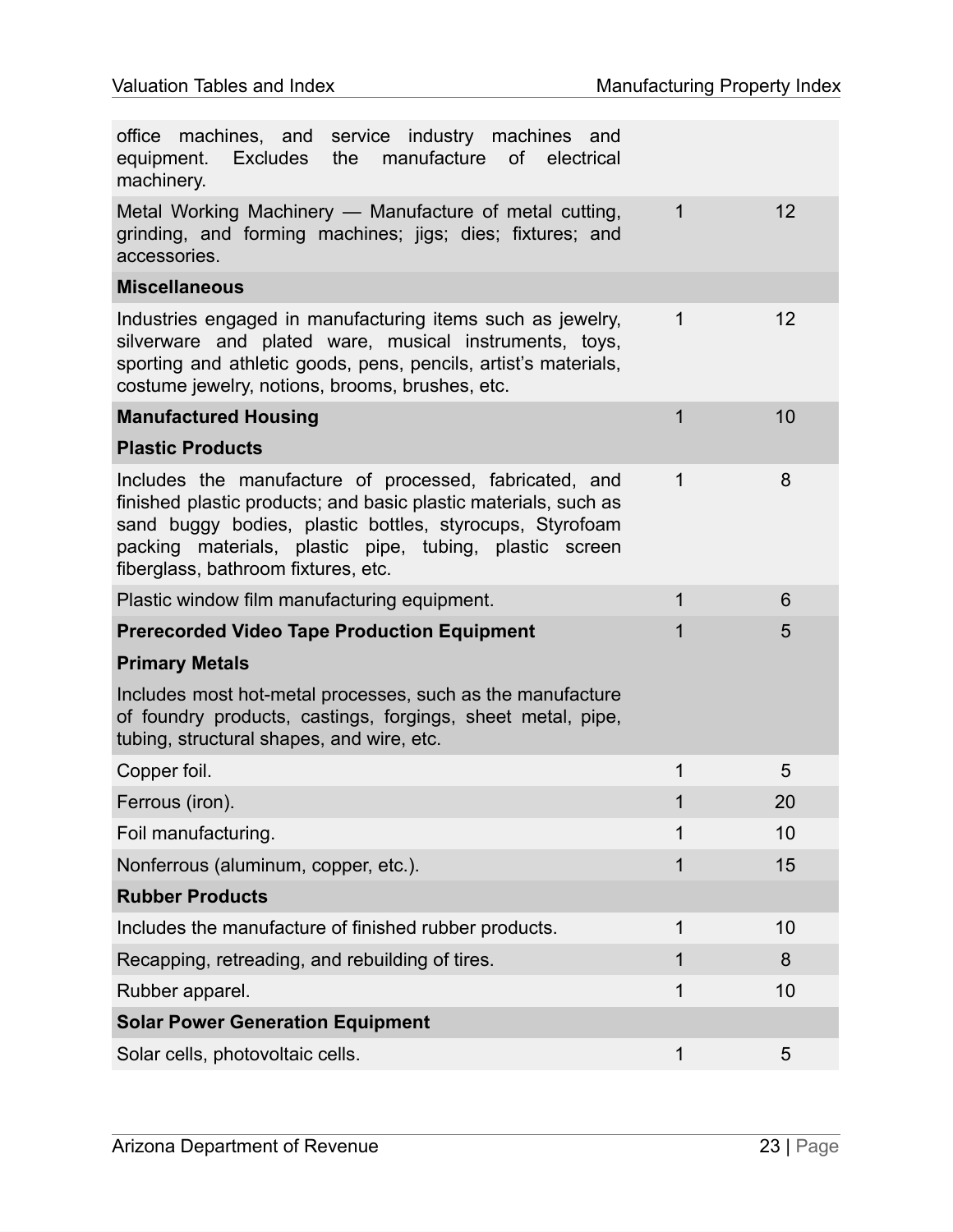| All other generation equipment including panels, support<br>structures, and components of large scale generation<br>facilities. | 1 | 8  |
|---------------------------------------------------------------------------------------------------------------------------------|---|----|
| <b>Textile Mill Products</b>                                                                                                    |   |    |
| Apparel and other finished products made from fabrics,<br>fabricated textile, and similar materials.                            | 1 | 10 |
| Fabrics (knitwear and fur).                                                                                                     | 1 | 10 |
| Manufacture of spun, woven, or processed yarns and fabrics<br>from natural or synthetic fibers.                                 | 1 | 12 |
| Miscellaneous textile products, such as draperies<br>and canvas.                                                                | 1 | 10 |
| Textile finishing and dyeing.                                                                                                   | 1 | 12 |
| <b>Wire Products</b>                                                                                                            |   |    |
| manufacturing<br><b>Establishments</b><br>primarily<br>engaged<br>in<br>nonferrous wire and cable.                              | 1 | 15 |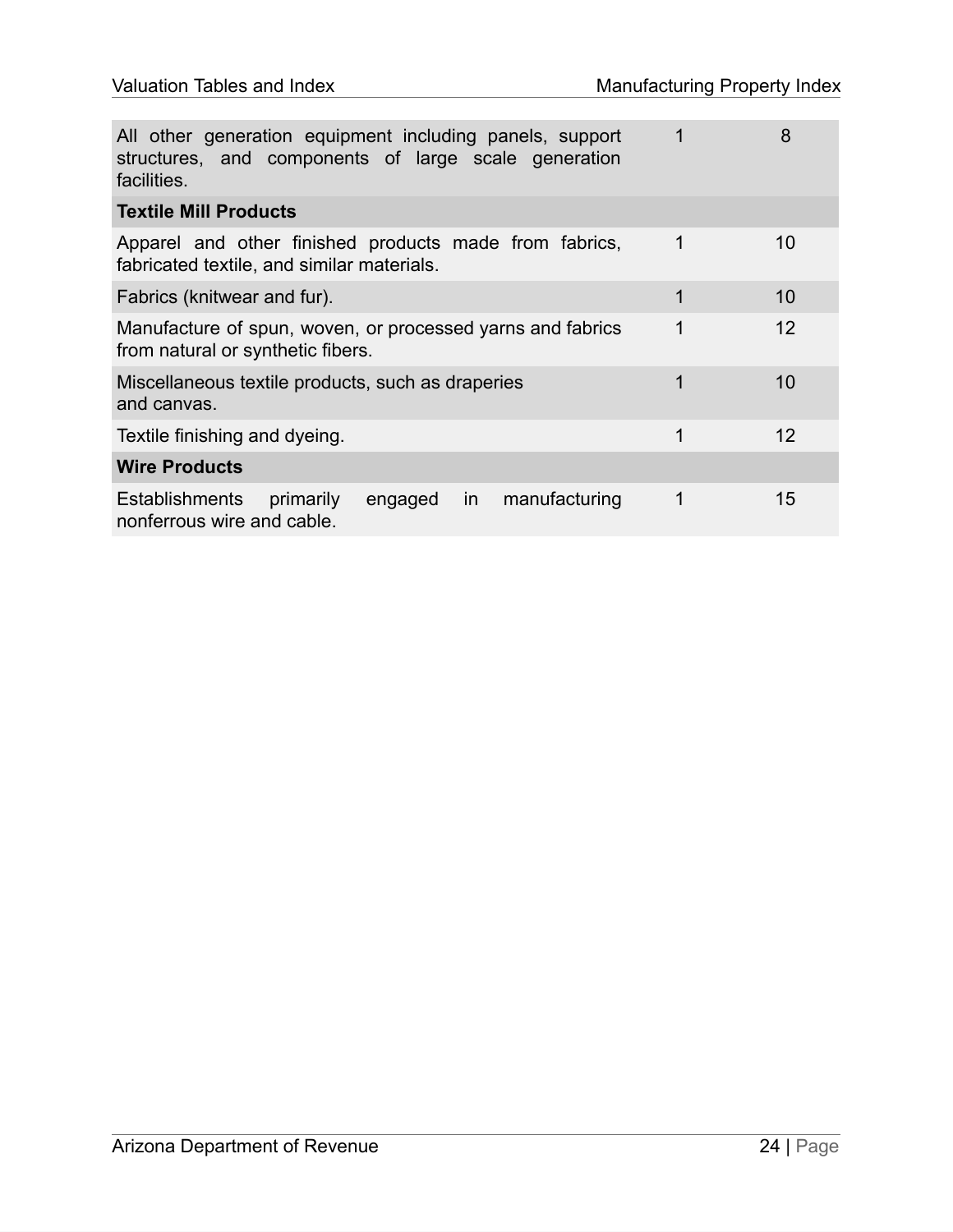#### <span id="page-25-1"></span><span id="page-25-0"></span>**Application of Additional Depreciation**

Business personal property in the following property classes and subclasses is to receive additional depreciation for 2021.

Property Class One, Subclasses (8), (9), (10), and (13) Property Class Two, Subclass (P) (a), (b), (c), (d), and (e) Property Class Six, Subclasses (2) and (3)

For property Classes One and Two, additional depreciation applies to property that was initially assessed in Arizona during or after the 2012 tax year. A.R.S.  $42-13054(B)(3)$ and [42-13353\(C\).](https://www.azleg.gov/viewdocument/?docName=https://www.azleg.gov/ars/42/13353.htm) For property Class Six, additional depreciation applies to property initially assessed in Arizona during or after the 2018 tax year. A.R.S.  $42-13054(B)(3)$ and [42-13353\(C\).](https://www.azleg.gov/viewdocument/?docName=https://www.azleg.gov/ars/42/13353.htm) For additional information, refer to the section entitled "Additional Statutory Depreciation" in the [Business](https://azdor.gov/sites/default/files/media/PROPERTY_pp-manual.pdf) Personal Property Manual.

The Department valuation tables contain valuation factors for the calculation of **both standard and additional depreciation**. **Nonshaded rows in the tables contain standard valuation factors** that are used to calculate the full cash value of an asset. **Shaded rows contain additional depreciation factors** for application to qualifying personal property.

Additional statutory depreciation will not reduce the valuation of personal property below the minimum value prescribed by the Department for property in use. A.R.S. [42-13054\(C\)\(2\)](https://www.azleg.gov/viewdocument/?docName=https://www.azleg.gov/ars/42/13054.htm) and [42-13353\(D\)](https://www.azleg.gov/viewdocument/?docName=https://www.azleg.gov/ars/42/13353.htm).

#### <span id="page-25-2"></span>**Application of Minimum Value**

A minimum valuation factor is applied if business personal property is still in use after the number of expected life years has passed. In contrast to depreciation under federal taxation, personal property still in use maintains a minimum value, never reaching zero, until it is scrapped or discarded. Business personal property in property classes One,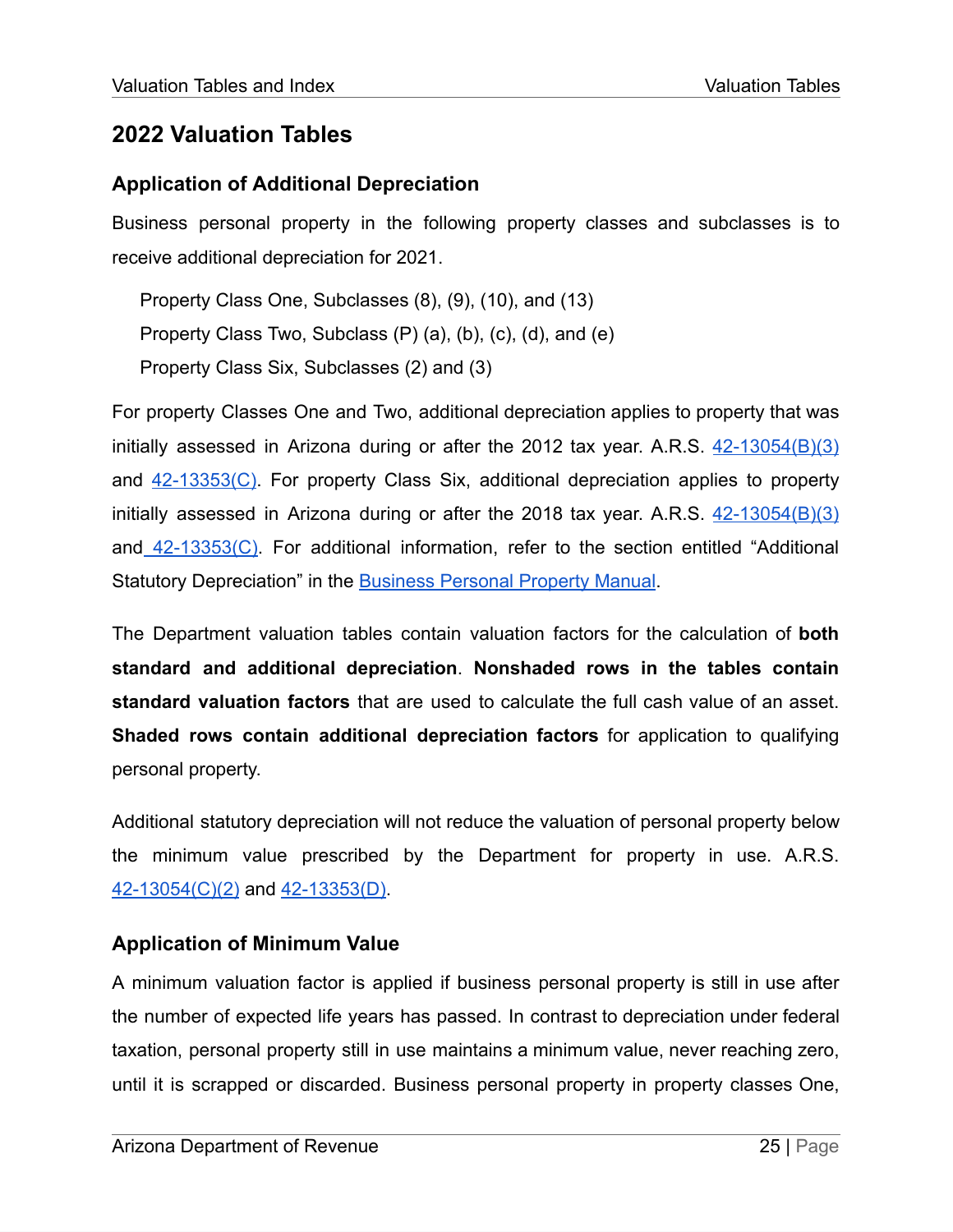Subclasses (8), (9), (10), (13), and property Class Two, Subclass (P), that qualifies for additional depreciation will receive a reduction in the minimum value of 2.5 percent each year, beginning in 2000. A.R.S. [42-13055\(A\)](https://www.azleg.gov/viewdocument/?docName=https://www.azleg.gov/ars/42/13055.htm). However, the minimum value of taxable personal property still in use will not be reduced below 2.5 percent good. A.R.S. [42-13055\(B\).](https://www.azleg.gov/viewdocument/?docName=https://www.azleg.gov/ars/42/13055.htm) See also A.R.S. [42-13054\(C\)\(2\)](https://www.azleg.gov/viewdocument/?docName=https://www.azleg.gov/ars/42/13054.htm) and [42-13353\(D\).](https://www.azleg.gov/viewdocument/?docName=https://www.azleg.gov/ars/42/13353.htm)

#### <span id="page-26-0"></span>**Application of the Business Personal Property Exemption**

For 2022, the first \$207,366 of the full cash value of taxable personal property will be exempt. A.R.S. [42-11127.](https://www.azleg.gov/viewdocument/?docName=https://www.azleg.gov/ars/42/11127.htm) Business personal property in the following property classes and subclasses is eligible for this exemption.

Property Class One, Subclasses (8), (9), (10), (11), and (13).

Property Class Two, Subclass (P) (a) and (b).

Pursuant to A.R.S. [42-11127,](https://www.azleg.gov/viewdocument/?docName=https://www.azleg.gov/ars/42/11127.htm) the Department is required to annually adjust the maximum exemption amount for the following tax year to account for inflation. The inflation adjustment is based on the total biennial change in the U.S. Bureau of Labor Employment Cost Index for the two most recent complete state fiscal years.

#### <span id="page-26-1"></span>**Trending and Improvement Depreciation**

[Valuation](#page-27-0) Table 1 is trended for price changes in acquisition cost, based upon data from a published comparative cost index.

[Valuation](#page-34-0) Table 6 is designed to mirror depreciation applied to the real property rolls. It provides a way to depreciate what would normally be considered real property improvements on the personal property rolls. Alternatively, the same result can be obtained by determining a value for the improvement in question on the real property roll and then annually listing that amount on the personal property roll.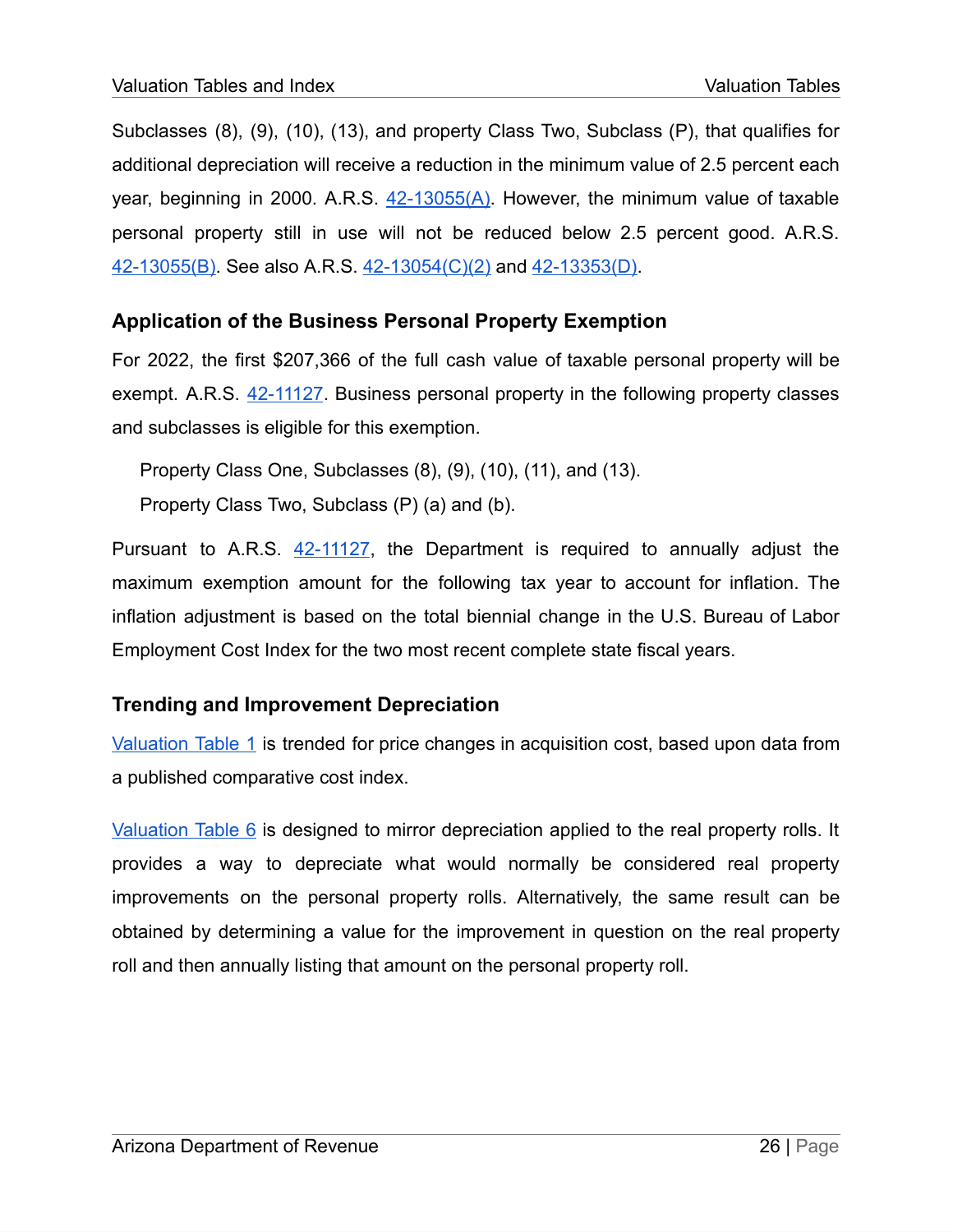<span id="page-27-0"></span>

| <b>Valuation Factors (Percent Good) for 2022</b> |                         |                         |                             |                             |                         |                             |                                    |  |
|--------------------------------------------------|-------------------------|-------------------------|-----------------------------|-----------------------------|-------------------------|-----------------------------|------------------------------------|--|
|                                                  |                         | <b>LIFE YEARS</b>       |                             |                             |                         |                             |                                    |  |
| Year                                             | Age                     |                         | $\mathbf{3}$                |                             | $5\phantom{1}$          |                             |                                    |  |
| <b>Acquired</b>                                  |                         | <b>Classes</b><br>1 & 2 | <b>Classes</b><br>6.2 & 6.3 | All Other<br><b>Classes</b> | <b>Classes</b><br>1 & 2 | <b>Classes</b><br>6.2 & 6.3 | <b>All Other</b><br><b>Classes</b> |  |
| 2021                                             | $\mathbf 1$             | 67                      | 67                          | 67                          | 80                      | 80                          | 80                                 |  |
| *2021                                            | $\mathbf 1$             | 16.8                    | 16.8                        |                             | 20.0                    | 20.0                        |                                    |  |
| 2020                                             | $\overline{2}$          | 36                      | 36                          | 36                          | 66                      | 66                          | 66                                 |  |
| *2020                                            | $\overline{2}$          | 14.8                    | 14.8                        |                             | 27.1                    | 27.1                        |                                    |  |
| 2019                                             | 3                       | 2.5                     | 20                          | 20                          | 45                      | 45                          | 45                                 |  |
| *2019                                            | $\overline{3}$          | 2.5                     | 2.5                         |                             | 25.7                    | 25.7                        |                                    |  |
| 2018                                             | $\overline{4}$          |                         | 20                          |                             | 23                      | 23                          | 23                                 |  |
| *2018                                            | $\overline{\mathbf{4}}$ |                         | 2.5                         |                             | 16.8                    | 16.8                        |                                    |  |
| 2017                                             | 5                       |                         | 20                          |                             | 2.5                     | 20                          | 20                                 |  |
| *2017                                            | 5                       |                         | 2.5                         |                             | 2.5                     | 2.5                         |                                    |  |
| 2016                                             | 6                       |                         | 20                          |                             |                         | 20                          |                                    |  |
| 2015                                             | $\overline{7}$          |                         |                             |                             |                         |                             |                                    |  |
| 2014                                             | 8                       |                         |                             |                             |                         |                             |                                    |  |
| 2013                                             | 9                       |                         |                             |                             |                         |                             |                                    |  |
| 2012                                             | 10                      |                         |                             |                             |                         |                             |                                    |  |
| 2011                                             | 11                      |                         |                             |                             |                         |                             |                                    |  |
| 2010                                             | 12                      |                         |                             |                             |                         |                             |                                    |  |
| 2009                                             | 13                      |                         |                             |                             |                         |                             |                                    |  |
| 2008                                             | 14                      |                         |                             |                             |                         |                             |                                    |  |
| 2007                                             | 15                      |                         |                             |                             |                         |                             |                                    |  |
| 2006                                             | 16                      |                         |                             |                             |                         |                             |                                    |  |
| 2005                                             | 17                      |                         |                             |                             |                         |                             |                                    |  |
| 2004                                             | 18                      |                         |                             |                             |                         |                             |                                    |  |
| 2003                                             | 19                      |                         |                             |                             |                         |                             |                                    |  |
| 2002                                             | 20                      |                         |                             |                             |                         |                             |                                    |  |
| 2001                                             | 21                      |                         |                             |                             |                         |                             |                                    |  |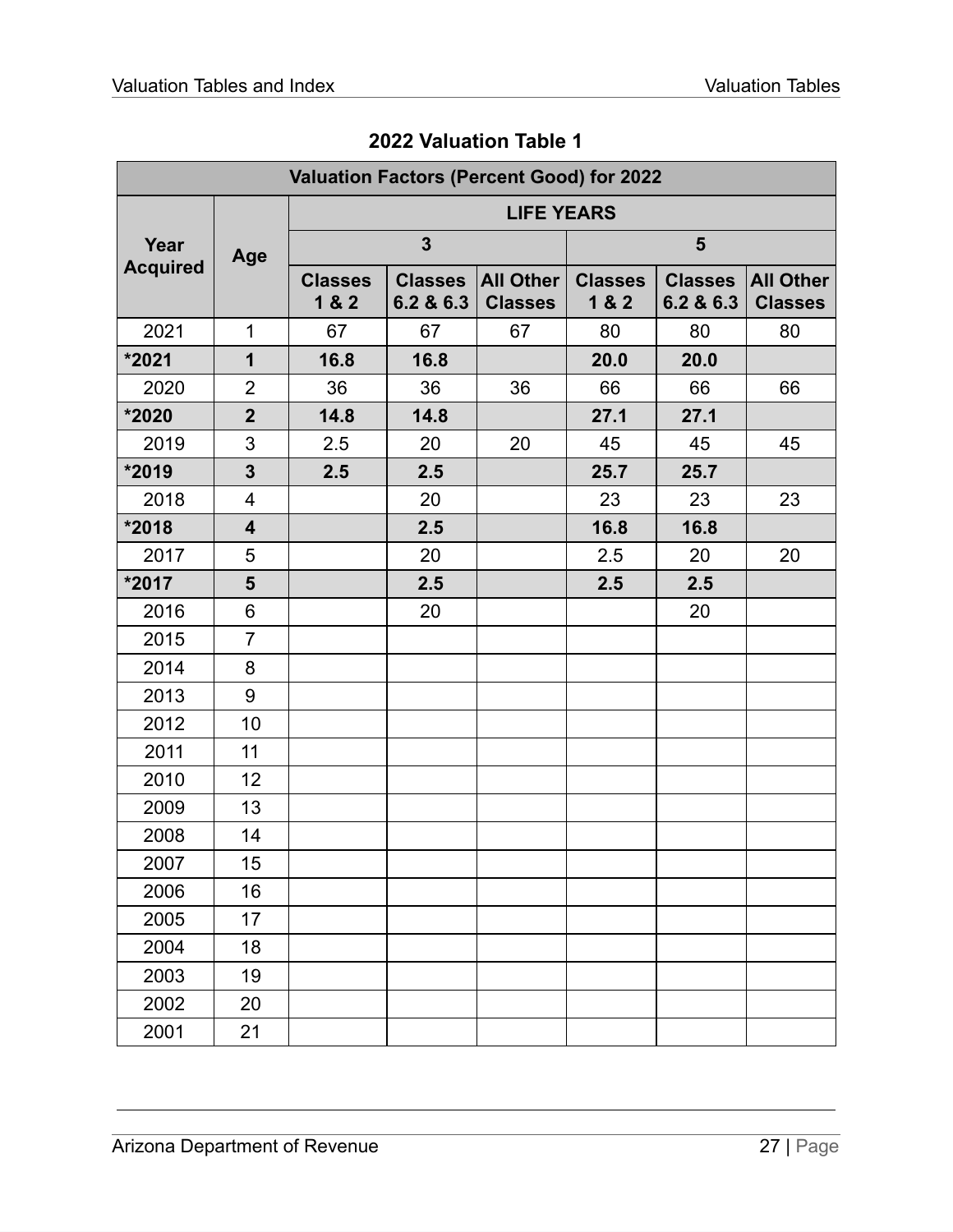| <b>Valuation Factors (Percent Good) for 2022</b> |                         |                         |                             |                             |                         |                             |                                    |  |
|--------------------------------------------------|-------------------------|-------------------------|-----------------------------|-----------------------------|-------------------------|-----------------------------|------------------------------------|--|
|                                                  |                         | <b>LIFE YEARS</b>       |                             |                             |                         |                             |                                    |  |
| Year                                             | Age                     |                         | $6\phantom{1}$              |                             |                         | $\overline{7}$              |                                    |  |
| <b>Acquired</b>                                  |                         | <b>Classes</b><br>1 & 2 | <b>Classes</b><br>6.2 & 6.3 | All Other<br><b>Classes</b> | <b>Classes</b><br>1 & 2 | <b>Classes</b><br>6.2 & 6.3 | <b>All Other</b><br><b>Classes</b> |  |
| 2021                                             | $\mathbf 1$             | 83                      | 83                          | 83                          | 86                      | 86                          | 86                                 |  |
| *2021                                            | $\mathbf 1$             | 20.8                    | 20.8                        |                             | 21.5                    | 21.5                        |                                    |  |
| 2020                                             | $\overline{2}$          | 73                      | 73                          | 73                          | 78                      | 78                          | 78                                 |  |
| *2020                                            | $\overline{2}$          | 29.9                    | 29.9                        |                             | 32.0                    | 32.0                        |                                    |  |
| 2019                                             | 3                       | 57                      | 57                          | 57                          | 65                      | 65                          | 65                                 |  |
| *2019                                            | $\overline{\mathbf{3}}$ | 32.5                    | 32.5                        |                             | 37.1                    | 37.1                        |                                    |  |
| 2018                                             | $\overline{4}$          | 39                      | 39                          | 39                          | 50                      | 50                          | 50                                 |  |
| *2018                                            | $\overline{\mathbf{4}}$ | 28.5                    | 28.5                        |                             | 36.5                    | 36.5                        |                                    |  |
| 2017                                             | 5                       | 20                      | 20                          | 20                          | 34                      | 34                          | 34                                 |  |
| *2017                                            | 5                       | 17.8                    | 17.8                        |                             | 30.3                    | 30.3                        |                                    |  |
| 2016                                             | 6                       | 2.5                     | 20                          |                             | 17                      | 20                          | 20                                 |  |
| 2015                                             | $\overline{7}$          |                         |                             |                             | 2.5                     |                             |                                    |  |
| 2014                                             | 8                       |                         |                             |                             |                         |                             |                                    |  |
| 2013                                             | 9                       |                         |                             |                             |                         |                             |                                    |  |
| 2012                                             | 10                      |                         |                             |                             |                         |                             |                                    |  |
| 2011                                             | 11                      |                         |                             |                             |                         |                             |                                    |  |
| 2010                                             | 12                      |                         |                             |                             |                         |                             |                                    |  |
| 2009                                             | 13                      |                         |                             |                             |                         |                             |                                    |  |
| 2008                                             | 14                      |                         |                             |                             |                         |                             |                                    |  |
| 2007                                             | 15                      |                         |                             |                             |                         |                             |                                    |  |
| 2006                                             | 16                      |                         |                             |                             |                         |                             |                                    |  |
| 2005                                             | 17                      |                         |                             |                             |                         |                             |                                    |  |
| 2004                                             | 18                      |                         |                             |                             |                         |                             |                                    |  |
| 2003                                             | 19                      |                         |                             |                             |                         |                             |                                    |  |
| 2002                                             | 20                      |                         |                             |                             |                         |                             |                                    |  |
| 2001                                             | 21                      |                         |                             |                             |                         |                             |                                    |  |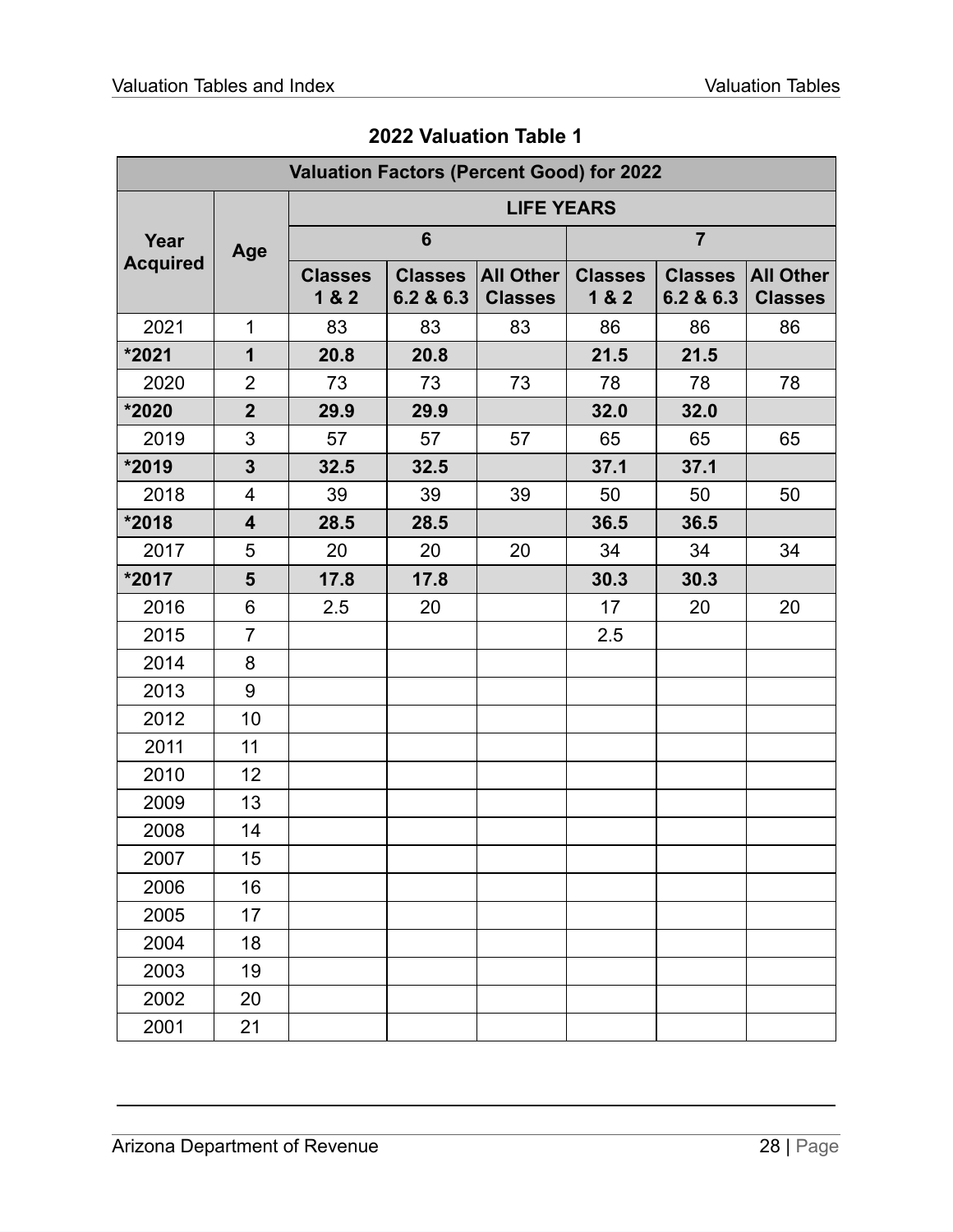| <b>Valuation Factors (Percent Good) for 2022</b> |                         |                             |                             |                         |                             |                                    |    |  |
|--------------------------------------------------|-------------------------|-----------------------------|-----------------------------|-------------------------|-----------------------------|------------------------------------|----|--|
|                                                  |                         | <b>LIFE YEARS</b>           |                             |                         |                             |                                    |    |  |
| Year                                             | Age                     |                             | 8                           |                         |                             | 10                                 |    |  |
| <b>Acquired</b>                                  | <b>Classes</b><br>1 & 2 | <b>Classes</b><br>6.2 & 6.3 | All Other<br><b>Classes</b> | <b>Classes</b><br>1 & 2 | <b>Classes</b><br>6.2 & 6.3 | <b>All Other</b><br><b>Classes</b> |    |  |
| 2021                                             | $\mathbf 1$             | 88                          | 88                          | 88                      | 90                          | 90                                 | 90 |  |
| *2021                                            | $\mathbf 1$             | 22.0                        | 22.0                        |                         | 22.5                        | 22.5                               |    |  |
| 2020                                             | $\overline{2}$          | 82                          | 82                          | 82                      | 87                          | 87                                 | 87 |  |
| *2020                                            | $\overline{2}$          | 33.6                        | 33.6                        |                         | 35.7                        | 35.7                               |    |  |
| 2019                                             | 3                       | 71                          | 71                          | 71                      | 79                          | 79                                 | 79 |  |
| *2019                                            | $\overline{\mathbf{3}}$ | 40.5                        | 40.5                        |                         | 45.0                        | 45.0                               |    |  |
| 2018                                             | $\overline{4}$          | 59                          | 59                          | 59                      | 70                          | 70                                 | 70 |  |
| *2018                                            | $\overline{\mathbf{4}}$ | 43.1                        | 43.1                        |                         | 51.1                        | 51.1                               |    |  |
| 2017                                             | 5                       | 45                          | 45                          | 45                      | 60                          | 60                                 | 60 |  |
| *2017                                            | 5                       | 40.1                        | 40.1                        |                         | 53.4                        | 53.4                               |    |  |
| 2016                                             | 6                       | 30                          | 30                          | 30                      | 47                          | 47                                 | 47 |  |
| 2015                                             | $\overline{7}$          | 15                          | 20                          | 20                      | 36                          | 36                                 | 36 |  |
| 2014                                             | 8                       | 2.5                         |                             |                         | 24                          | 24                                 | 24 |  |
| 2013                                             | 9                       |                             |                             |                         | 12                          | 20                                 | 20 |  |
| 2012                                             | 10                      |                             |                             |                         | 2.5                         |                                    |    |  |
| 2011                                             | 11                      |                             |                             |                         |                             |                                    |    |  |
| 2010                                             | 12                      |                             |                             |                         |                             |                                    |    |  |
| 2009                                             | 13                      |                             |                             |                         |                             |                                    |    |  |
| 2008                                             | 14                      |                             |                             |                         |                             |                                    |    |  |
| 2007                                             | 15                      |                             |                             |                         |                             |                                    |    |  |
| 2006                                             | 16                      |                             |                             |                         |                             |                                    |    |  |
| 2005                                             | 17                      |                             |                             |                         |                             |                                    |    |  |
| 2004                                             | 18                      |                             |                             |                         |                             |                                    |    |  |
| 2003                                             | 19                      |                             |                             |                         |                             |                                    |    |  |
| 2002                                             | 20                      |                             |                             |                         |                             |                                    |    |  |
| 2001                                             | 21                      |                             |                             |                         |                             |                                    |    |  |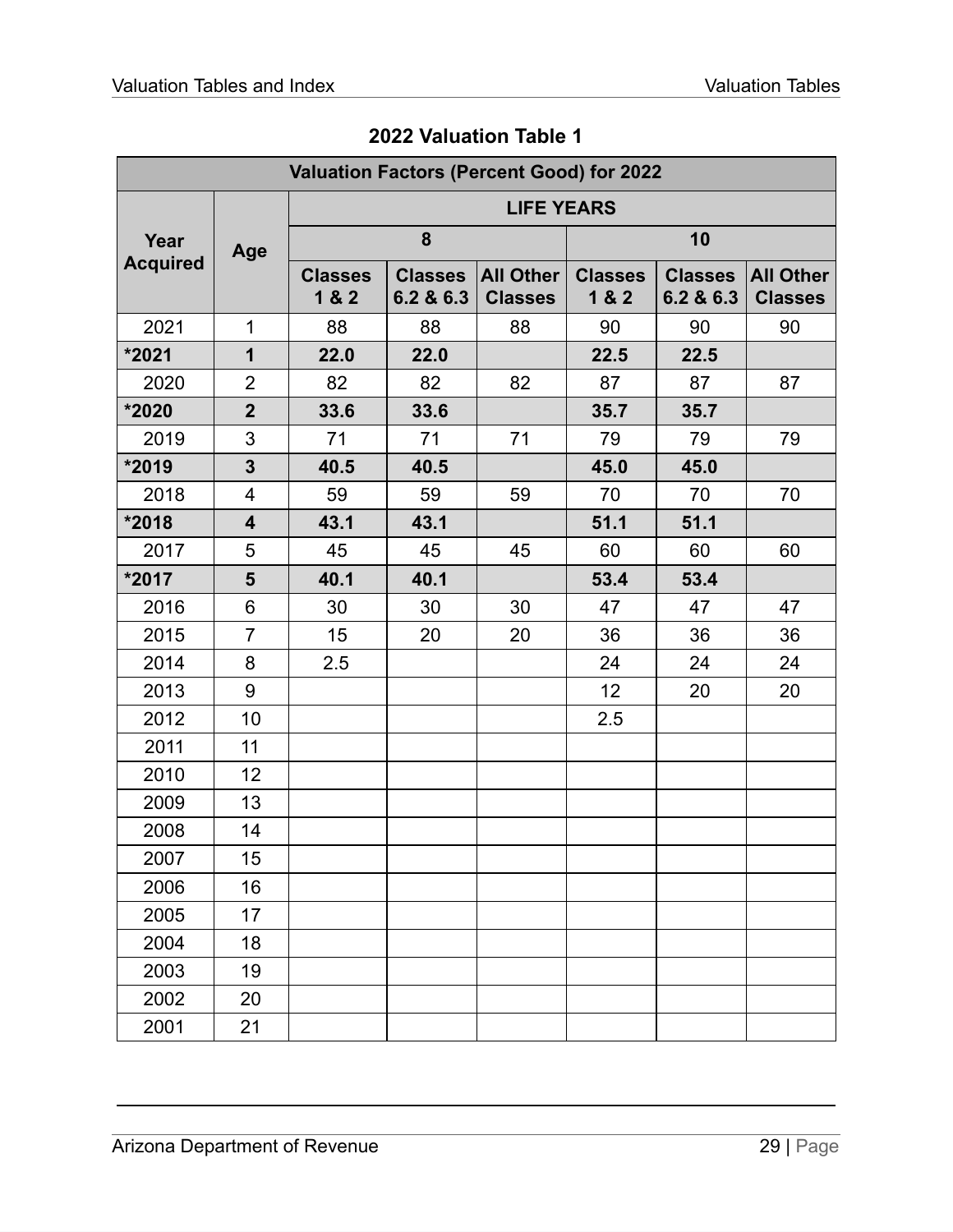| <b>Valuation Factors (Percent Good) for 2022</b> |                          |                         |                             |                                    |                         |                             |                                    |  |
|--------------------------------------------------|--------------------------|-------------------------|-----------------------------|------------------------------------|-------------------------|-----------------------------|------------------------------------|--|
|                                                  |                          | <b>LIFE YEARS</b>       |                             |                                    |                         |                             |                                    |  |
| Year                                             | Age                      | 12                      |                             |                                    |                         | 15                          |                                    |  |
| <b>Acquired</b>                                  |                          | <b>Classes</b><br>1 & 2 | <b>Classes</b><br>6.2 & 6.3 | <b>All Other</b><br><b>Classes</b> | <b>Classes</b><br>1 & 2 | <b>Classes</b><br>6.2 & 6.3 | <b>All Other</b><br><b>Classes</b> |  |
| 2021                                             | $\mathbf 1$              | 92                      | 92                          | 92                                 | 93                      | 93                          | 93                                 |  |
| *2021                                            | $\mathbf 1$              | 23.0                    | 23.0                        |                                    | 23.3                    | 23.3                        |                                    |  |
| 2020                                             | $\overline{2}$           | 91                      | 91                          | 91                                 | 95                      | 95                          | 95                                 |  |
| *2020                                            | $\overline{2}$           | 37.3                    | 37.3                        |                                    | 39.0                    | 39.0                        |                                    |  |
| 2019                                             | 3                        | 85                      | 85                          | 85                                 | 91                      | 91                          | 91                                 |  |
| *2019                                            | $\mathbf{3}$             | 48.5                    | 48.5                        |                                    | 51.9                    | 51.9                        |                                    |  |
| 2018                                             | $\overline{\mathcal{A}}$ | 78                      | 78                          | 78                                 | 86                      | 86                          | 86                                 |  |
| *2018                                            | $\overline{\mathbf{4}}$  | 56.9                    | 56.9                        |                                    | 62.8                    | 62.8                        |                                    |  |
| 2017                                             | 5                        | 70                      | 70                          | 70                                 | 80                      | 80                          | 80                                 |  |
| *2017                                            | 5                        | 62.3                    | 62.3                        |                                    | 71.2                    | 71.2                        |                                    |  |
| 2016                                             | 6                        | 59                      | 59                          | 59                                 | 71                      | 71                          | 71                                 |  |
| 2015                                             | $\overline{7}$           | 50                      | 50                          | 50                                 | 64                      | 64                          | 64                                 |  |
| 2014                                             | 8                        | 40                      | 40                          | 40                                 | 57                      | 57                          | 57                                 |  |
| 2013                                             | 9                        | 31                      | 31                          | 31                                 | 49                      | 49                          | 49                                 |  |
| 2012                                             | 10                       | 21                      | 21                          | 21                                 | 42                      | 42                          | 42                                 |  |
| 2011                                             | 11                       | 11                      | 20                          | 20                                 | 35                      | 35                          | 35                                 |  |
| 2010                                             | 12                       | 2.5                     |                             |                                    | 26                      | 26                          | 26                                 |  |
| 2009                                             | 13                       |                         |                             |                                    | 18                      | 20                          | 20                                 |  |
| 2008                                             | 14                       |                         |                             |                                    | 9                       |                             |                                    |  |
| 2007                                             | 15                       |                         |                             |                                    | 2.5                     |                             |                                    |  |
| 2006                                             | 16                       |                         |                             |                                    |                         |                             |                                    |  |
| 2005                                             | 17                       |                         |                             |                                    |                         |                             |                                    |  |
| 2004                                             | 18                       |                         |                             |                                    |                         |                             |                                    |  |
| 2003                                             | 19                       |                         |                             |                                    |                         |                             |                                    |  |
| 2002                                             | 20                       |                         |                             |                                    |                         |                             |                                    |  |
| 2001                                             | 21                       |                         |                             |                                    |                         |                             |                                    |  |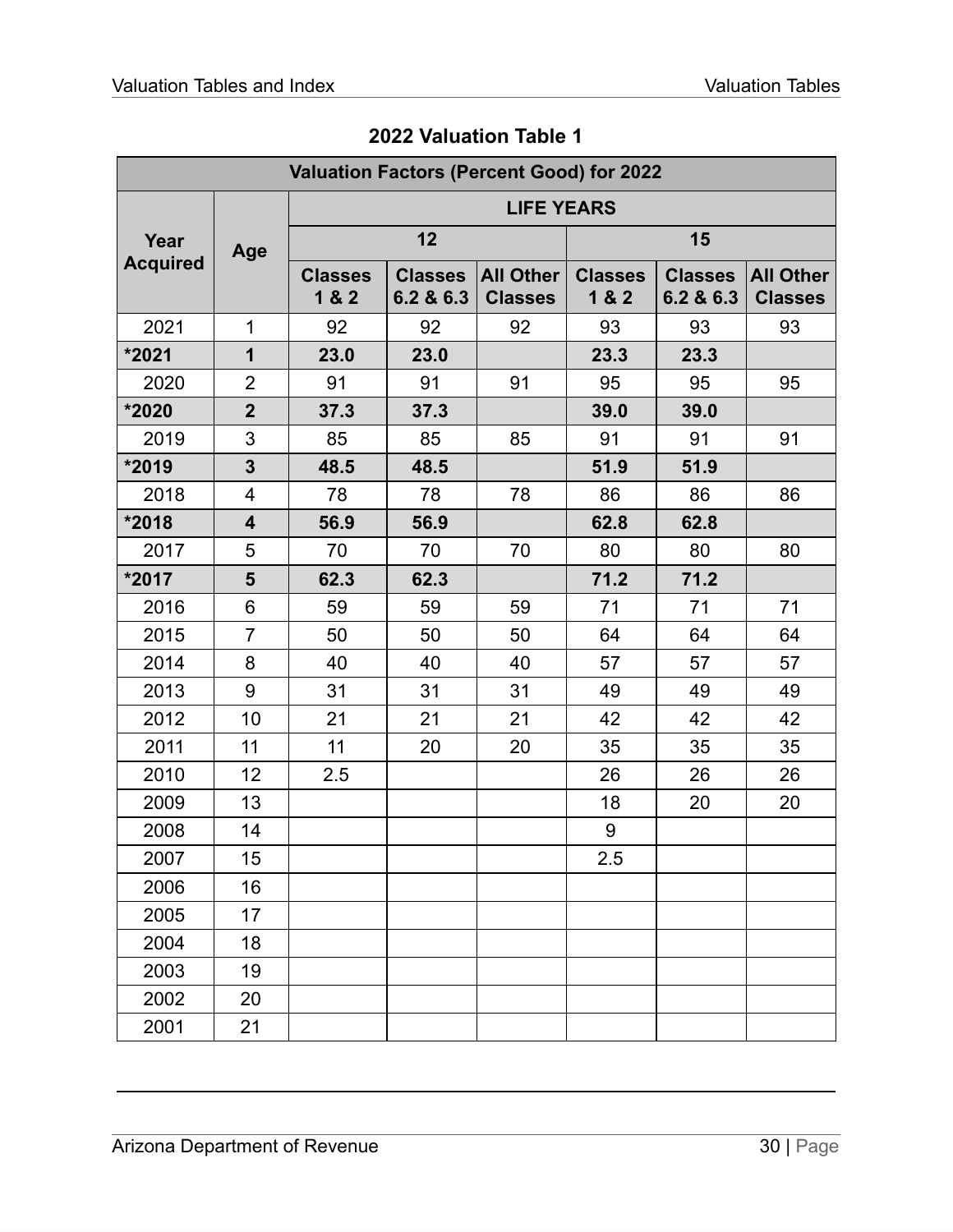|                 |                         | <b>Valuation Factors (Percent Good) for 2022</b> |                |                   |                |                |                  |
|-----------------|-------------------------|--------------------------------------------------|----------------|-------------------|----------------|----------------|------------------|
|                 |                         |                                                  |                | <b>LIFE YEARS</b> |                |                |                  |
| Year            |                         |                                                  | 20             |                   |                | 30             |                  |
| <b>Acquired</b> | Age                     | <b>Classes</b>                                   | <b>Classes</b> | All Other         | <b>Classes</b> | <b>Classes</b> | <b>All Other</b> |
|                 |                         | 1 & 2                                            | 6.2 & 6.3      | <b>Classes</b>    | 1 & 2          | 6.2 & 6.3      | <b>Classes</b>   |
| 2021            | 1                       | 95                                               | 95             | 95                | 97             | 97             | 97               |
| *2021           | $\mathbf 1$             | 23.8                                             | 23.8           |                   | 24.3           | 24.3           |                  |
| 2020            | $\overline{2}$          | 98                                               | 98             | 98                | 93             | 93             | 93               |
| *2020           | $\overline{\mathbf{2}}$ | 40.2                                             | 40.2           |                   | 38.1           | 38.1           |                  |
| 2019            | 3                       | 96                                               | 96             | 96                | 90             | 90             | 90               |
| *2019           | $\overline{\mathbf{3}}$ | 54.7                                             | 54.7           |                   | 51.3           | 51.3           |                  |
| 2018            | 4                       | 94                                               | 94             | 94                | 87             | 87             | 87               |
| *2018           | $\overline{\mathbf{4}}$ | 68.6                                             | 68.6           |                   | 63.5           | 63.5           |                  |
| 2017            | 5                       | 90                                               | 90             | 90                | 83             | 83             | 83               |
| *2017           | 5                       | 80.1                                             | 80.1           |                   | 73.9           | 73.9           |                  |
| 2016            | 6                       | 83                                               | 83             | 83                | 80             | 80             | 80               |
| 2015            | $\overline{7}$          | 78                                               | 78             | 78                | 77             | 77             | 77               |
| 2014            | 8                       | 73                                               | 73             | 73                | 73             | 73             | 73               |
| 2013            | 9                       | 67                                               | 67             | 67                | 70             | 70             | 70               |
| 2012            | 10                      | 63                                               | 63             | 63                | 67             | 67             | 67               |
| 2011            | 11                      | 58                                               | 58             | 58                | 63             | 63             | 63               |
| 2010            | 12                      | 51                                               | 51             | 51                | 60             | 60             | 60               |
| 2009            | 13                      | 46                                               | 46             | 46                | 57             | 57             | 57               |
| 2008            | 14                      | 41                                               | 41             | 41                | 53             | 53             | 53               |
| 2007            | 15                      | 36                                               | 36             | 36                | 50             | 50             | 50               |
| 2006            | 16                      | 30                                               | 30             | 30                | 47             | 47             | 47               |
| 2005            | 17                      | 24                                               | 24             | 24                | 43             | 43             | 43               |
| 2004            | 18                      | 17                                               | 20             | 20                | 40             | 40             | 40               |
| 2003            | 19                      | 9                                                |                |                   | 37             | 37             | 37               |
| 2002            | 20                      | 2.5                                              |                |                   | 33             | 33             | 33               |
| 2001            | 21                      |                                                  |                |                   | 30             | 30             | 30               |
| 2000            | 22                      |                                                  |                |                   | 27             | 27             | 27               |
| 1999            | 23                      |                                                  |                |                   | 23             | 23             | 23               |
| 1998            | 24                      |                                                  |                |                   | 20             | 20             | 20               |
| 1997            | 25                      |                                                  |                |                   | 17             |                |                  |
| 1996            | 26                      |                                                  |                |                   | 13             |                |                  |
| 1995            | 27                      |                                                  |                |                   | 10             |                |                  |
| 1994            | 28                      |                                                  |                |                   | $\overline{7}$ |                |                  |
| 1993            | 29                      |                                                  |                |                   | 3              |                |                  |
| 1992            | 30                      |                                                  |                |                   | 2.5            |                |                  |
| 1991            | 31                      |                                                  |                |                   |                |                |                  |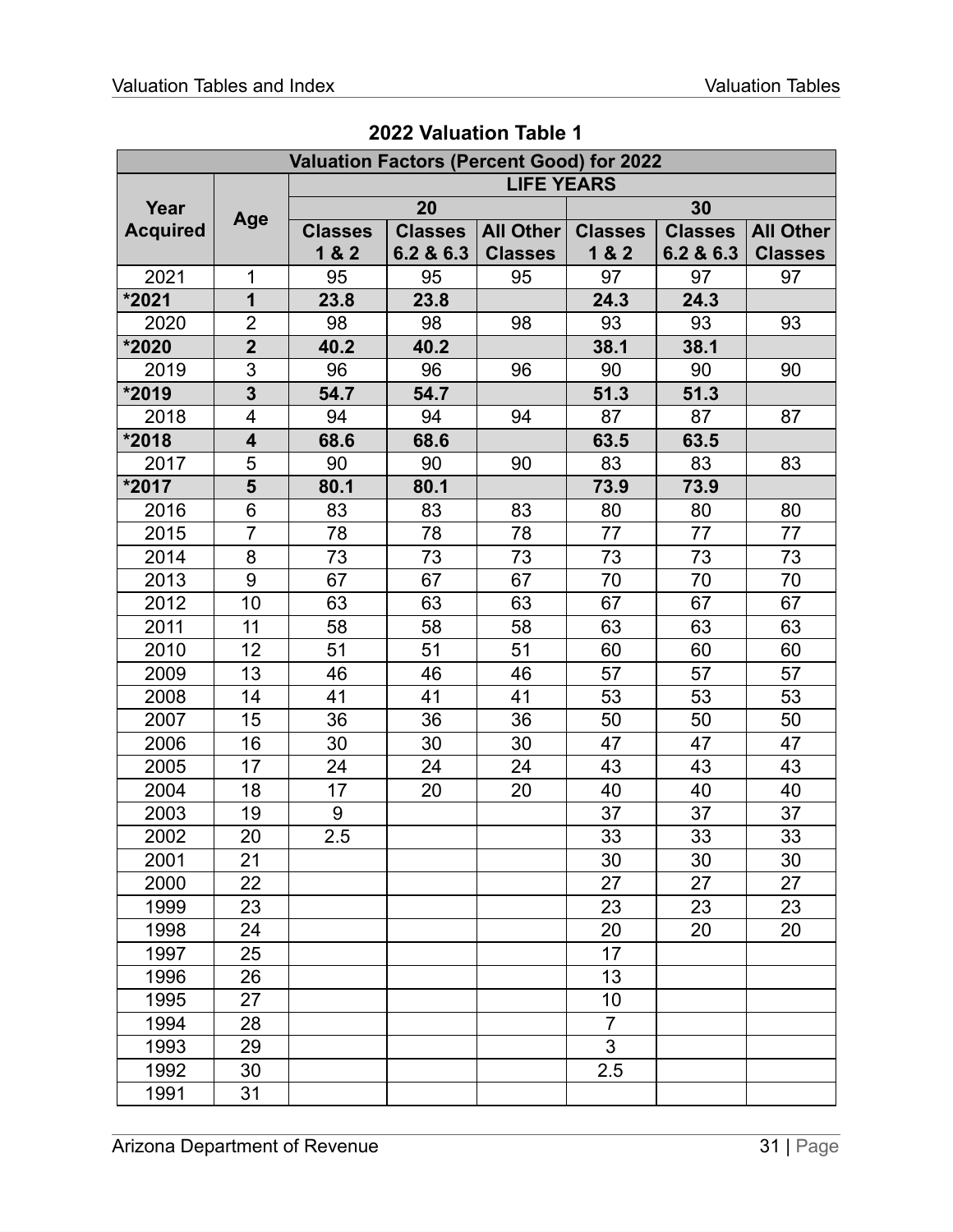<span id="page-32-0"></span>

| <b>Valuation Factors (Percent Good) for 2022</b> |                         |                |                                   |                          |  |  |  |  |  |
|--------------------------------------------------|-------------------------|----------------|-----------------------------------|--------------------------|--|--|--|--|--|
|                                                  |                         | <b>Table 2</b> |                                   |                          |  |  |  |  |  |
| <b>Year Acquired</b>                             | Age                     |                |                                   |                          |  |  |  |  |  |
|                                                  |                         |                | Classes 1 & 2   Classes 6.2 & 6.3 | <b>All Other Classes</b> |  |  |  |  |  |
| 2021                                             | 1                       | 55             | 55                                | 55                       |  |  |  |  |  |
| *2021                                            | 1                       | 13.8           | 13.8                              |                          |  |  |  |  |  |
| 2020                                             | $\overline{2}$          | 50             | 50                                | 50                       |  |  |  |  |  |
| *2020                                            | $\overline{2}$          | 20.5           | 20.5                              |                          |  |  |  |  |  |
| 2019                                             | 3                       | 30             | 30                                | 30                       |  |  |  |  |  |
| *2019                                            | 3                       | 17.1           | 17.1                              |                          |  |  |  |  |  |
| 2018                                             | 4                       | 20             | 20                                | 20                       |  |  |  |  |  |
| *2018                                            | $\overline{\mathbf{4}}$ | 14.6           | 14.6                              |                          |  |  |  |  |  |
| 2017                                             | 5                       | 2.5            | 10                                | 10                       |  |  |  |  |  |
| *2017                                            | 5                       | 2.5            | 2.5                               |                          |  |  |  |  |  |
| 2016                                             | 6                       |                | 10                                |                          |  |  |  |  |  |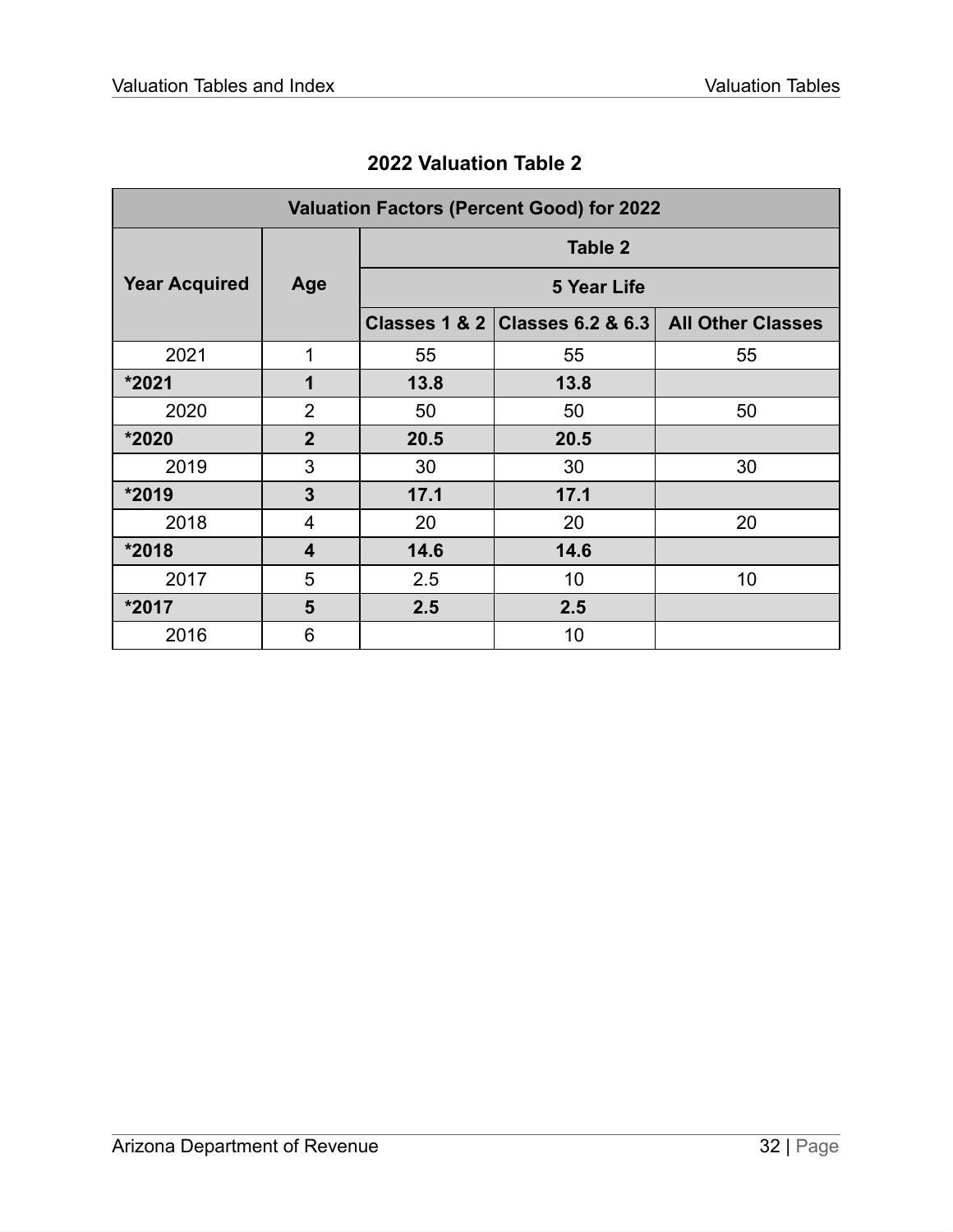<span id="page-33-0"></span>

|                 | <b>Valuation Factors (Percent Good) for 2022</b> |                         |                             |                                    |                         |                             |                                    |  |  |  |  |
|-----------------|--------------------------------------------------|-------------------------|-----------------------------|------------------------------------|-------------------------|-----------------------------|------------------------------------|--|--|--|--|
|                 |                                                  |                         | Table 5                     |                                    |                         |                             |                                    |  |  |  |  |
| Year            | Age                                              |                         | 2 Year Life                 |                                    |                         | 4 Year Life                 |                                    |  |  |  |  |
| <b>Acquired</b> |                                                  | <b>Classes</b><br>1 & 2 | <b>Classes</b><br>6.2 & 6.3 | <b>All Other</b><br><b>Classes</b> | <b>Classes</b><br>1 & 2 | <b>Classes</b><br>6.2 & 6.3 | <b>All Other</b><br><b>Classes</b> |  |  |  |  |
| 2021            | 1                                                | 30                      | 30                          | 30                                 | 50                      | 50                          | 50                                 |  |  |  |  |
| *2021           | 1                                                | 7.5                     | 7.5                         |                                    | 12.5                    | 12.5                        |                                    |  |  |  |  |
| 2020            | $\overline{2}$                                   | 15                      | 15                          | 15                                 | 30                      | 30                          | 30                                 |  |  |  |  |
| *2020           | $\overline{2}$                                   | 2.5                     | 2.5                         |                                    | 12.3                    | 12.3                        |                                    |  |  |  |  |
| 2019            | 3                                                |                         | 15                          |                                    | 20                      | 20                          | 20                                 |  |  |  |  |
| *2019           | 3                                                |                         | 2.5                         |                                    | 11.4                    | 11.4                        |                                    |  |  |  |  |
| 2018            | 4                                                |                         | 15                          |                                    | 2.5                     | 10                          | 10                                 |  |  |  |  |
| *2018           | $\overline{\mathbf{4}}$                          |                         | 2.5                         |                                    | 2.5                     | 2.5                         |                                    |  |  |  |  |
| 2017            | 5                                                |                         | 15                          |                                    |                         | 10                          |                                    |  |  |  |  |
| *2017           | 5                                                |                         | 2.5                         |                                    |                         | 2.5                         |                                    |  |  |  |  |
| 2016            | 6                                                |                         | 15                          |                                    |                         | 10                          |                                    |  |  |  |  |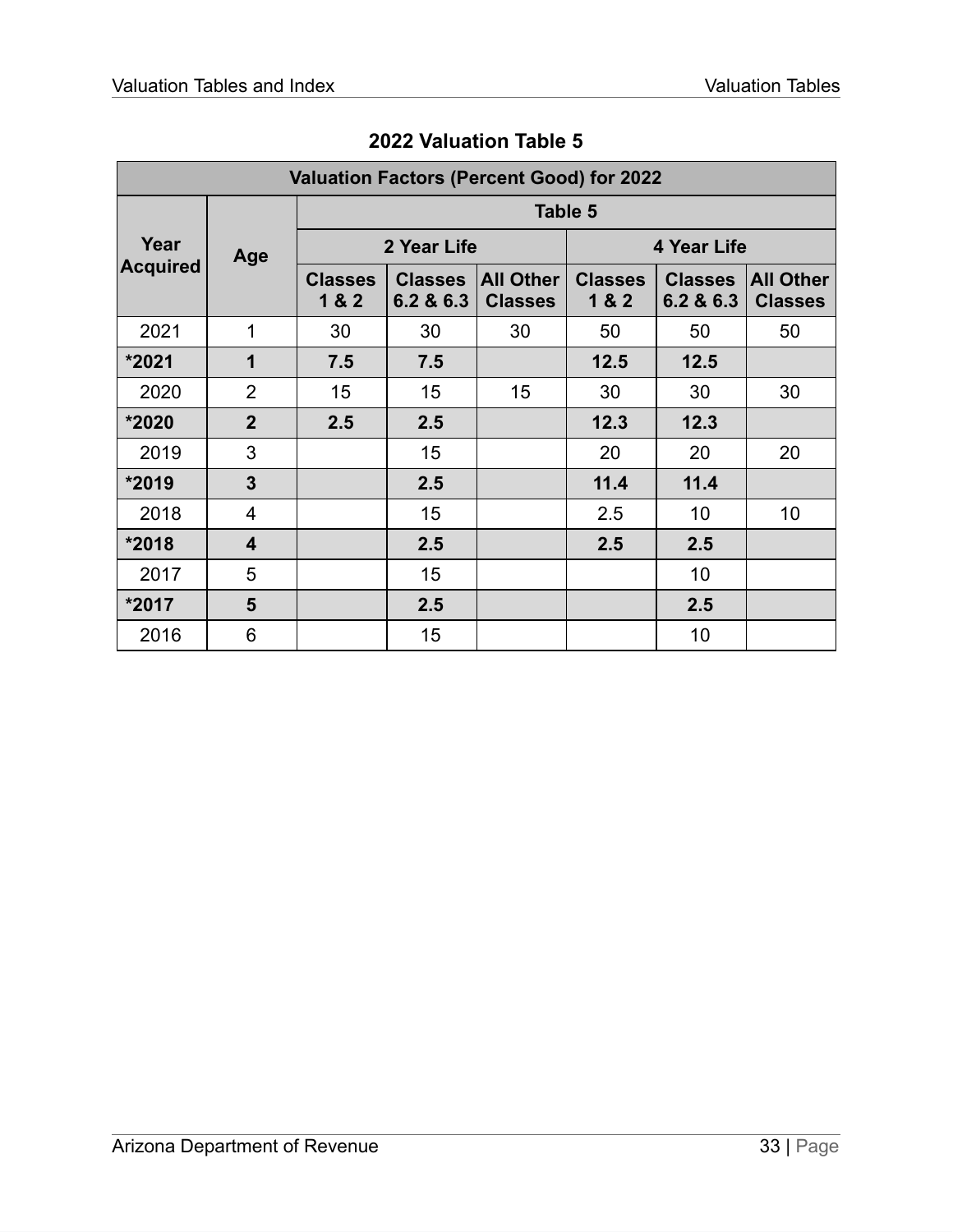<span id="page-34-0"></span>

|                         | Depreciation Tables used with Published Building Cost Systems<br><b>Percent Depreciated - Tax Year 2022</b><br><b>Expected Life in Years</b> |                |                |                |                |                |                |                |                |                |                 |                |
|-------------------------|----------------------------------------------------------------------------------------------------------------------------------------------|----------------|----------------|----------------|----------------|----------------|----------------|----------------|----------------|----------------|-----------------|----------------|
| Age                     | 15                                                                                                                                           | 20             | 25             | 30             | 35             | 40             | 45             | 50             | 55             | 60             | 70              | Age            |
| 1                       | 4                                                                                                                                            | 1              | $\mathbf 1$    | $\mathbf{1}$   | $\mathbf{1}$   | $\mathbf{1}$   | $\mathbf 1$    | $\overline{0}$ | $\mathbf 0$    | $\overline{0}$ | $\mathbf 0$     | 1              |
| $\overline{2}$          | 8                                                                                                                                            | 3              | $\overline{2}$ | $\mathbf{1}$   | $\mathbf{1}$   | $\overline{1}$ | $\overline{1}$ | $\mathbf 1$    | $\mathbf 1$    | $\mathbf 1$    | $\overline{0}$  | $\overline{2}$ |
| $\mathbf{3}$            | 12                                                                                                                                           | 5              | 3              | $\overline{2}$ | $\overline{2}$ | $\mathbf{1}$   | $\mathbf 1$    | $\overline{1}$ | 1              | $\mathbf 1$    | $\overline{0}$  | 3              |
| $\overline{\mathbf{4}}$ | 16                                                                                                                                           | $\overline{7}$ | $\overline{4}$ | 3              | $\overline{2}$ | $\overline{2}$ | $\overline{2}$ | $\overline{2}$ | $\mathbf 1$    | $\mathbf 1$    | 1               | 4              |
| 5                       | 20                                                                                                                                           | 10             | 6              | 3              | 3              | 3              | $\overline{2}$ | $\overline{2}$ | $\overline{2}$ | $\mathbf 1$    | 1               | 5              |
| $6\phantom{1}6$         | 24                                                                                                                                           | 14             | 8              | 5              | $\overline{4}$ | $\overline{4}$ | 3              | 3              | $\overline{2}$ | $\overline{2}$ | $\mathbf 1$     | $6\phantom{1}$ |
| $\overline{7}$          | 28                                                                                                                                           | 18             | 11             | 6              | 5              | 5              | $\overline{4}$ | $\overline{4}$ | 3              | $\overline{2}$ | 1               | $\overline{7}$ |
| 8                       | 32                                                                                                                                           | 23             | 14             | $\overline{7}$ | 6              | 6              | 5              | 5              | 3              | $\overline{2}$ | $\mathbf 1$     | 8              |
| 9                       | 36                                                                                                                                           | 28             | 17             | 9              | 8              | $\overline{7}$ | 6              | 5              | $\overline{4}$ | 3              | $\overline{2}$  | 9              |
| 10                      | 40                                                                                                                                           | 33             | 20             | 11             | 10             | 8              | $\overline{7}$ | 6              | $\overline{4}$ | 3              | $\overline{2}$  | 10             |
| 11                      | 44                                                                                                                                           | 38             | 24             | 13             | 12             | 10             | 8              | $\overline{7}$ | 5              | $\overline{4}$ | $\overline{2}$  | 11             |
| 12                      | 48                                                                                                                                           | 43             | 28             | 16             | 14             | 12             | 9              | 8              | 6              | $\overline{4}$ | $\overline{2}$  | 12             |
| 13                      | 52                                                                                                                                           | 47             | 32             | 20             | 16             | 14             | 10             | 9              | 6              | 5              | $\overline{2}$  | 13             |
| 14                      | 56                                                                                                                                           | 51             | 37             | 24             | 18             | 16             | 11             | 10             | $\overline{7}$ | 5              | 3               | 14             |
| 15                      | 60                                                                                                                                           | 54             | 42             | 28             | 21             | 18             | 12             | 11             | 8              | 6              | 3               | 15             |
| 16                      |                                                                                                                                              | 56             | 46             | 31             | 24             | 20             | 13             | 12             | 9              | $\overline{7}$ | 3               | 16             |
| 17                      |                                                                                                                                              | 57             | 49             | 34             | 27             | 22             | 14             | 13             | 10             | $\overline{7}$ | $\overline{4}$  | 17             |
| 18                      |                                                                                                                                              | 58             | 51             | 37             | 30             | 24             | 16             | 14             | 11             | 8              | $\overline{4}$  | 18             |
| 19                      |                                                                                                                                              | 59             | 53             | 40             | 33             | 26             | 18             | 16             | 12             | 9              | $\overline{4}$  | 19             |
| 20                      |                                                                                                                                              | 60             | 55             | 43             | 36             | 28             | 19             | 17             | 13             | 9              | 5               | 20             |
| 21                      |                                                                                                                                              |                | 56             | 46             | 39             | 30             | 21             | 18             | 14             | 10             | 5               | 21             |
| 22                      |                                                                                                                                              |                | 57             | 48             | 42             | 33             | 23             | 20             | 15             | 11             | $\,$ 6 $\,$     | 22             |
| 23                      |                                                                                                                                              |                | 58             | 50             | 45             | 35             | 25             | 21             | 16             | 12             | $6\phantom{1}6$ | 23             |
| 24                      |                                                                                                                                              |                | 59             | 52             | 47             | 38             | 27             | 23             | 17             | 13             | $\overline{7}$  | 24             |
| 25                      |                                                                                                                                              |                | 60             | 54             | 50             | 40             | 29             | 25             | 19             | 14             | $\overline{7}$  | 25             |
| 26                      |                                                                                                                                              |                |                | 56             | 52             | 42             | 31             | 27             | 20             | 15             | 8               | 26             |
| 27                      |                                                                                                                                              |                |                | 57             | 53             | 44             | 33             | 28             | 21             | 16             | 9               | 27             |
| 28                      |                                                                                                                                              |                |                | 58             | 55             | 46             | 35             | 30             | 23             | 17             | 9               | 28             |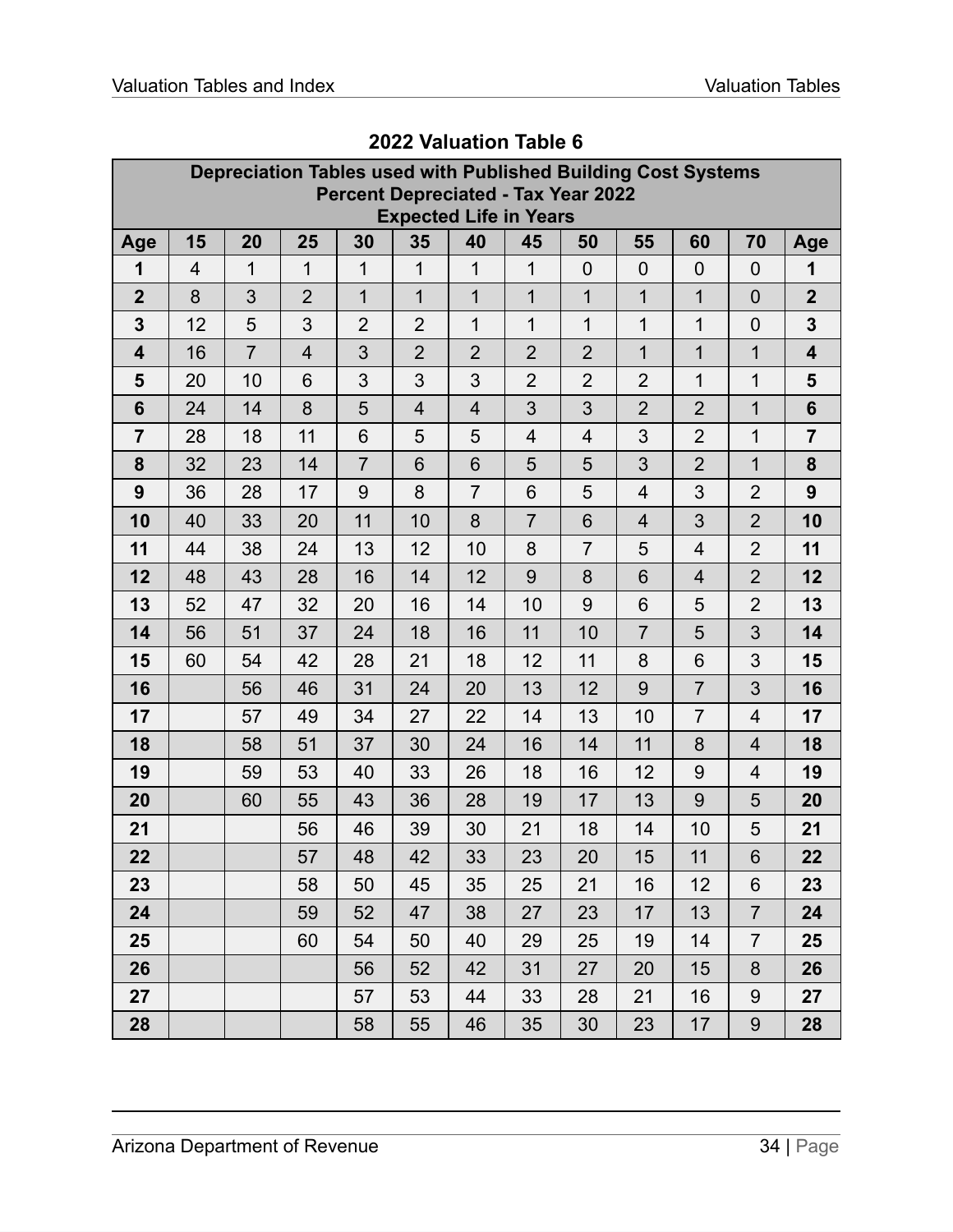|     | Depreciation Tables used with Published Building Cost Systems<br><b>Percent Depreciated - Tax Year 2022</b><br><b>Expected Life in Years</b> |    |    |    |    |    |    |    |    |    |    |     |
|-----|----------------------------------------------------------------------------------------------------------------------------------------------|----|----|----|----|----|----|----|----|----|----|-----|
| Age | 15                                                                                                                                           | 20 | 25 | 30 | 35 | 40 | 45 | 50 | 55 | 60 | 70 | Age |
| 29  |                                                                                                                                              |    |    | 59 | 56 | 47 | 37 | 32 | 24 | 18 | 10 | 29  |
| 30  |                                                                                                                                              |    |    | 60 | 57 | 49 | 40 | 34 | 26 | 20 | 11 | 30  |
| 31  |                                                                                                                                              |    |    |    | 57 | 50 | 42 | 36 | 28 | 21 | 12 | 31  |
| 32  |                                                                                                                                              |    |    |    | 58 | 52 | 44 | 38 | 30 | 22 | 13 | 32  |
| 33  |                                                                                                                                              |    |    |    | 58 | 53 | 46 | 41 | 32 | 24 | 14 | 33  |
| 34  |                                                                                                                                              |    |    |    | 59 | 54 | 49 | 44 | 34 | 25 | 15 | 34  |
| 35  |                                                                                                                                              |    |    |    | 60 | 55 | 51 | 46 | 36 | 27 | 16 | 35  |
| 36  |                                                                                                                                              |    |    |    |    | 56 | 52 | 48 | 38 | 28 | 17 | 36  |
| 37  |                                                                                                                                              |    |    |    |    | 57 | 54 | 50 | 40 | 30 | 18 | 37  |
| 38  |                                                                                                                                              |    |    |    |    | 58 | 55 | 52 | 42 | 32 | 19 | 38  |
| 39  |                                                                                                                                              |    |    |    |    | 59 | 57 | 53 | 44 | 34 | 20 | 39  |
| 40  |                                                                                                                                              |    |    |    |    | 60 | 57 | 54 | 45 | 35 | 21 | 40  |
| 41  |                                                                                                                                              |    |    |    |    |    | 58 | 54 | 46 | 37 | 23 | 41  |
| 42  |                                                                                                                                              |    |    |    |    |    | 58 | 55 | 48 | 38 | 25 | 42  |
| 43  |                                                                                                                                              |    |    |    |    |    | 59 | 56 | 49 | 40 | 27 | 43  |
| 44  |                                                                                                                                              |    |    |    |    |    | 59 | 56 | 51 | 41 | 28 | 44  |
| 45  |                                                                                                                                              |    |    |    |    |    | 60 | 57 | 52 | 43 | 30 | 45  |
| 46  |                                                                                                                                              |    |    |    |    |    |    | 58 | 54 | 44 | 31 | 46  |
| 47  |                                                                                                                                              |    |    |    |    |    |    | 58 | 55 | 46 | 33 | 47  |
| 48  |                                                                                                                                              |    |    |    |    |    |    | 59 | 56 | 47 | 34 | 48  |
| 49  |                                                                                                                                              |    |    |    |    |    |    | 59 | 56 | 49 | 36 | 49  |
| 50  |                                                                                                                                              |    |    |    |    |    |    | 60 | 57 | 50 | 38 | 50  |
| 51  |                                                                                                                                              |    |    |    |    |    |    |    | 58 | 52 | 39 | 51  |
| 52  |                                                                                                                                              |    |    |    |    |    |    |    | 58 | 53 | 41 | 52  |
| 53  |                                                                                                                                              |    |    |    |    |    |    |    | 59 | 54 | 42 | 53  |
| 54  |                                                                                                                                              |    |    |    |    |    |    |    | 59 | 55 | 44 | 54  |
| 55  |                                                                                                                                              |    |    |    |    |    |    |    | 60 | 56 | 45 | 55  |
| 56  |                                                                                                                                              |    |    |    |    |    |    |    |    | 57 | 47 | 56  |
| 57  |                                                                                                                                              |    |    |    |    |    |    |    |    | 58 | 48 | 57  |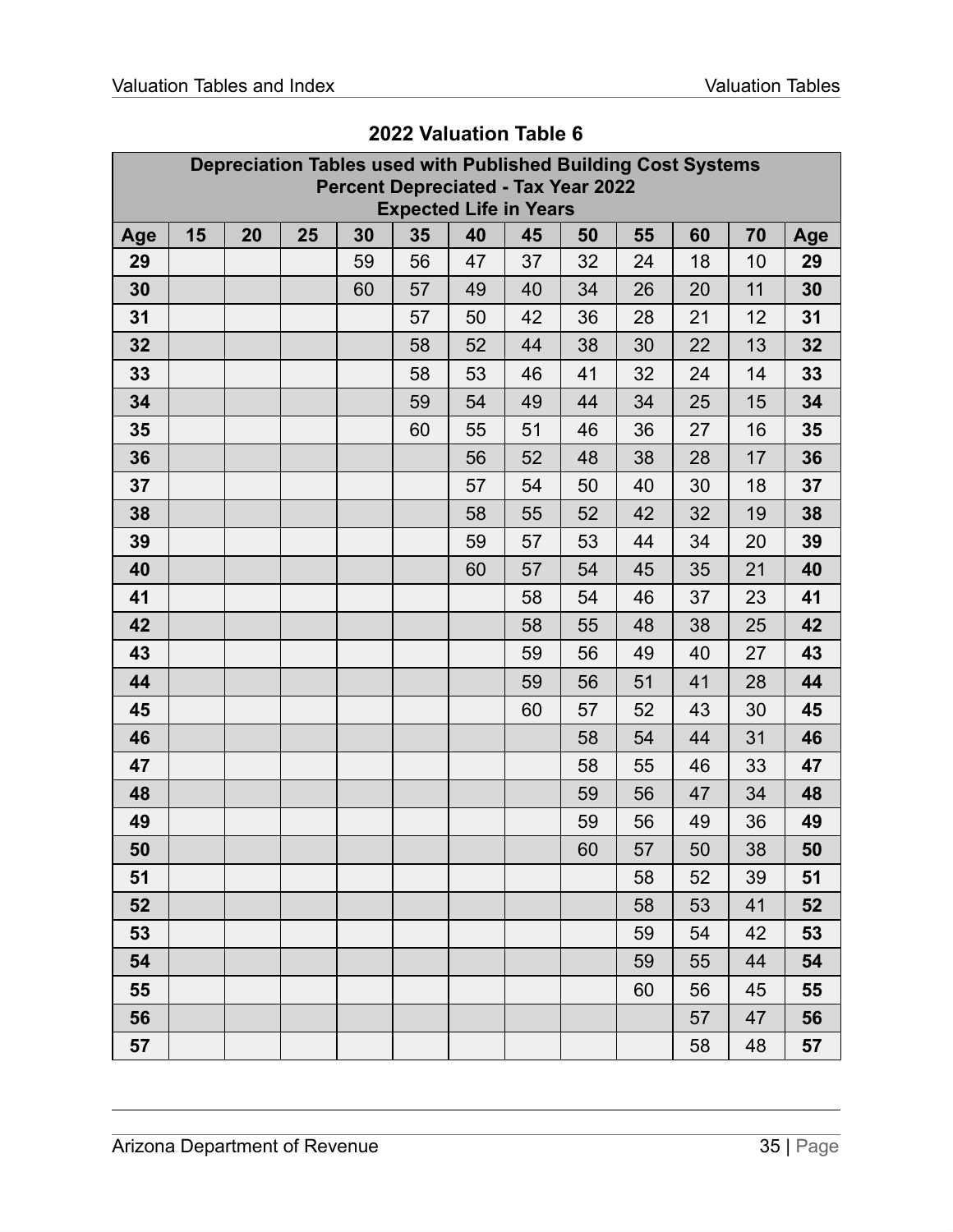|     | Depreciation Tables used with Published Building Cost Systems<br><b>Percent Depreciated - Tax Year 2022</b><br><b>Expected Life in Years</b> |    |    |    |    |    |    |    |    |    |    |     |
|-----|----------------------------------------------------------------------------------------------------------------------------------------------|----|----|----|----|----|----|----|----|----|----|-----|
| Age | 15                                                                                                                                           | 20 | 25 | 30 | 35 | 40 | 45 | 50 | 55 | 60 | 70 | Age |
| 58  |                                                                                                                                              |    |    |    |    |    |    |    |    | 59 | 49 | 58  |
| 59  |                                                                                                                                              |    |    |    |    |    |    |    |    | 59 | 50 | 59  |
| 60  |                                                                                                                                              |    |    |    |    |    |    |    |    | 60 | 52 | 60  |
| 61  |                                                                                                                                              |    |    |    |    |    |    |    |    |    | 53 | 61  |
| 62  |                                                                                                                                              |    |    |    |    |    |    |    |    |    | 54 | 62  |
| 63  |                                                                                                                                              |    |    |    |    |    |    |    |    |    | 55 | 63  |
| 64  |                                                                                                                                              |    |    |    |    |    |    |    |    |    | 56 | 64  |
| 65  |                                                                                                                                              |    |    |    |    |    |    |    |    |    | 57 | 65  |
| 66  |                                                                                                                                              |    |    |    |    |    |    |    |    |    | 58 | 66  |
| 67  |                                                                                                                                              |    |    |    |    |    |    |    |    |    | 58 | 67  |
| 68  |                                                                                                                                              |    |    |    |    |    |    |    |    |    | 59 | 68  |
| 69  |                                                                                                                                              |    |    |    |    |    |    |    |    |    | 59 | 69  |
| 70  |                                                                                                                                              |    |    |    |    |    |    |    |    |    | 60 | 70  |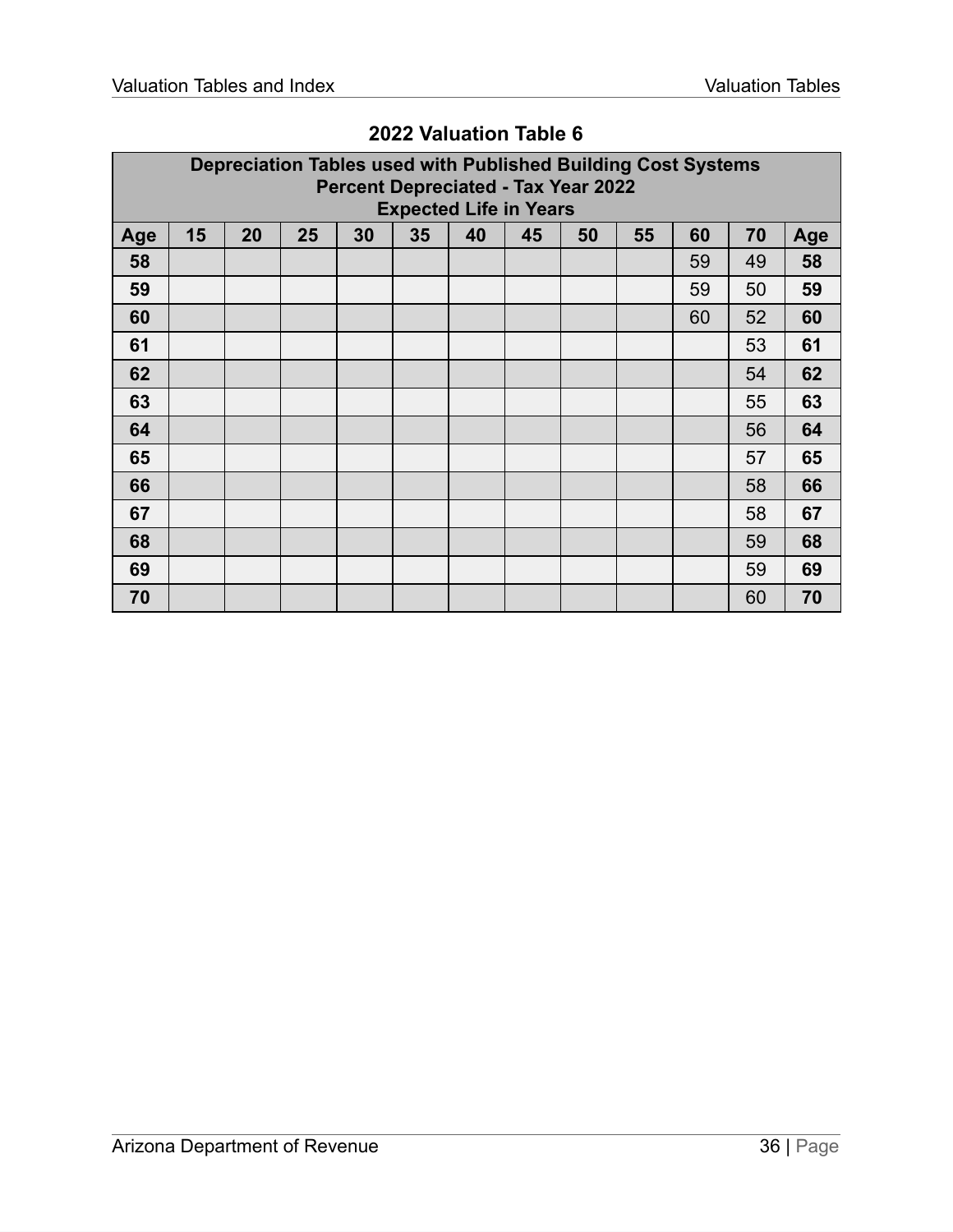<span id="page-37-0"></span>

| <b>Valuation Factors (Percent Good) for 2022</b>                                                                       |                          |                   |  |  |  |  |  |  |
|------------------------------------------------------------------------------------------------------------------------|--------------------------|-------------------|--|--|--|--|--|--|
| <b>ITEM</b>                                                                                                            | <b>VALUATION FACTORS</b> |                   |  |  |  |  |  |  |
|                                                                                                                        | <b>Classes 1 and 2</b>   | <b>All Other</b>  |  |  |  |  |  |  |
| <b>Billboards</b>                                                                                                      | 25                       | 50                |  |  |  |  |  |  |
|                                                                                                                        |                          |                   |  |  |  |  |  |  |
| Taxable animals are to be valued at market. If no market<br>value data is available, the following values may be used. |                          |                   |  |  |  |  |  |  |
|                                                                                                                        | Code                     | <b>Cash Value</b> |  |  |  |  |  |  |
| <b>Race horses</b>                                                                                                     | 8307                     | \$6,000           |  |  |  |  |  |  |
| Horses, other                                                                                                          | 8304                     | \$1,500           |  |  |  |  |  |  |
| <b>Racing greyhounds</b>                                                                                               | 7809                     | \$2,500           |  |  |  |  |  |  |
| <b>Guard dogs</b>                                                                                                      | 7830                     | \$1,500           |  |  |  |  |  |  |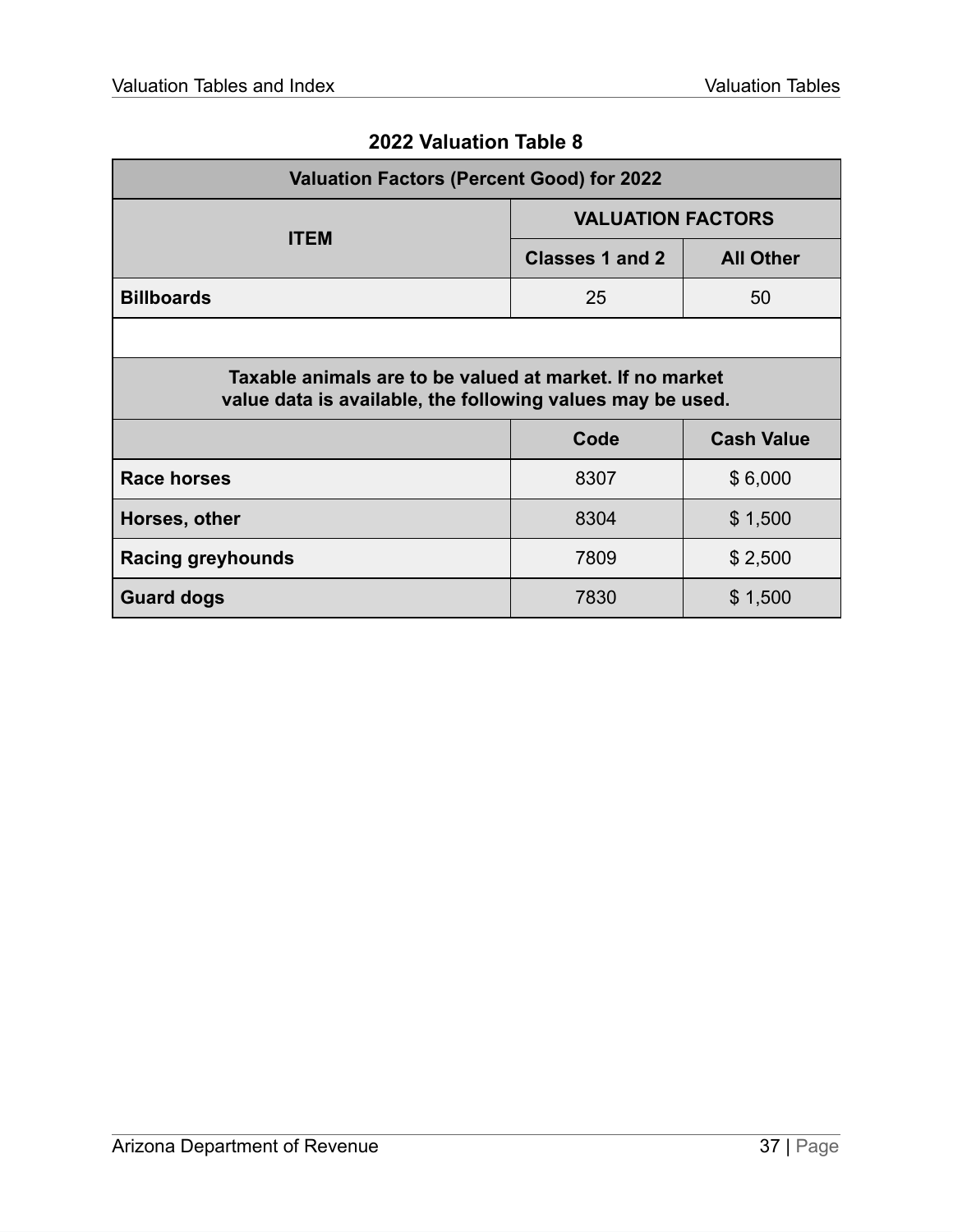<span id="page-38-0"></span>

| <b>Valuation Factors (Percent Good) for 2022</b> |                |                     |  |  |  |  |  |  |  |
|--------------------------------------------------|----------------|---------------------|--|--|--|--|--|--|--|
|                                                  | 10 Year Life   |                     |  |  |  |  |  |  |  |
| <b>Year Acquired</b>                             | Age            | <b>Percent Good</b> |  |  |  |  |  |  |  |
| 2021                                             | 1              | 2.7                 |  |  |  |  |  |  |  |
| 2020                                             | $\overline{2}$ | 2.6                 |  |  |  |  |  |  |  |
| 2019                                             | 3              | 2.5                 |  |  |  |  |  |  |  |
| 2018                                             | $\overline{4}$ | 2.8                 |  |  |  |  |  |  |  |
| 2017                                             | 5              | 3.0                 |  |  |  |  |  |  |  |
| 2016                                             | 6              | 2.8                 |  |  |  |  |  |  |  |
| 2015                                             | $\overline{7}$ | 2.9                 |  |  |  |  |  |  |  |
| 2014                                             | 8              | 2.6                 |  |  |  |  |  |  |  |
| 2013                                             | 9              | 2.9                 |  |  |  |  |  |  |  |
| 2012                                             | 10             | 2.5                 |  |  |  |  |  |  |  |
| 2011                                             | 11             | 2.5                 |  |  |  |  |  |  |  |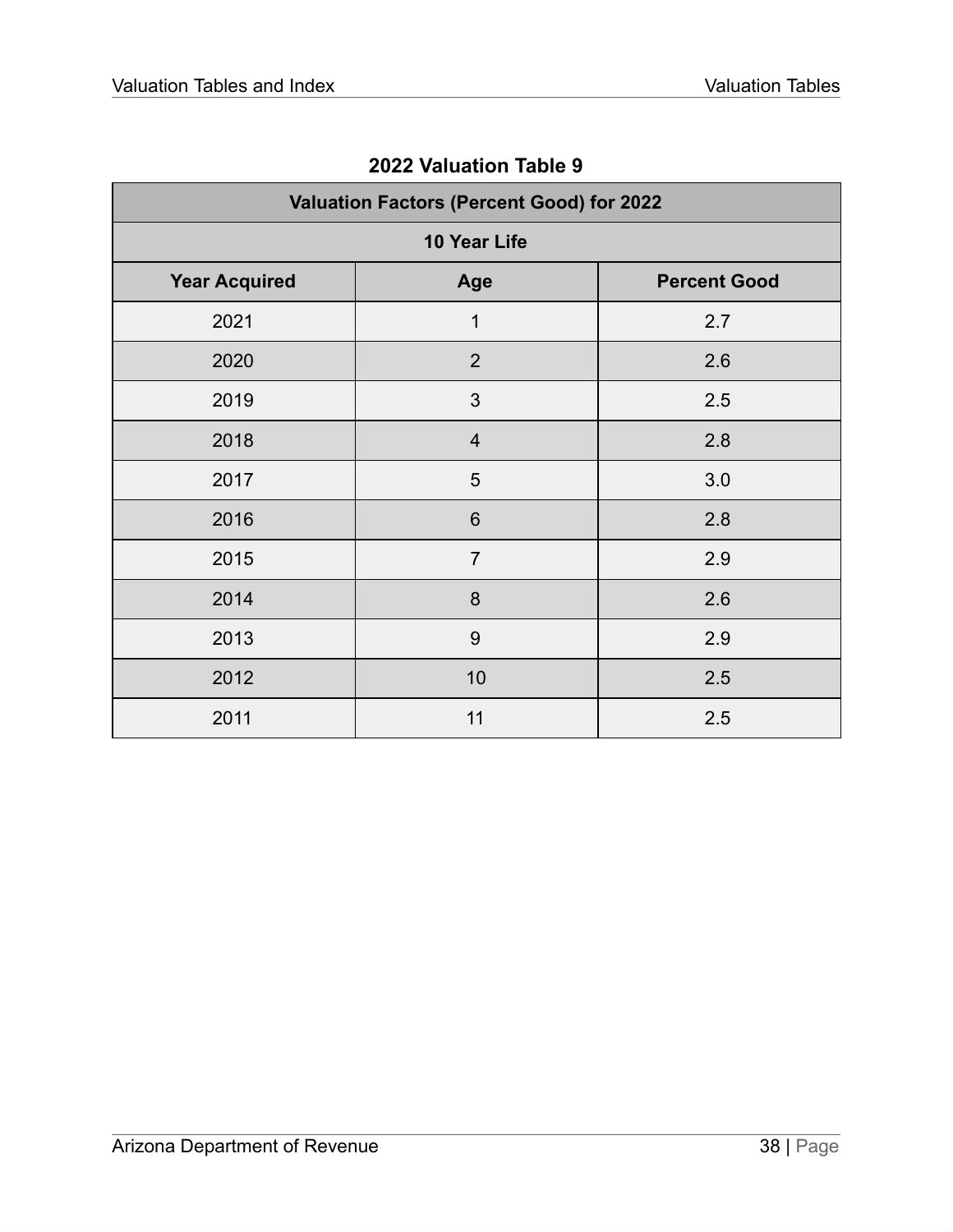<span id="page-39-0"></span>Valuation Table 14 is to be used for 2022 business personal property and 2023 affixed manufactured housing valuations.

This Table contains valuation factors (percent good) for manufactured homes and mobile homes, travel trailers, mobile offices, and park models.

Definitions for the Codes used in Valuation Table 14:

| Code 72         | Manufactured Homes and Mobile Homes                                   |
|-----------------|-----------------------------------------------------------------------|
| <b>Code 721</b> | Travel Trailers $-$ 8' wide, 32' long or less                         |
| Code 722        | Mobile Offices $-8'$ wide or less, 40' long or less                   |
| <b>Code 723</b> | Mobile Offices — greater than 8' wide, greater than 40' long          |
| <b>Code 724</b> | Park Models (not self-contained) — 8' wide, 33'-40' long              |
| Code 725        | Park Models (not self-contained) — greater than 8' wide, 33'-40' long |

#### **NOTES:**

- If a Code 72, 721, 724, or 725 property is identified as being used for a commercial purpose, A.R.S.  $42-13054$  and  $42-13353$  should be consulted to determine whether additional depreciation should be applied.
- You **MUST** refer to Application of Additional [Depreciation](#page-25-1) above to determine which property classes and subclasses of manufactured homes, mobile homes, mobile offices, and park models receive additional depreciation. **Only the shaded rows** in the following Table reflect composite valuation factors that incorporate additional depreciation.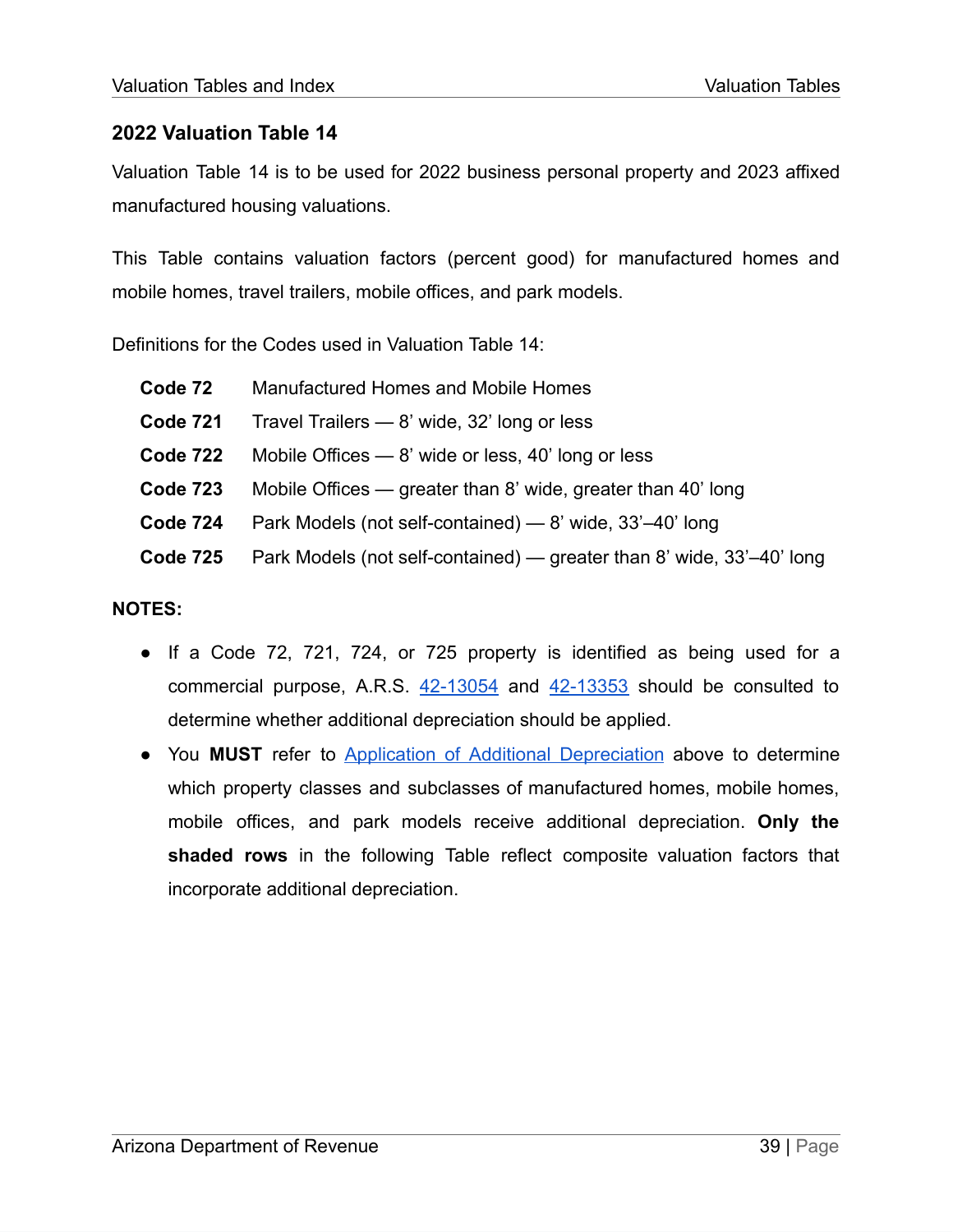|            |                         |            | *Code 72   * Code 721 | <i>*Code 722</i>        |    |                  |                   |
|------------|-------------------------|------------|-----------------------|-------------------------|----|------------------|-------------------|
| Model Year | Age                     | <b>All</b> | <b>All</b>            | Classes 1 & 2 All Other |    | Age              | <b>Model Year</b> |
| 2023       | 0                       | 98         | 65                    |                         | 99 | 0                | 2023              |
| *2023      | $\boldsymbol{0}$        |            |                       | 25                      |    | $\mathbf{0}$     | *2023             |
| 2022       | 0                       | 98         | 65                    |                         | 99 | 0                | 2022              |
| *2022      | $\mathbf 0$             |            |                       | 25                      |    | $\boldsymbol{0}$ | *2022             |
| 2021       | 1                       | 93         | 65                    |                         | 99 | $\mathbf 1$      | 2021              |
| *2021      | $\mathbf{1}$            |            |                       | 25                      |    | $\mathbf 1$      | *2021             |
| 2020       | $\overline{2}$          | 85         | 65                    |                         | 99 | $\overline{2}$   | 2020              |
| *2020      | $\overline{2}$          |            |                       | 41                      |    | $\overline{2}$   | *2020             |
| 2019       | 3                       | 85         | 65                    |                         | 95 | 3                | 2019              |
| *2019      | $\overline{\mathbf{3}}$ |            |                       | 54                      |    | $\overline{3}$   | *2019             |
| 2018       | 4                       | 84         | 65                    |                         | 93 | 4                | 2018              |
| *2018      | $\overline{\mathbf{4}}$ |            |                       | 68                      |    | 4                | *2018             |
| 2017       | 5                       | 83         | 65                    |                         | 90 | 5                | 2017              |
| *2017      | 5                       |            |                       | 80                      |    | 5                | *2017             |
| 2016       | 6                       | 82         | 60                    | 89                      | 89 | 6                | 2016              |
| 2015       | $\overline{7}$          | 80         | 55                    | 87                      | 87 | $\overline{7}$   | 2015              |
| 2014       | 8                       | 72         | 50                    | 85                      | 85 | 8                | 2014              |
| 2013       | 9                       | 70         | 45                    | 83                      | 83 | 9                | 2013              |
| 2012       | 10                      | 67         | 42                    | 81                      | 81 | 10               | 2012              |
| 2011       | 11                      | 66         | 35                    | 77                      | 77 | 11               | 2011              |
| 2010       | 12                      | 66         | 35                    | 73                      | 73 | 12               | 2010              |
| 2009       | 13                      | 65         | 30                    | 70                      | 70 | 13               | 2009              |
| 2008       | 14                      | 65         |                       | 68                      | 68 | 14               | 2008              |
| 2007       | 15                      | 65         |                       | 62                      | 62 | 15               | 2007              |
| 2006       | 16                      | 65         |                       | 57                      | 57 | 16               | 2006              |
| 2005       | 17                      | 65         |                       | 56                      | 56 | 17               | 2005              |
| 2004       | 18                      | 65         |                       | 54                      | 54 | 18               | 2004              |
| 2003       | 19                      | 65         |                       | 51                      | 51 | 19               | 2003              |

| 2022 Valuation Table 14 |  |  |  |
|-------------------------|--|--|--|
|-------------------------|--|--|--|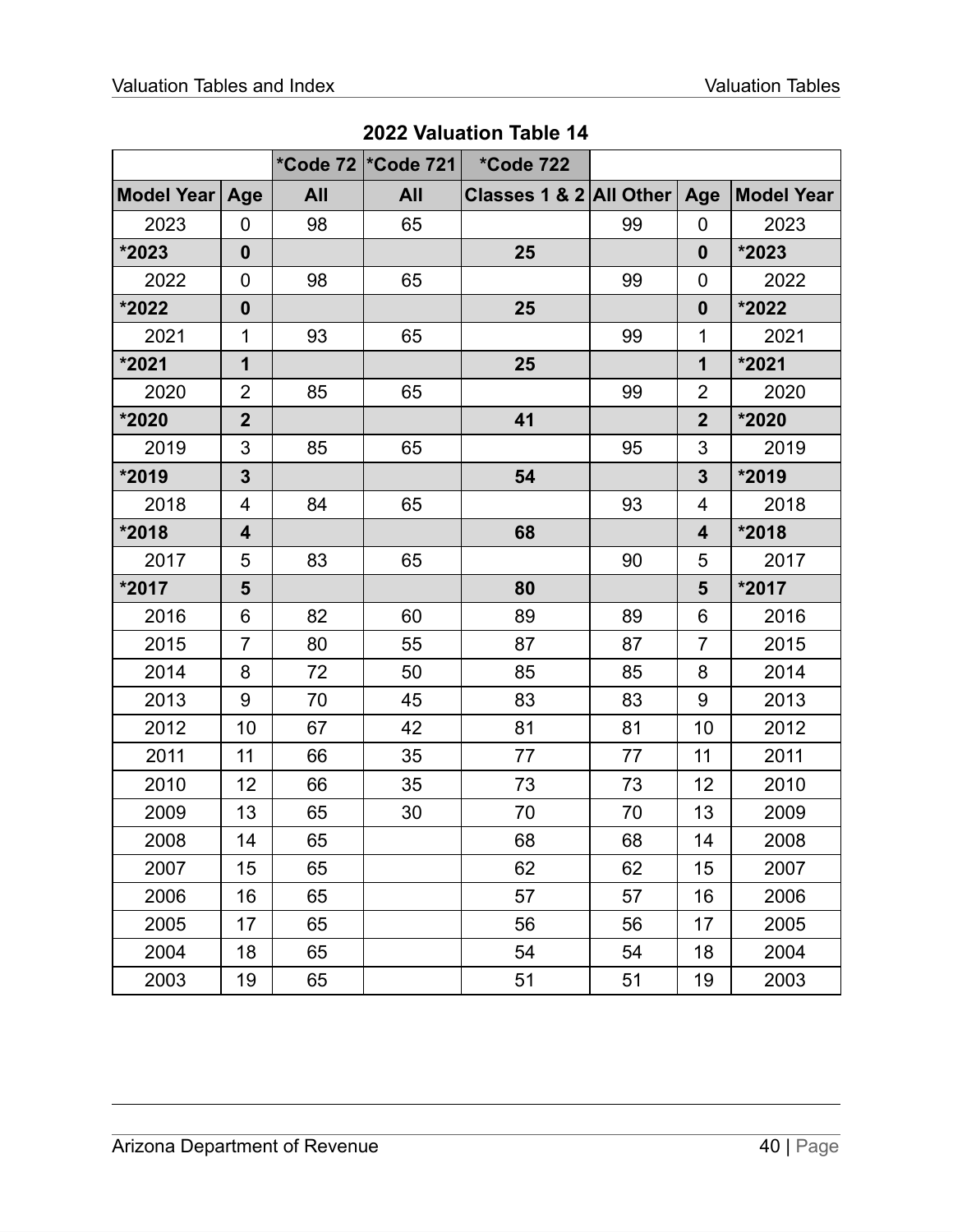|                   |     |            | *Code 72  *Code 721 | <i>*Code 722</i>        |    |     |                   |
|-------------------|-----|------------|---------------------|-------------------------|----|-----|-------------------|
| <b>Model Year</b> | Age | <b>All</b> | <b>All</b>          | Classes 1 & 2 All Other |    | Age | <b>Model Year</b> |
| 2002              | 20  | 65         |                     | 50                      | 50 | 20  | 2002              |
| 2001              | 21  | 65         |                     | 49                      | 49 | 21  | 2001              |
| 2000              | 22  | 65         |                     | 48                      | 48 | 22  | 2000              |
| 1999              | 23  | 64         |                     | 47                      | 47 | 23  | 1999              |
| 1998              | 24  | 63         |                     | 46                      | 46 | 24  | 1998              |
| 1997              | 25  | 62         |                     | 44                      | 44 | 25  | 1997              |
| 1996              | 26  | 61         |                     | 43                      | 43 | 26  | 1996              |
| 1995              | 27  | 60         |                     | 41                      | 41 | 27  | 1995              |
| 1994              | 28  | 59         |                     | 39                      | 40 | 28  | 1994              |
| 1993              | 29  | 58         |                     | 36                      |    | 29  | 1993              |
| 1992              | 30  | 57         |                     | 33                      |    | 30  | 1992              |
| 1991              | 31  | 56         |                     | 30                      |    | 31  | 1991              |
| 1990              | 32  | 55         |                     | 25                      |    | 32  | 1990              |
| 1989              | 33  | 54         |                     | 20                      |    | 33  | 1989              |
| 1988              | 34  | 53         |                     | 18                      |    | 34  | 1988              |
| 1987              | 35  | 52         |                     | 15                      |    | 35  | 1987              |
| 1986              | 36  | 51         |                     | 10                      |    | 36  | 1986              |
| 1985 &<br>Prior   | 37  | 50         |                     |                         |    | 37  | 1985 &<br>Prior   |

**Valuation Table 14**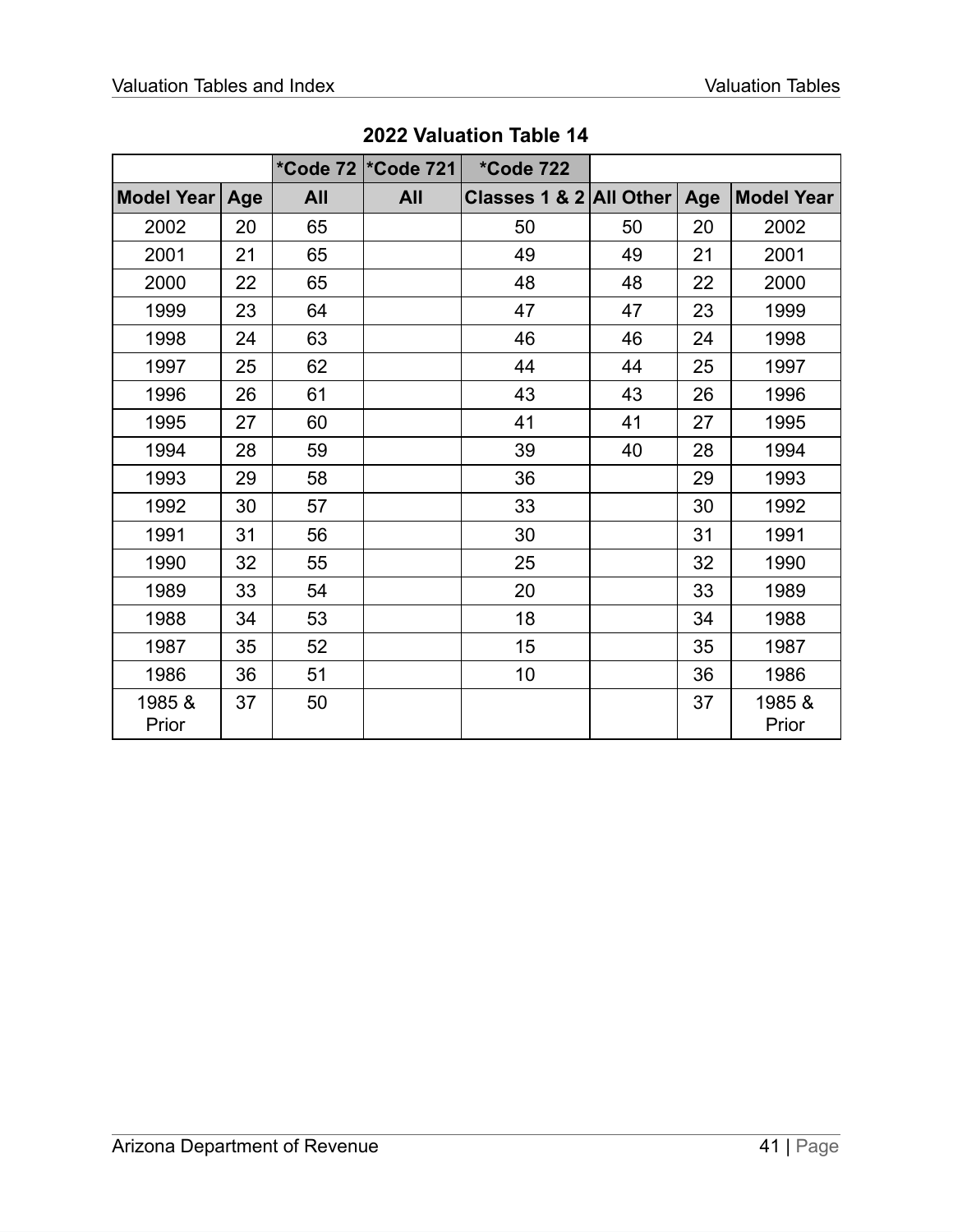|                |                         | <i><b>*Code 723</b></i> |    | *Code 724 Code 725 |            |                  |                   |
|----------------|-------------------------|-------------------------|----|--------------------|------------|------------------|-------------------|
| Model Year Age |                         | Classes 1 & 2 All Other |    | <b>All</b>         | <b>All</b> | Age              | <b>Model Year</b> |
| 2023           | 0                       |                         | 99 | 65                 | 92         | $\overline{0}$   | 2023              |
| *2023          | $\boldsymbol{0}$        | 25                      |    |                    |            | $\mathbf{0}$     | $*2023$           |
| 2022           | 0                       |                         | 99 | 65                 | 90         | $\mathbf 0$      | 2022              |
| *2022          | $\boldsymbol{0}$        | 25                      |    |                    |            | $\boldsymbol{0}$ | *2022             |
| 2021           | 1                       |                         | 99 | 65                 | 90         | $\mathbf 1$      | 2021              |
| *2021          | $\mathbf 1$             | 25                      |    |                    |            | $\mathbf{1}$     | *2021             |
| 2020           | $\overline{2}$          |                         | 99 | 65                 | 90         | 2                | 2020              |
| *2020          | $\overline{2}$          | 41                      |    |                    |            | $\overline{2}$   | *2020             |
| 2019           | 3                       |                         | 95 | 65                 | 90         | 3                | 2019              |
| *2019          | $\overline{\mathbf{3}}$ | 54                      |    |                    |            | $\overline{3}$   | *2019             |
| 2018           | 4                       |                         | 93 | 65                 | 90         | 4                | 2018              |
| *2018          | 4                       | 68                      |    |                    |            | 4                | *2018             |
| 2017           | 5                       |                         | 90 | 65                 | 88         | 5                | 2017              |
| $*2017$        | 5                       | 80                      |    |                    |            | 5                | *2017             |
| 2016           | 6                       | 89                      | 89 | 60                 | 86         | 6                | 2016              |
| 2015           | $\overline{7}$          | 87                      | 87 | 55                 | 85         | $\overline{7}$   | 2015              |
| 2014           | 8                       | 85                      | 85 | 50                 | 84         | 8                | 2014              |
| 2013           | 9                       | 83                      | 83 | 45                 | 82         | 9                | 2013              |
| 2012           | 10                      | 81                      | 81 | 42                 | 80         | 10               | 2012              |
| 2011           | 11                      | 77                      | 77 | 35                 | 79         | 11               | 2011              |
| 2010           | 12                      | 73                      | 73 | 35                 | 76         | 12               | 2010              |
| 2009           | 13                      | 70                      | 70 | 30                 | 73         | 13               | 2009              |
| 2008           | 14                      | 68                      | 68 |                    | 70         | 14               | 2008              |
| 2007           | 15                      | 62                      | 62 |                    | 66         | 15               | 2007              |
| 2006           | 16                      | 57                      | 57 |                    | 62         | 16               | 2006              |
| 2005           | 17                      | 56                      | 56 |                    | 57         | 17               | 2005              |
| 2004           | 18                      | 54                      | 54 |                    | 54         | 18               | 2004              |
| 2003           | 19                      | 51                      | 51 |                    | 50         | 19               | 2003              |

**Valuation Table 14**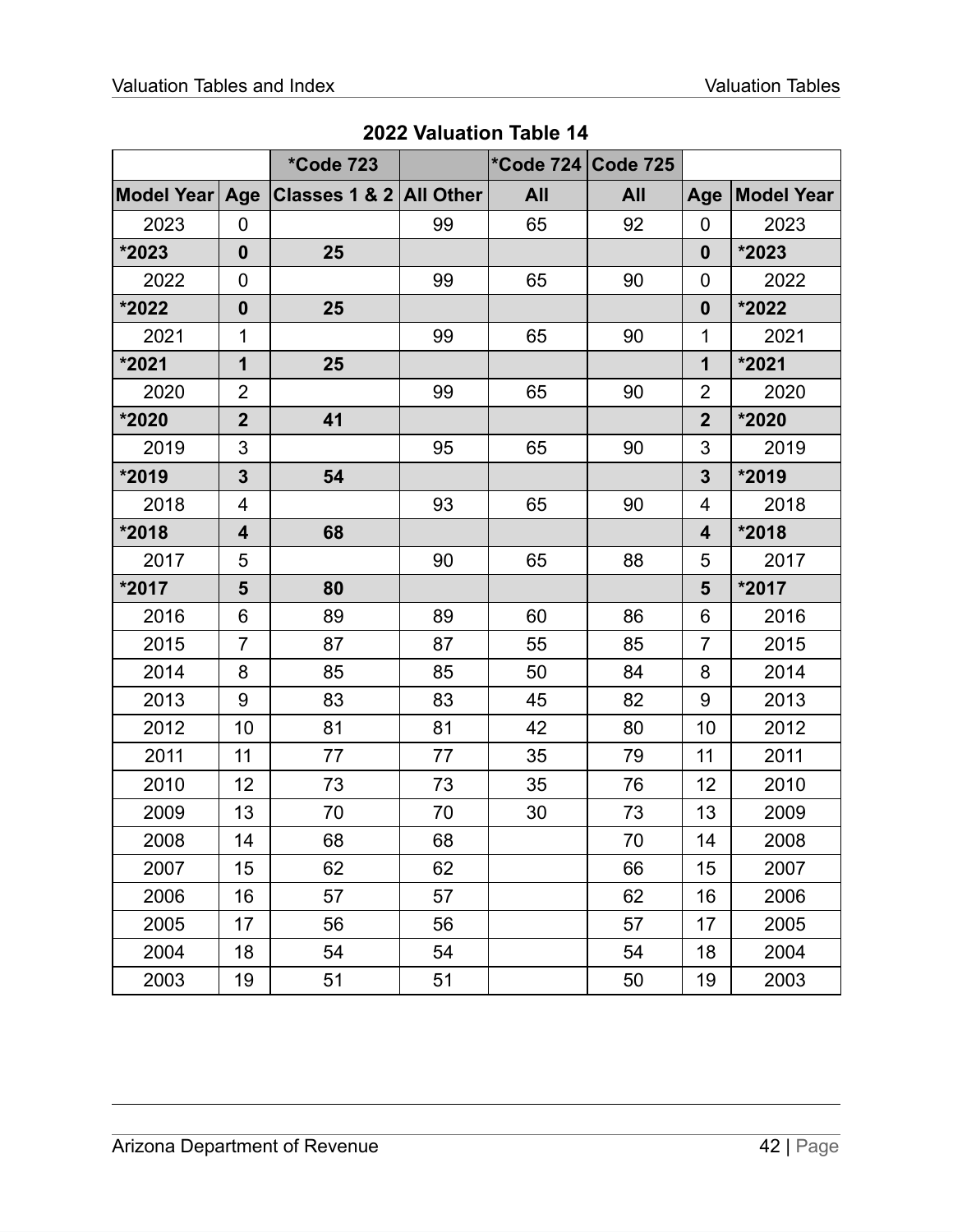|                 |     | <i><b>*Code 723</b></i> |    | *Code 724 Code 725 |            |     |                   |
|-----------------|-----|-------------------------|----|--------------------|------------|-----|-------------------|
| Model Year      | Age | Classes 1 & 2 All Other |    | <b>All</b>         | <b>All</b> | Age | <b>Model Year</b> |
| 2002            | 20  | 50                      | 50 |                    | 47         | 20  | 2002              |
| 2001            | 21  | 49                      | 49 |                    | 44         | 21  | 2001              |
| 2000            | 22  | 48                      | 48 |                    | 42         | 22  | 2000              |
| 1999            | 23  | 47                      | 47 |                    | 41         | 23  | 1999              |
| 1998            | 24  | 46                      | 46 |                    | 40         | 24  | 1998              |
| 1997            | 25  | 44                      | 44 |                    |            | 25  | 1997              |
| 1996            | 26  | 43                      | 43 |                    |            | 26  | 1996              |
| 1995            | 27  | 41                      | 41 |                    |            | 27  | 1995              |
| 1994            | 28  | 39                      | 40 |                    |            | 28  | 1994              |
| 1993            | 29  | 36                      |    |                    |            | 29  | 1993              |
| 1992            | 30  | 33                      |    |                    |            | 30  | 1992              |
| 1991            | 31  | 30                      |    |                    |            | 31  | 1991              |
| 1990            | 32  | 25                      |    |                    |            | 32  | 1990              |
| 1989            | 33  | 20                      |    |                    |            | 33  | 1989              |
| 1988            | 34  | 18                      |    |                    |            | 34  | 1988              |
| 1987            | 35  | 15                      |    |                    |            | 35  | 1987              |
| 1986            | 36  |                         |    |                    |            | 36  | 1986              |
| 1985 &<br>Prior | 37  |                         |    |                    |            | 37  | 1985 &<br>Prior   |

**Valuation Table 14**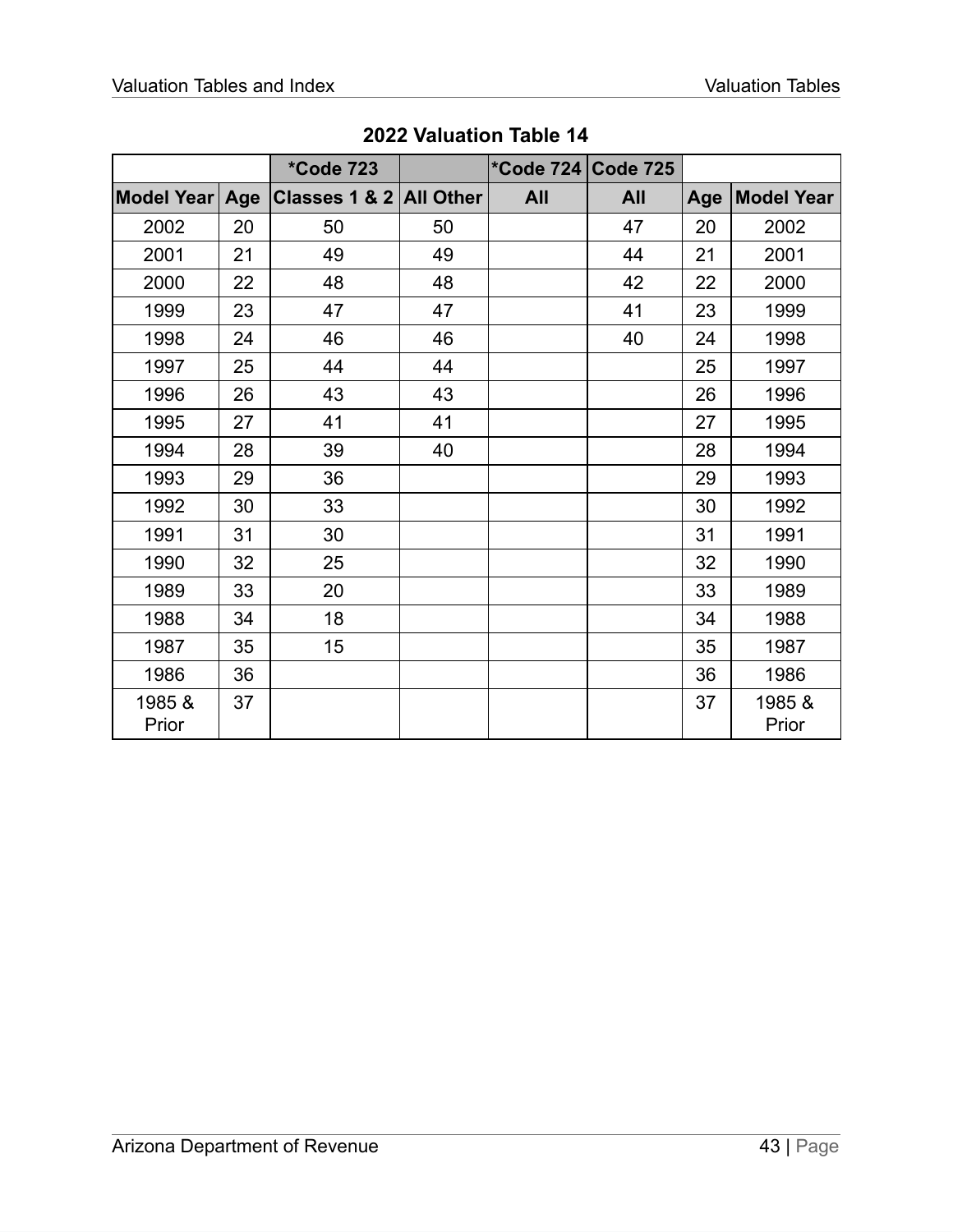<span id="page-44-0"></span>The square foot valuation method is based on published building cost indexes. Key features of the square foot method include:

- Replacement cost new less depreciation (RCNLD) is derived, rather than historic cost less depreciation.
- Quality indicator / grade is based on the original quality of the manufactured housing.<sup>1</sup>
- Separate depreciation schedules are used for single- and multi-section manufactured housing.
- Depreciation tables are created using manufactured housing sales.
- Additional adjustment may be necessary for mobile offices, park models, or travel trailers.

The replacement cost new of a manufactured housing unit is calculated based on size, number of sections, and construction quality. The replacement cost new will be adjusted annually to reflect changes in the manufacturing costs of new manufactured housing units. With respect to size, only livable square footage should be included. Because the dimensions listed on a title may include structures like the towing tongue and/or porch of a manufactured housing unit, a field check is necessary to obtain accurate measurements for calculating the livable square footage.

The appropriate valuation factor is applied to the replacement cost new to derive the replacement cost new less depreciation for each manufactured housing unit. Valuation Table 15 contains valuation factors to be used with the square foot method.

<sup>&</sup>lt;sup>1</sup> The quality indicator / grade benchmarks developed by the Department are based upon statewide data and should be used only as a starting point. Assessors should conduct a field check in order to make a final determination of the quality indicator / grade of individual manufactured housing units.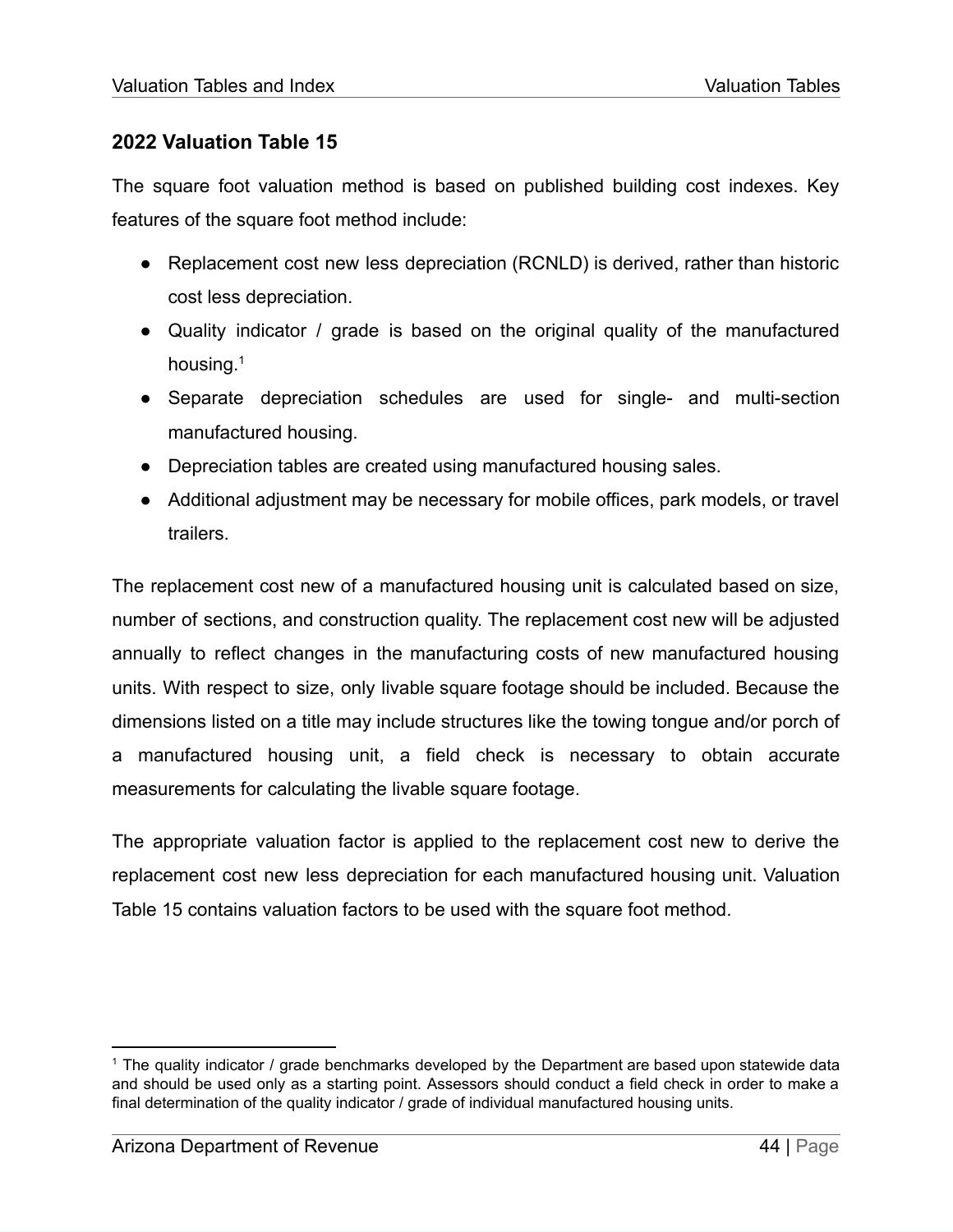|  |  |  | Valuation Table 15 (SQUARE FT) Use to Calculate FCV |  |
|--|--|--|-----------------------------------------------------|--|
|--|--|--|-----------------------------------------------------|--|

| 2022 personal/2023 affixed SINGLE SECTION manufactured housing - Percent Good |                |                                   |                        |                                   |                |             |  |
|-------------------------------------------------------------------------------|----------------|-----------------------------------|------------------------|-----------------------------------|----------------|-------------|--|
| <b>YEAR</b>                                                                   | <b>AGE</b>     | Quality<br>Indicator 2<br>& Below | Quality<br>Indicator 3 | Quality<br>Indicator 4<br>& Above | <b>AGE</b>     | <b>YEAR</b> |  |
| 2023/2022                                                                     | $\mathbf 0$    | 98                                | 98                     | 98                                | $\overline{0}$ | 2023/2022   |  |
| 2021                                                                          | $\mathbf 1$    | 98                                | 98                     | 98                                | $\mathbf{1}$   | 2021        |  |
| 2020                                                                          | $\overline{2}$ | 98                                | 98                     | 98                                | $\overline{2}$ | 2020        |  |
| 2019                                                                          | 3              | 96                                | 96                     | 96                                | 3              | 2019        |  |
| 2018                                                                          | 4              | 94                                | 94                     | 95                                | $\overline{4}$ | 2018        |  |
| 2017                                                                          | 5              | 92                                | 93                     | 94                                | 5              | 2017        |  |
| 2016                                                                          | 6              | 90                                | 91                     | 93                                | $6\phantom{1}$ | 2016        |  |
| 2015                                                                          | $\overline{7}$ | 87                                | 90                     | 92                                | $\overline{7}$ | 2015        |  |
| 2014                                                                          | 8              | 85                                | 89                     | 90                                | 8              | 2014        |  |
| 2013                                                                          | 9              | 82                                | 88                     | 88                                | 9              | 2013        |  |
| 2012                                                                          | 10             | 80                                | 86                     | 86                                | 10             | 2012        |  |
| 2011                                                                          | 11             | 78                                | 84                     | 84                                | 11             | 2011        |  |
| 2010                                                                          | 12             | 76                                | 80                     | 82                                | 12             | 2010        |  |
| 2009                                                                          | 13             | 74                                | 78                     | 80                                | 13             | 2009        |  |
| 2008                                                                          | 14             | 72                                | 76                     | 78                                | 14             | 2008        |  |
| 2007                                                                          | 15             | 70                                | 72                     | 76                                | 15             | 2007        |  |
| 2006                                                                          | 16             | 68                                | 70                     | 74                                | 16             | 2006        |  |
| 2005                                                                          | 17             | 66                                | 68                     | 72                                | 17             | 2005        |  |
| 2004                                                                          | 18             | 64                                | 66                     | 70                                | 18             | 2004        |  |
| 2003                                                                          | 19             | 63                                | 64                     | 69                                | 19             | 2003        |  |
| 2002                                                                          | 20             | 62                                | 62                     | 67                                | 20             | 2002        |  |
| 2001                                                                          | 21             | 58                                | 60                     | 63                                | 21             | 2001        |  |
| 2000                                                                          | 22             | 55                                | 58                     | 62                                | 22             | 2000        |  |
| 1999                                                                          | 23             | 52                                | 58                     | 60                                | 23             | 1999        |  |
| 1998                                                                          | 24             | 50                                | 55                     | 58                                | 24             | 1998        |  |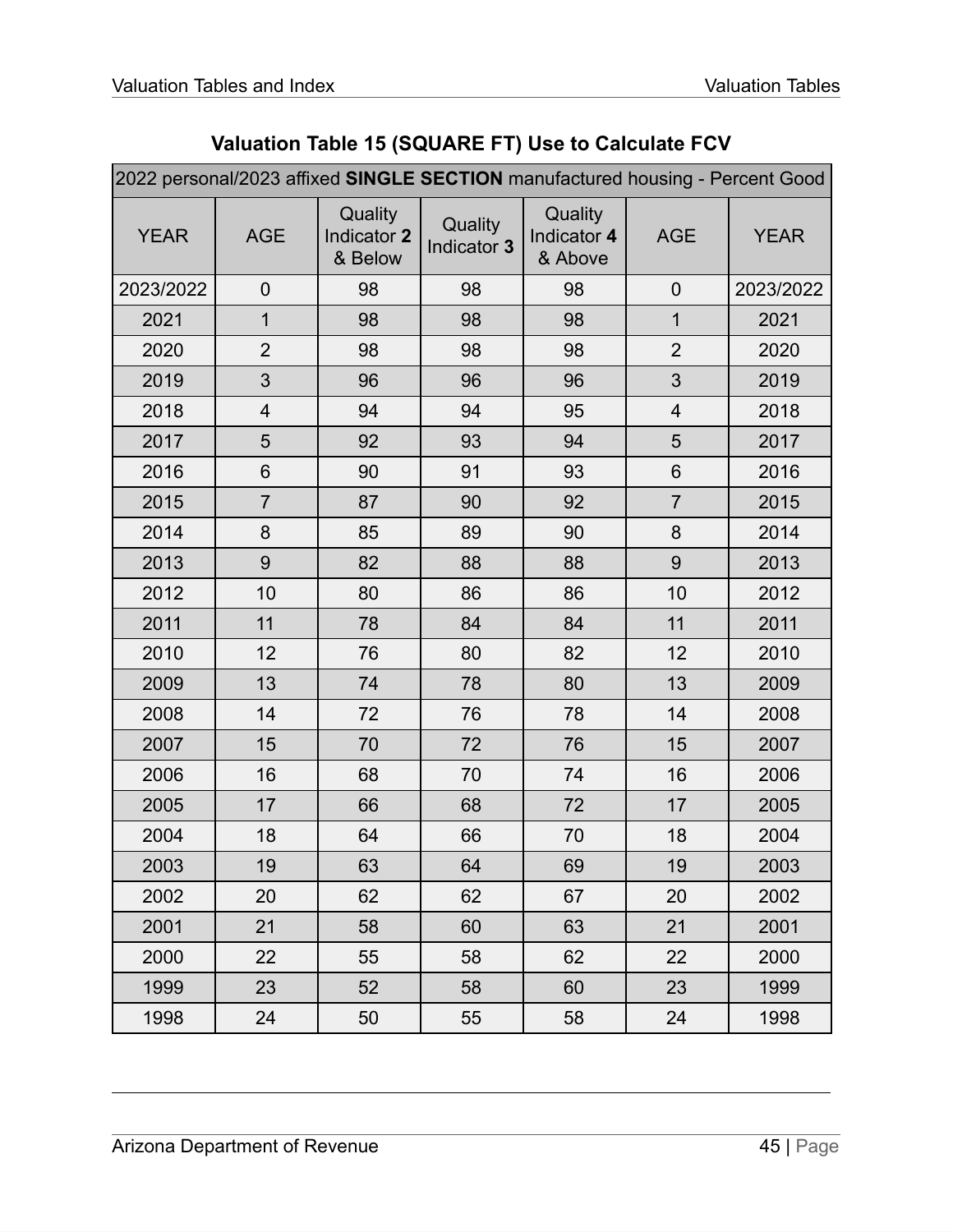| 2022 personal/2023 affixed SINGLE SECTION manufactured housing - Percent Good |            |                                   |                        |                                   |            |                 |  |
|-------------------------------------------------------------------------------|------------|-----------------------------------|------------------------|-----------------------------------|------------|-----------------|--|
| <b>YEAR</b>                                                                   | <b>AGE</b> | Quality<br>Indicator 2<br>& Below | Quality<br>Indicator 3 | Quality<br>Indicator 4<br>& Above | <b>AGE</b> | <b>YEAR</b>     |  |
| 1997                                                                          | 25         | 48                                | 52                     | 57                                | 25         | 1997            |  |
| 1996                                                                          | 26         | 44                                | 49                     | 55                                | 26         | 1996            |  |
| 1995                                                                          | 27         | 42                                | 48                     | 54                                | 27         | 1995            |  |
| 1994                                                                          | 28         | 42                                | 46                     | 53                                | 28         | 1994            |  |
| 1993                                                                          | 29         | 42                                | 44                     | 50                                | 29         | 1993            |  |
| 1992                                                                          | 30         | 40                                | 42                     | 48                                | 30         | 1992            |  |
| 1991                                                                          | 31         | 38                                | 40                     | 46                                | 31         | 1991            |  |
| 1990                                                                          | 32         | 36                                | 38                     | 44                                | 32         | 1990            |  |
| 1989                                                                          | 33         | 34                                | 34                     | 42                                | 33         | 1989            |  |
| 1988                                                                          | 34         | 30                                | 32                     | 40                                | 34         | 1988            |  |
| 1987                                                                          | 35         | 28                                | 29                     | 36                                | 35         | 1987            |  |
| 1986                                                                          | 36         | 26                                | 27                     | 34                                | 36         | 1986            |  |
| 1985                                                                          | 37         | 24                                | 25                     | 32                                | 37         | 1985            |  |
| 1984                                                                          | 38         | 20                                | 23                     | 27                                | 38         | 1984            |  |
| 1983                                                                          | 39         | 18                                | 21                     | 23                                | 39         | 1983            |  |
| 1982                                                                          | 40         | 16                                | 19                     | 19                                | 40         | 1982            |  |
| 1981                                                                          | 41         | 15                                | 17                     | 17                                | 41         | 1981            |  |
| 1980 &<br>Prior                                                               | 42         | 14                                | 16                     | 16                                | 42         | 1980 &<br>Prior |  |

# **Valuation Table 15 (SQUARE FT) Use to Calculate FCV**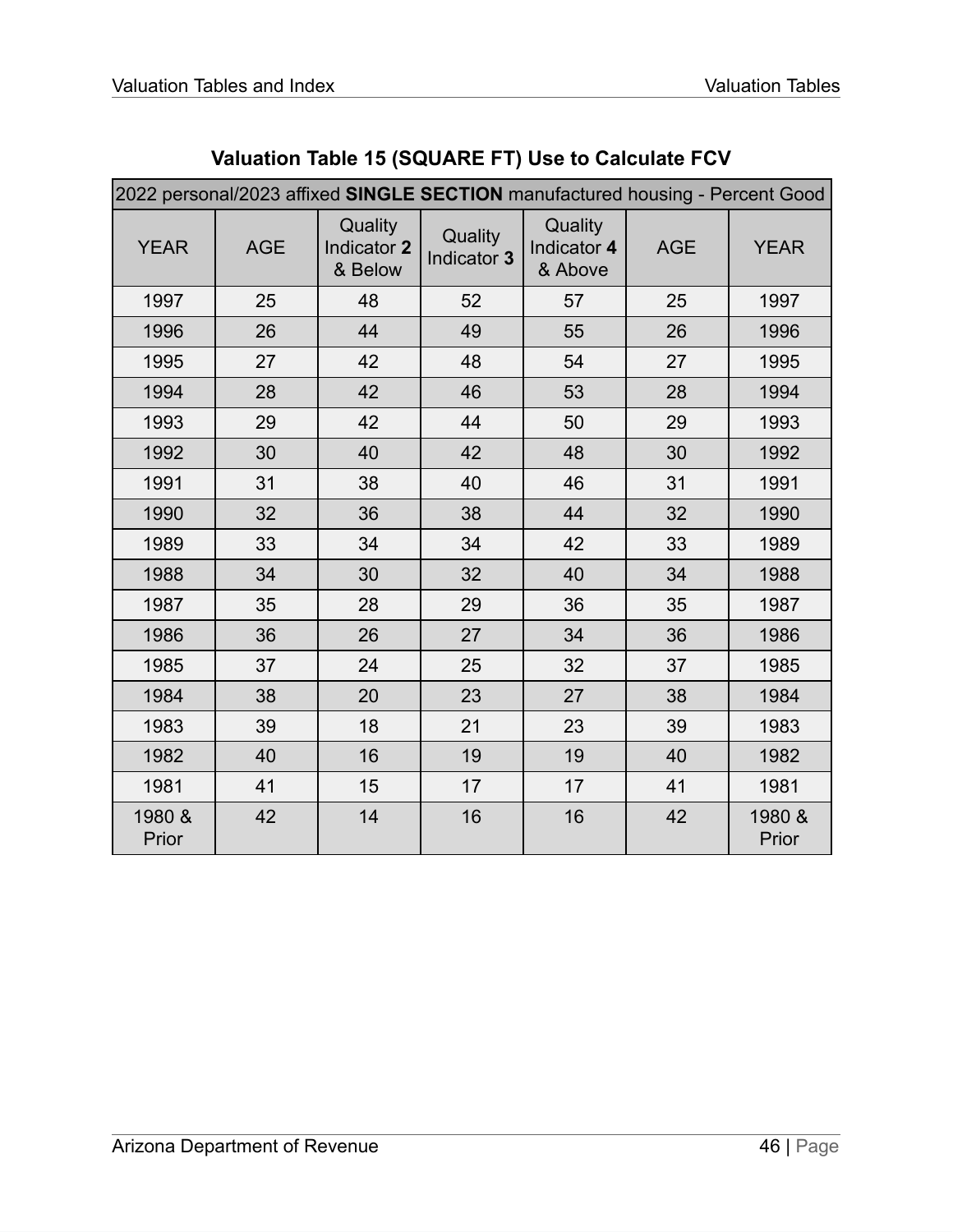|  |  |  | Valuation Table 15 (SQUARE FT) Use to Calculate FCV |  |
|--|--|--|-----------------------------------------------------|--|
|--|--|--|-----------------------------------------------------|--|

|             | 2022 personal/2023 affixed MULTISECTION manufactured housing - Percent Good |                                   |                        |                                   |                          |             |  |  |
|-------------|-----------------------------------------------------------------------------|-----------------------------------|------------------------|-----------------------------------|--------------------------|-------------|--|--|
| <b>YEAR</b> | <b>AGE</b>                                                                  | Quality<br>Indicator 2<br>& Below | Quality<br>Indicator 3 | Quality<br>Indicator 4<br>& Above | <b>AGE</b>               | <b>YEAR</b> |  |  |
| 2023/2022   | $\overline{0}$                                                              | 98                                | 98                     | 98                                | $\mathbf 0$              | 2023/2022   |  |  |
| 2021        | $\mathbf 1$                                                                 | 98                                | 98                     | 98                                | 1                        | 2021        |  |  |
| 2020        | $\overline{2}$                                                              | 98                                | 98                     | 98                                | $\overline{2}$           | 2020        |  |  |
| 2019        | 3                                                                           | 98                                | 98                     | 98                                | 3                        | 2019        |  |  |
| 2018        | 4                                                                           | 96                                | 96                     | 96                                | $\overline{\mathcal{A}}$ | 2018        |  |  |
| 2017        | 5                                                                           | 94                                | 94                     | 94                                | 5                        | 2017        |  |  |
| 2016        | 6                                                                           | 92                                | 92                     | 92                                | 6                        | 2016        |  |  |
| 2015        | $\overline{7}$                                                              | 90                                | 90                     | 91                                | $\overline{7}$           | 2015        |  |  |
| 2014        | 8                                                                           | 88                                | 88                     | 90                                | 8                        | 2014        |  |  |
| 2013        | 9                                                                           | 86                                | 86                     | 88                                | 9                        | 2013        |  |  |
| 2012        | 10                                                                          | 84                                | 84                     | 86                                | 10                       | 2012        |  |  |
| 2011        | 11                                                                          | 82                                | 82                     | 84                                | 11                       | 2011        |  |  |
| 2010        | 12                                                                          | 80                                | 80                     | 82                                | 12                       | 2010        |  |  |
| 2009        | 13                                                                          | 78                                | 79                     | 80                                | 13                       | 2009        |  |  |
| 2008        | 14                                                                          | 76                                | 77                     | 78                                | 14                       | 2008        |  |  |
| 2007        | 15                                                                          | 74                                | 75                     | 76                                | 15                       | 2007        |  |  |
| 2006        | 16                                                                          | 72                                | 73                     | 74                                | 16                       | 2006        |  |  |
| 2005        | 17                                                                          | 69                                | 71                     | 72                                | 17                       | 2005        |  |  |
| 2004        | 18                                                                          | 68                                | 69                     | 71                                | 18                       | 2004        |  |  |
| 2003        | 19                                                                          | 66                                | 68                     | 70                                | 19                       | 2003        |  |  |
| 2002        | 20                                                                          | 64                                | 66                     | 69                                | 20                       | 2002        |  |  |
| 2001        | 21                                                                          | 63                                | 64                     | 67                                | 21                       | 2001        |  |  |
| 2000        | 22                                                                          | 62                                | 62                     | 65                                | 22                       | 2000        |  |  |
| 1999        | 23                                                                          | 61                                | 61                     | 63                                | 23                       | 1999        |  |  |
| 1998        | 24                                                                          | 59                                | 59                     | 61                                | 24                       | 1998        |  |  |